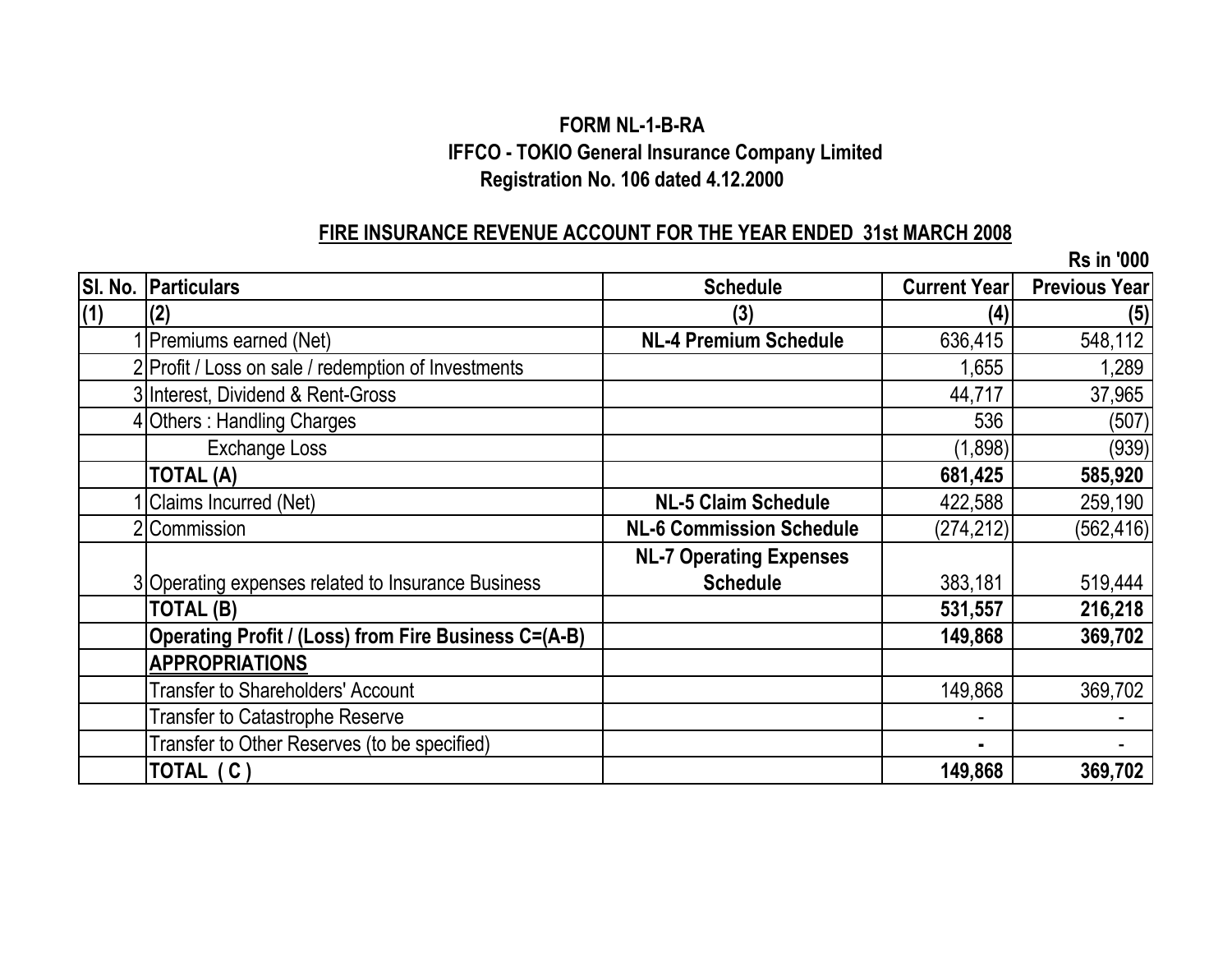# **FORM NL-1-B-RA IFFCO - TOKIO General Insurance Company Limited Registration No. 106 dated 4.12.2000**

#### **MARINE INSURANCE REVENUE ACCOUNT FOR THE YEAR ENDED 31st MARCH 2008**

**SI. No. Particulars Schedule Current Year Previous Year (1) (2) (3) (4) (5) 1 NL-4 Premium Schedule** 1 **420,685** 303,478 2 Profit / Loss on sale / redemption of Investments 1,132 3 Interest, Dividend & Rent-Gross 51,561 33,357 4 Others: Handling Charges (7) (7) Exchange Loss (32) **TOTAL (A) 474,491 337,928** 1 Claims Incurred (Net) **NL-5 Claim Schedule** 430,130 422,231 2 Commission **NL-6 Commission Schedule** 15,234 4,340 3 Operating expenses related to Insurance Business **NL-7 Operating Expenses Schedule** 118,278 228,887 A Premium Deficiency and the contract of the contract of the contract of the contract of the contract of the contract of the contract of the contract of the contract of the contract of the contract of the contract of the c **TOTAL (B) 553,642 655,458 Operating Profit / (Loss) carried to Profit & Loss Account (A-B) (79,151) (317,530) APPROPRIATIONS** Transfer to Shareholders' Account (317,530) Transfer to Catastrophe Reserve and the set of the set of the set of the set of the set of the set of the set of the set of the set of the set of the set of the set of the set of the set of the set of the set of the set of Transfer to Other Reserves (to be specified) **-** - **TOTAL ( C ) (79,151) (317,530) Rs in '000**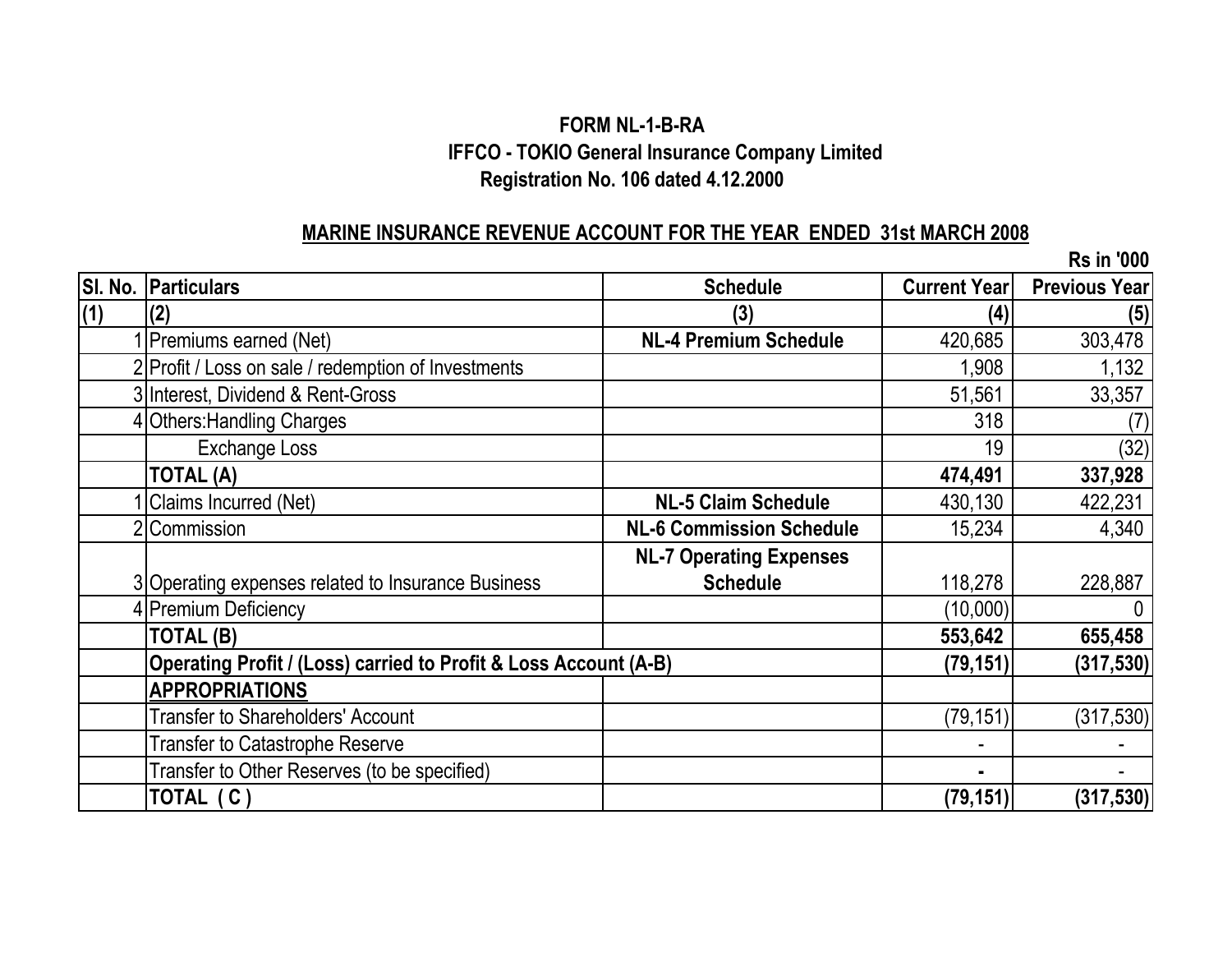# **Registration No. 106 dated 4.12.2000 FORM NL-1-B-RA IFFCO - TOKIO General Insurance Company Limited**

#### **MISCELLANEOUS INSURANCE REVENUE ACCOUNT FOR THE YEAR ENDED 31st MARCH 2008**

**SI. No. Particulars Schedule Current Year Previous Year (1) (2) (3) (4) (5)** 1 Premiums earned (Net) **NL-4 Premium Schedule** 5,339,560 4,624,404 2 Profit / Loss on sale / redemption of Investments 15 and 14,834 9,162 3 Others: Transfer & Duplicate Fee 670 4 Interest. Dividend & Rent-Gross 400.900 269.915 5 Others: Handling Charges (1,299) (1,299) Exchange Loss (541) **TOTAL (A) 5,754,515 4,902,311** 1 Claims Incurred (Net) **NL-5 Claim Schedule** 4,194,715 3,304,516 2 Commission **NL-6 Commission Schedule** 219,459 142,833 3 Operating expenses related to Insurance Business **NL-7 Operating Expenses Schedule** 1,509,151 1,295,651 **TOTAL (B) 5,923,325 4,743,000 Operating Profit / (Loss) carried to Profit & Loss Account (A-B)** (168,810) 159,311 **APPROPRIATIONS** Transfer to Shareholders' Account (168,810) 159,311 Transfer to Catastrophe Reserve and the set of the set of the set of the set of the set of the set of the set of the set of the set of the set of the set of the set of the set of the set of the set of the set of the set of Transfer to Other Reserves (to be specified) **-** - **TOTAL ( C ) (168,810) 159,311 Rs in '000**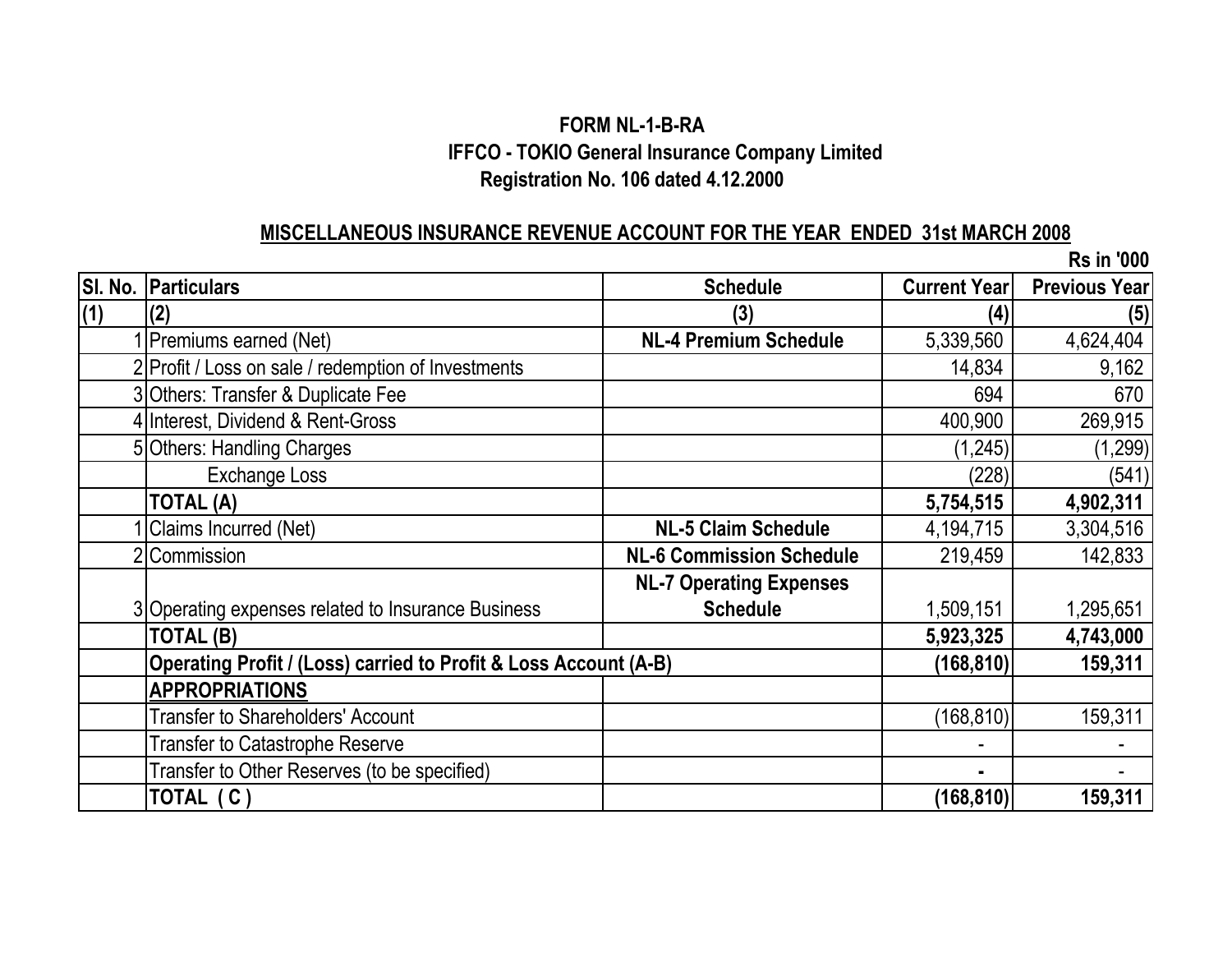# **FORM NL-2-B-PL IFFCO-TOKIO General Insurance Company Limited Registration No. 106 dated 4.12.2000**

# **PROFIT AND LOSS ACCOUNT FOR THE YEAR ENDED 31st MARCH 2008**

|                |                                                |                 |                     | <b>Rs in '000</b>    |
|----------------|------------------------------------------------|-----------------|---------------------|----------------------|
|                | <b>PARTICULARS</b>                             | <b>Schedule</b> | <b>Current Year</b> | <b>Previous Year</b> |
|                |                                                |                 |                     |                      |
|                | <b>OPERATING PROFIT / (LOSS)</b>               |                 |                     |                      |
|                | (a) Fire Insurance                             |                 | 149,868             | 369,702              |
|                | (b) Marine Insurance                           |                 | (79, 151)           | (317, 530)           |
|                | (c) Miscellaneous Insurance                    |                 | (168, 810)          | 159,311              |
|                |                                                |                 | (98, 093)           | 211,483              |
| $\overline{2}$ | <b>INCOME FROM INVESTMENTS</b>                 |                 |                     |                      |
|                | (a) Interest, Dividend & Rent-Gross            |                 | 212,023             | 210,856              |
|                | (b) Profit on sale of Investments              |                 | 7,845               | 7,157                |
|                | Less: Loss on Sale of Investments              |                 |                     |                      |
|                |                                                |                 | 219,868             | 218,013              |
| 3              | <b>OTHERS</b>                                  |                 |                     |                      |
|                | Miscellaneous Income                           |                 | 5,115               | 2,656                |
|                |                                                |                 |                     |                      |
|                | <b>TOTAL (A)</b>                               |                 | 126,890             | 432,152              |
|                |                                                |                 |                     |                      |
| 4              | <b>PROVISIONS (Other than taxation)</b>        |                 |                     |                      |
|                | (a) For diminution in the value of investments |                 |                     |                      |
|                | (b) For doubtful debts                         |                 |                     |                      |
|                | (c) Others (to be specified)                   |                 |                     |                      |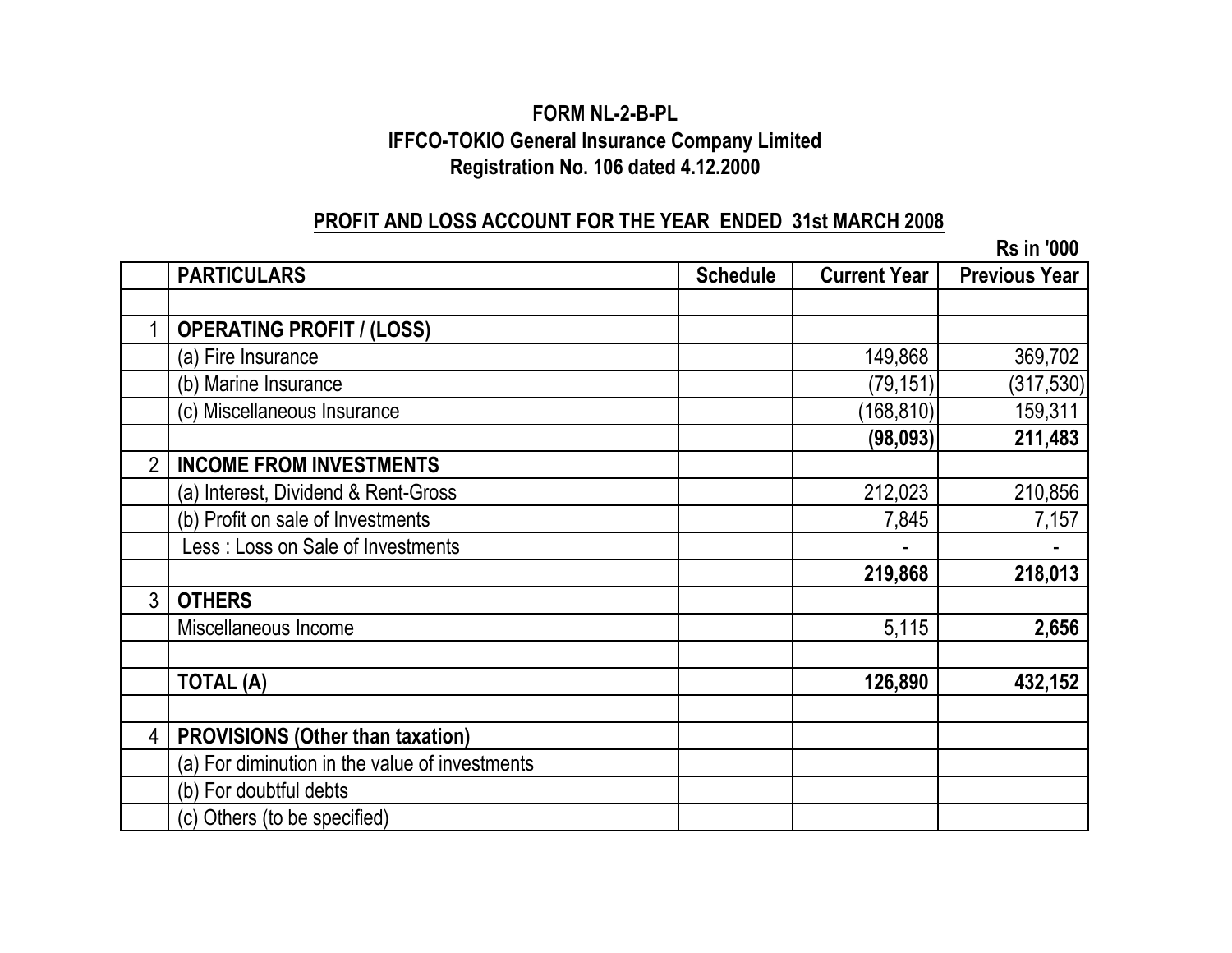| 5 | <b>OTHER EXPENSES</b>                                                 |           |         |
|---|-----------------------------------------------------------------------|-----------|---------|
|   | (a) Expenses other than those related to Insurance business           | 4,661     | 4,392   |
|   | (b) Bad Debts written off                                             |           |         |
|   | (c) Loss on Sale/Scrap of Fixed Assets                                | 3,638     | 3,185   |
|   | TOTAL (B)                                                             | 8,299     | 7,577   |
|   | <b>Profit Before Tax</b>                                              | 118,591   | 424,575 |
|   | Less: Provision for Taxation                                          |           |         |
|   | <b>Current Tax</b>                                                    | 108,500   | 85,000  |
|   | Deferred Tax                                                          | (69, 700) | 57,745  |
|   | Fringe Benefit Tax                                                    | 10,500    | 9,500   |
|   | Less: Short / Excess provision for tax for earlier years written back |           |         |
|   | <b>Current Tax</b>                                                    | (2, 337)  | 1,009   |
|   | Deferred Tax                                                          |           |         |
|   | <b>Profit After Tax</b>                                               | 71,628    | 271,321 |
|   | Balance of Profit brought forward from Last Year                      | 466,246   | 297,881 |
|   | Less: Deferred Tax for Earlier years                                  |           |         |
|   | Less: Fringe Benefit Tax                                              |           |         |
|   | <b>Balance available for appropriation</b>                            | 537,874   | 569,202 |
|   | <b>APPROPRIATIONS</b>                                                 |           |         |
|   | (a) Interim dividends paid during the year                            | ٠         |         |
|   | (b) Proposed Final Dividend                                           |           | 88,000  |
|   | (c) Dividend distribution tax                                         |           | 14,956  |
|   | (d) Transfer to any Reserves or Other Accounts                        |           |         |
|   |                                                                       |           | 100,342 |
|   | <b>Balance carried forward to Balance sheet</b>                       | 537,874   | 466,246 |
|   | <b>Basic &amp; Diluted Earnings per Share</b>                         |           |         |
|   | (Equity Shares of Face Value of Rs 10 each)                           | 0.33      | 1.23    |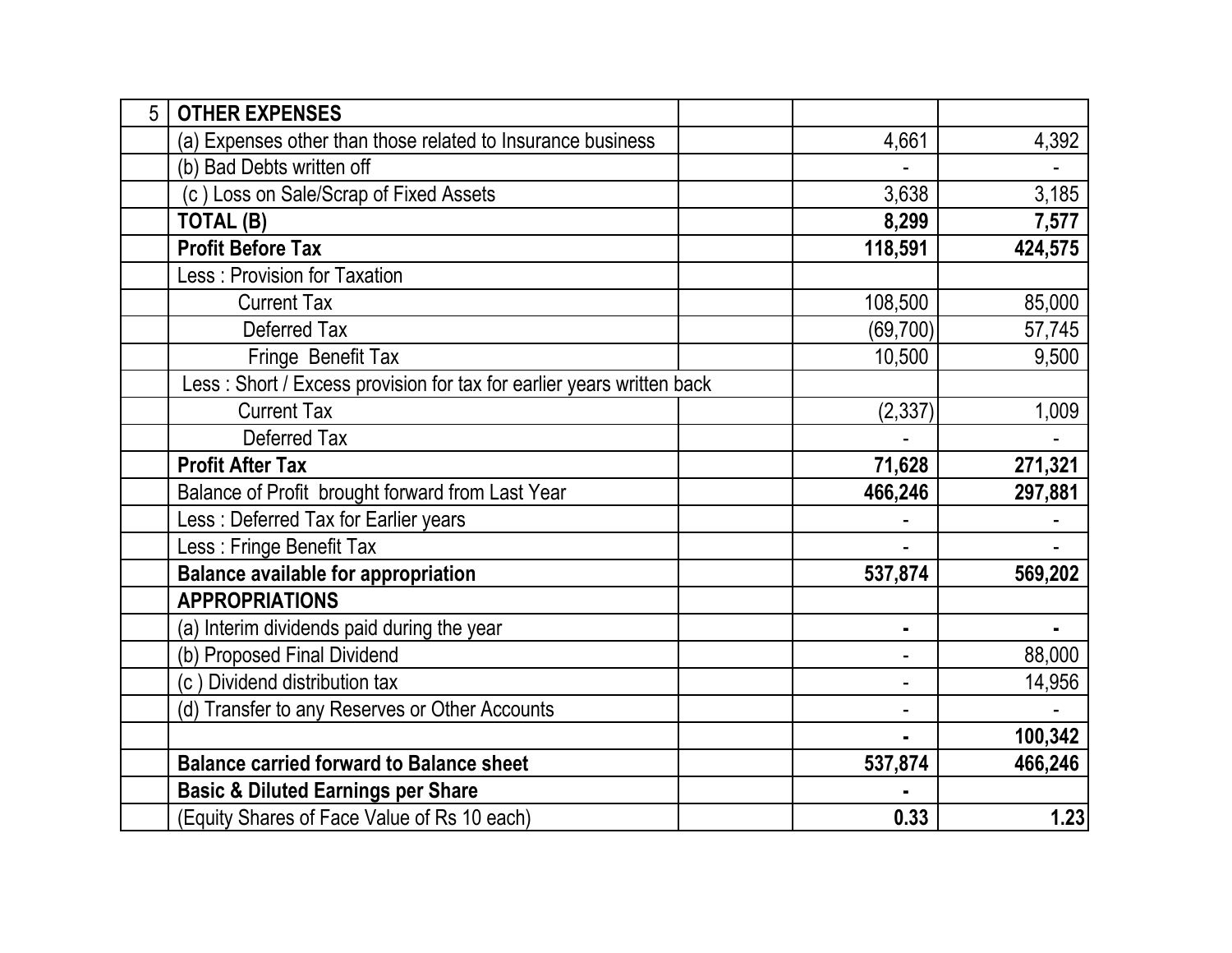#### **FORM NL-3-B-BS IFFCO-TOKIO General Insurance Company Limited Registration No. 106 dated 4.12.2000**

#### **BALANCE SHEET AS AT 31st MARCH 2008**

**SI. No. PARTICULARS SCHEDULE As at 31st March, 2007 (1) (2) (3) (4) (5) SOURCES OF FUNDS** SHARE CAPITAL **NL-8 Share Capital Schedule** 2,200,000 2,200,000 RESERVES AND SURPLUS **NL-10 Reserves and Surplus Schedule** 839,040 767,412 FAIR VALUE CHANGE ACCOUNT And the state of the state of the state of the state of the state of the state of the state of the state of the state of the state of the state of the state of the state of the state of the state BORROWINGS **NL-11 Borrowings Schedule** -DEFERRED TAX LIABILITY (NET) - - **TOTAL 3,039,040 2,967,412 APPLICATION OF FUNDS** INVESTMENTS **NL-12 Investment Schedule** 5,429,694 4,738,140 LOANS **NL-13 Loan Schedule** - - FIXED ASSETS **NL-14 Fixed Assets Schedule** 145,757 164,251 CURRENT ASSETS : Cash and Bank Balances **NL-15 Cash & Bank Schedule** 3,767,627 - 2,795,559 - 2,795,559 Advances and Other Assets **NL-16 Advances and other Assets Schedule** 2,336,358 - 1,246,636 **Sub-Total (A)** 6,103,985 4,042,195 CURRENT LIABILITIES **NL-17 Current Liabilities Schedule** 4,774,645 - 2,909,600 PROVISIONS <mark> NL-18 Provisions Schedule 3,</mark>951,451 | 3,083,574 **Sub-Total (B)** 8,726,096 5,993,174 NET CURRENT ASSETS (C) = (A-B) (2,622,111) (1,950,979) DEFERRED TAX ASSET (NET) 85,700 16,000 MISCELLANEOUS EXPENDITURE (To the extent not written off or adjusted) **NL-19 Miscellaneous Expenditure Schedule** - - Debit Balance in Profit and Loss Account and the second service of the service of the service of the service of the service of the service of the service of the service of the service of the service of the service of the s **TOTAL 3,039,040 2,967,412 As At 31st March, 2008**

**Rs in '000**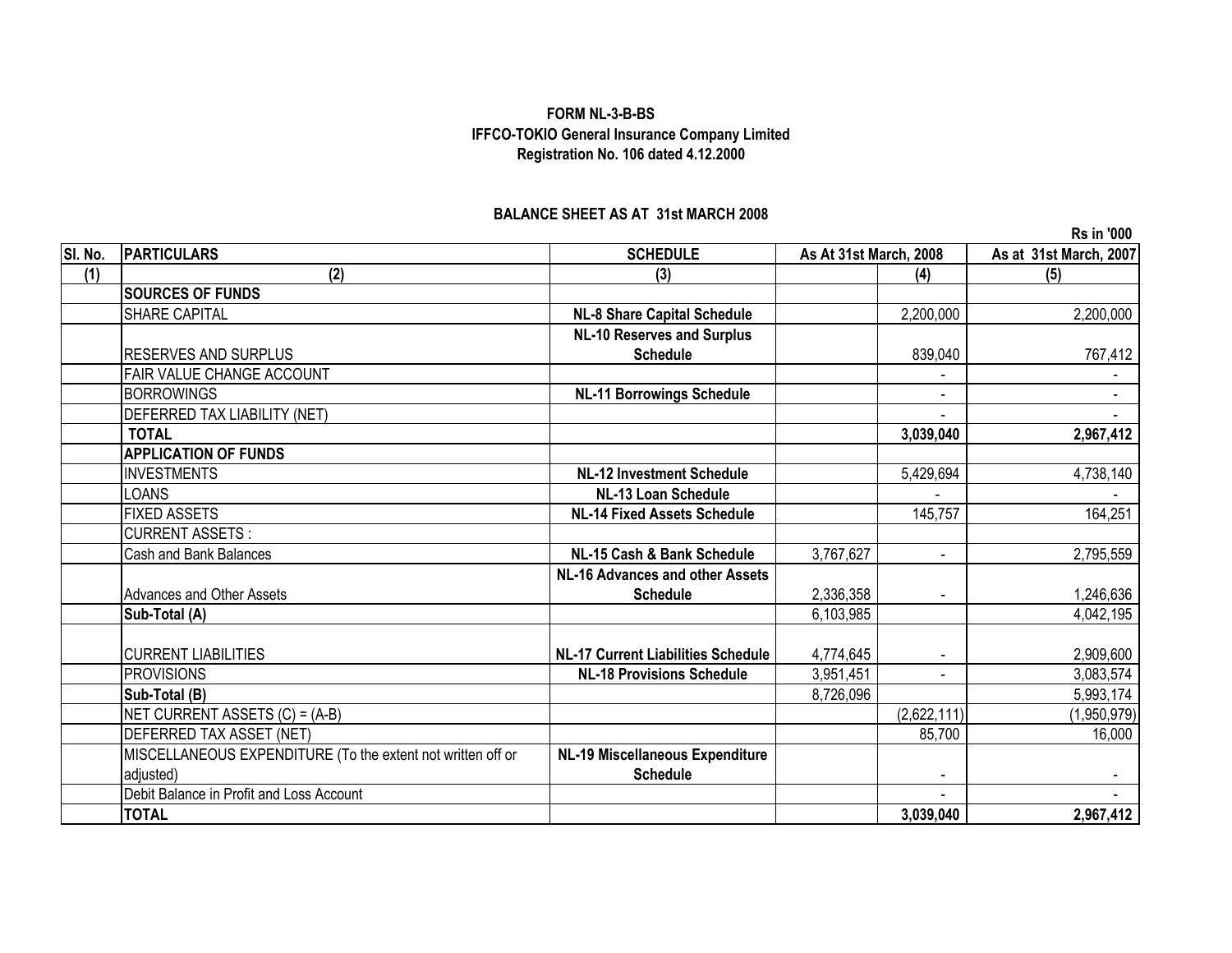#### **CONTINGENT LIABILITIES**

| SI. No. | <b>PARTICULARS</b>                                                              | As At 31st March, 2008 |     | As at 31st March, 2007 |  |
|---------|---------------------------------------------------------------------------------|------------------------|-----|------------------------|--|
| (1)     |                                                                                 | (3)                    | (4) |                        |  |
|         | 1 Partly paid up investments                                                    |                        |     |                        |  |
|         | 2 Claims, other than against policies, not acknowledged as debts by the company |                        |     |                        |  |
|         | 3 Underwriting commitments outstanding (in respect of shares and securities)    |                        |     |                        |  |
|         | 4 Guarantees given by or on behalf of the Company                               |                        |     |                        |  |
|         | 5 Statutory demands/liabilities in dispute, not provided for                    |                        |     |                        |  |
|         | 6 Reinsurance obligations to the extent not provided for in the accounts        |                        |     |                        |  |
|         | 'Others                                                                         |                        |     |                        |  |
|         | Total                                                                           |                        |     |                        |  |

-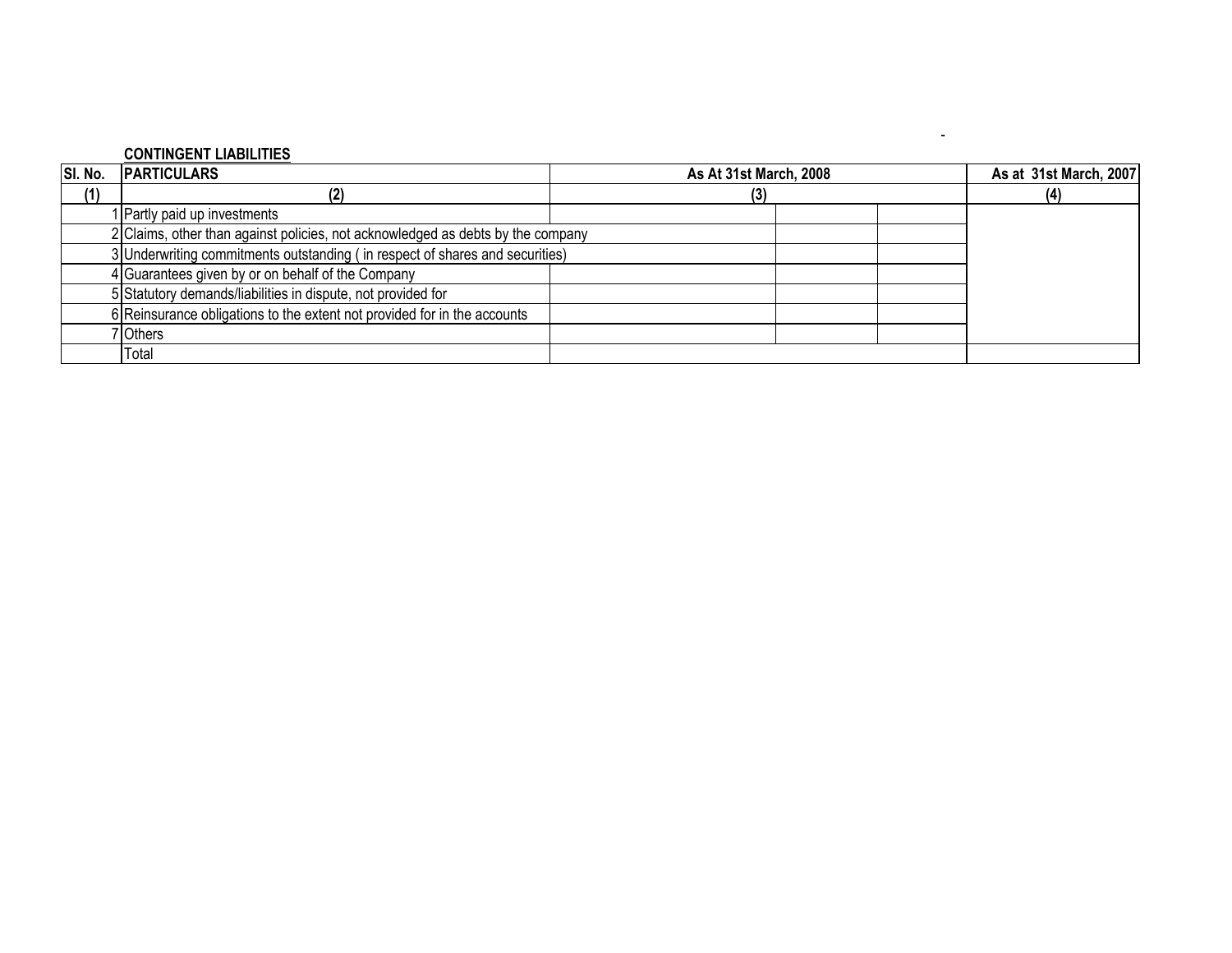#### **IFFCO-TOKIO General Insurance Company Limited SCHEDULES FORMING PART OF FINANCIAL STATEMENTS FORM NL-4-PREMIUM SCHEDULE**

| <b>PREMIUM EARNED (NET)</b>                            |             |               |                     |            |             |               |                      | <b>Rs in '000</b> |
|--------------------------------------------------------|-------------|---------------|---------------------|------------|-------------|---------------|----------------------|-------------------|
| Particulars                                            |             |               | <b>CURRENT YEAR</b> |            |             |               | <b>PREVIOUS YEAR</b> |                   |
|                                                        | <b>FIRE</b> | <b>MARINE</b> | ** MISCELLANEOUS    | Totall     | <b>FIRE</b> | <b>MARINE</b> | <b>MISCELLANEOUS</b> | Total             |
| <b>Premium from direct business written</b>            | 2.151.697   | 664.317       | 8.465.496           | 11,281,510 | 2,910,222   | 1,282,619     | 7,251,818            | 1,444,659         |
| Add: Premium on reinsurance accepted                   | 196,271     | 30,213        | 850,349             | 1,076,833  | 54.174      | 16,997        | 6.238                | 77,409            |
|                                                        | 2.347.968   | 694.530       | 9.315.845           | 12,358,343 | 2,964,396   | 1,299,616     | 7.258.056            | 11,522,068        |
| Less: Premium on reinsurance ceded                     | .622,894    | 277,546       | 3,080,409           | 4,980,849  | 2,397,880   | 914,706       | 2,403,782            | 5,716,368         |
| Net Premium                                            | 725.074     | 416.984       | 6,235,436           | 7,377,494  | 566,516     | 384,910       | 4.854.274            | 5,805,700         |
| Adjustments for changes in Reserve for Unexpired Risks | 88,659      | (3,701)       | 895,876             | 980,834    | 18,404      | 81,432        | 229,870              | 329,706           |
| <b>Total Premium Earned (Net)</b>                      | 636.415     | 420,685       | 5,339,560           | 6,396,660  | 548,112     | 303,478       | 4,624,404            | 5,475,994         |

\* For analysis of the segment of Marine business, refer FORM NL-4A

\*\* For analysis of the segment of Miscellaneous business, refer FORM NL-4B

#### **FORM NL-5-CLAIMS SCHEDULE**

**CLAIMS INCURRED (NET) Rs in '000**

|                                                       |             |                          | <b>CURRENT YEAR</b> |           |             |               | <b>PREVIOUS YEAR</b> |              |
|-------------------------------------------------------|-------------|--------------------------|---------------------|-----------|-------------|---------------|----------------------|--------------|
| Particulars                                           | <b>FIRE</b> | <b>MARINE</b>            | * MISCELLANEOUS     | Totall    | <b>FIRE</b> | <b>MARINE</b> | <b>MISCELLANEOUS</b> | <b>Total</b> |
| <b>Direct</b>                                         | ,224,603    | 786,056                  | 3,784,547           | 5,795,206 | 1,445,256   | 468,621       | 3,585,347            | 5,499,224    |
| Add: Reinsurance accepted                             | 226         | 23,345                   | 2,700               | 26,271    | 40          | 6,588         |                      | 6,630        |
| Less: Reinsurance ceded                               | 896,790     | 404,721                  | 969,550             | 2,271,061 | 1,244,268   | 150,375       | 968,858              | 2,363,501    |
| Net Claims Paid                                       | 328,039     | 404,680                  | 2,817,697           | 3,550,416 | 201,028     | 324,834       | 2,616,491            | 3,142,353    |
| Add: Claims Outstanding at the end of the year        | 230,041     | 253,831                  | 2,867,395           | 3,351,267 | 135,492     | 228,381       | 1,490,377            | 1,854,250    |
| Less: Claims Outstanding at the beginning of the year | 135,492     | 228,381                  | 1,490,377           | 1,854,250 | 77,330      | 130,984       | 802,352              | 1,010,666    |
| <b>Total Claims Incurred</b>                          | 422,588     | 430,130                  | 4,194,715           | 5,047,433 | 259,190     | 422,231       | 3,304,516            | 3,985,937    |
| <b>Claims incurred to claimants:</b>                  |             |                          |                     |           |             |               |                      |              |
| In India                                              | 422,587,891 | $\overline{\phantom{a}}$ | 4,194,715,107       |           | 259,189,683 | 422,231,267   | 3,304,516,344        |              |
| <b>Outside India</b>                                  |             |                          |                     |           |             |               |                      |              |
| <b>Total</b>                                          | 422,587,891 | $\blacksquare$           | 4,194,715,107       |           | 259,189,683 | 422,231,267   | 3,304,516,344        |              |

\* For analysis of the segment of Marine business, refer FORM NL- 5A.

\*\* For analysis of the segment of Miscellaneous business, refer FORM NL- 5B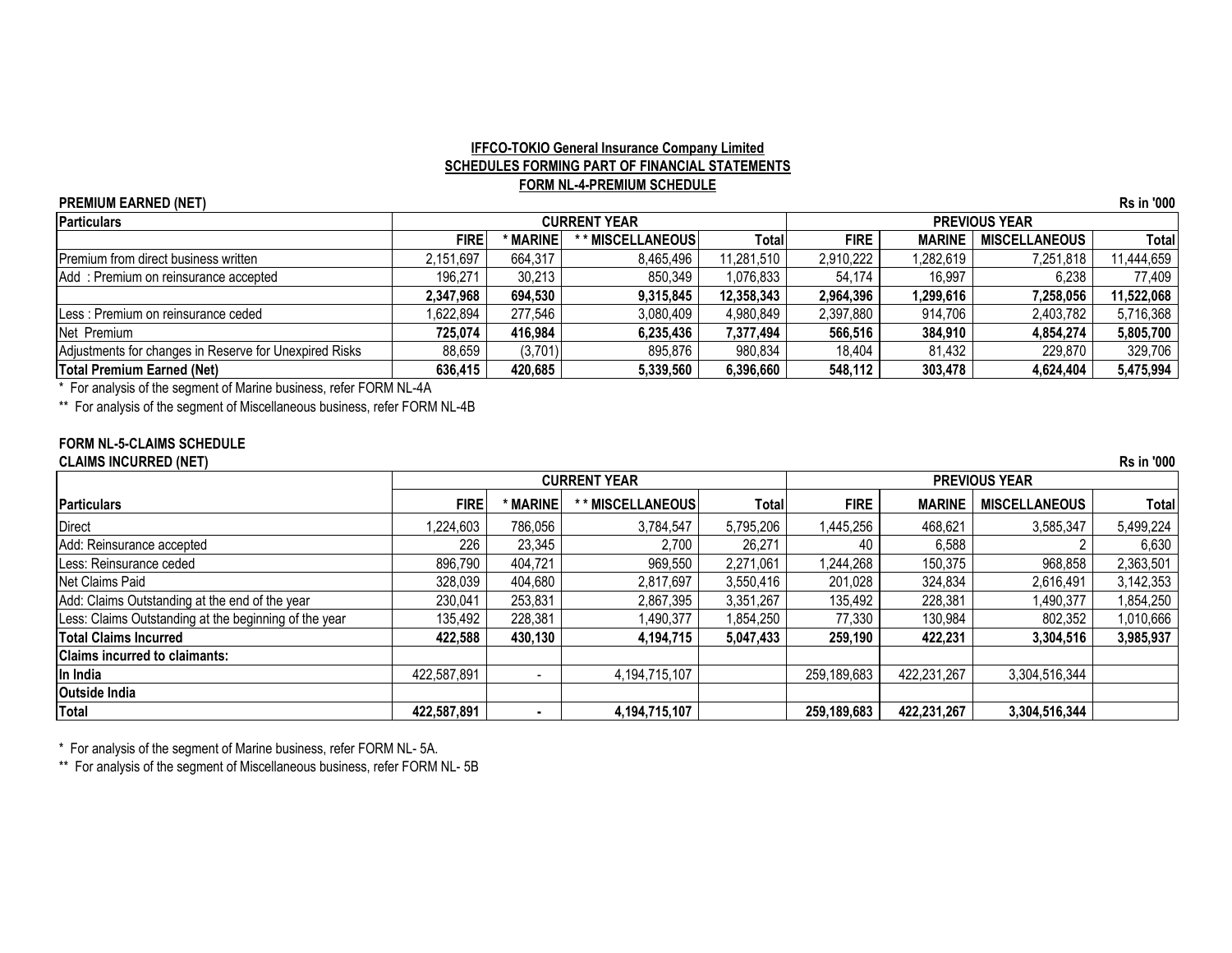#### **IFFCO-TOKIO General Insurance Company Limited SCHEDULES FORMING PART OF FINANCIAL STATEMENTS FORM NL-6-COMMISSION SCHEDULE**

| <b>COMMISSION</b>                                     |                |                          |                     |           |             |               |                      | <b>Rs in '000</b> |
|-------------------------------------------------------|----------------|--------------------------|---------------------|-----------|-------------|---------------|----------------------|-------------------|
|                                                       |                |                          | <b>CURRENT YEAR</b> |           |             |               | <b>PREVIOUS YEAR</b> |                   |
| <b>Particulars</b>                                    | <b>FIRE</b>    | * MARINE                 | * MISCELLANEOUS     | Totall    | <b>FIRE</b> | <b>MARINE</b> | <b>MISCELLANEOUS</b> | Total             |
| Commission Paid                                       |                |                          |                     |           |             |               |                      |                   |
| <b>Direct</b>                                         | 132,655        | 59,816                   | 661,419             | 853,890   | 130,372     | 55,137        | 650,527              | 836,036           |
| Total (A)                                             | 132,655        | 59,816                   | 661,419             | 853,890   | 130,372     | 55,137        | 650,527              | 836,036           |
| Add: Re-insurance Accepted                            | 25,361         | 6,450                    | 107,868             | 139,679   | 5,462       | 3,706         | 985                  | 10,153            |
| ILess: Commission on Re-insurance ceded               | 432.228        | 51,032                   | 549,828             | 1,033,088 | 698,250     | 54,503        | 508,679              | 1,261,432         |
| <b>Net Commission</b>                                 | (274, 212)     | 15,234                   | 219,459             | (39, 519) | (562, 416)  | 4,340         | 142,833              | (415, 243)        |
| Breakup of the expenses incurred to procure business: |                |                          |                     |           |             |               |                      |                   |
| Agents                                                | 38,421         | 26,335                   | 372,759             | 437,515   | 34,476      | 24,679        | 384,313              | 443,468           |
| <b>Brokers</b>                                        | 83,920         | 29,602                   | 188,366             | 301,888   | 75,197      | 27,933        | 181,323              | 284,453           |
| Corporate Agency                                      | 6,992          | 3,872                    | 91,405              | 102,269   | 18,004      | 2,510         | 78,292               | 98,806            |
| Referral                                              | 3,322          |                          | 8,889               | 12,218    | 2,695       | 15            | 6,599                | 9309              |
| Others                                                | $\blacksquare$ | $\overline{\phantom{a}}$ |                     |           |             |               |                      |                   |
| TOTAL (B)                                             | 132,655        | 59,816                   | 661,419             | 853,890   | 130.372     | 55,137        | 650,527              | 836,036           |

\* For analysis of the segment of Marine business, refer FORM NL-6A.

\*\* For analysis of the segment of Miscellaneous business, refer FORM NL-6B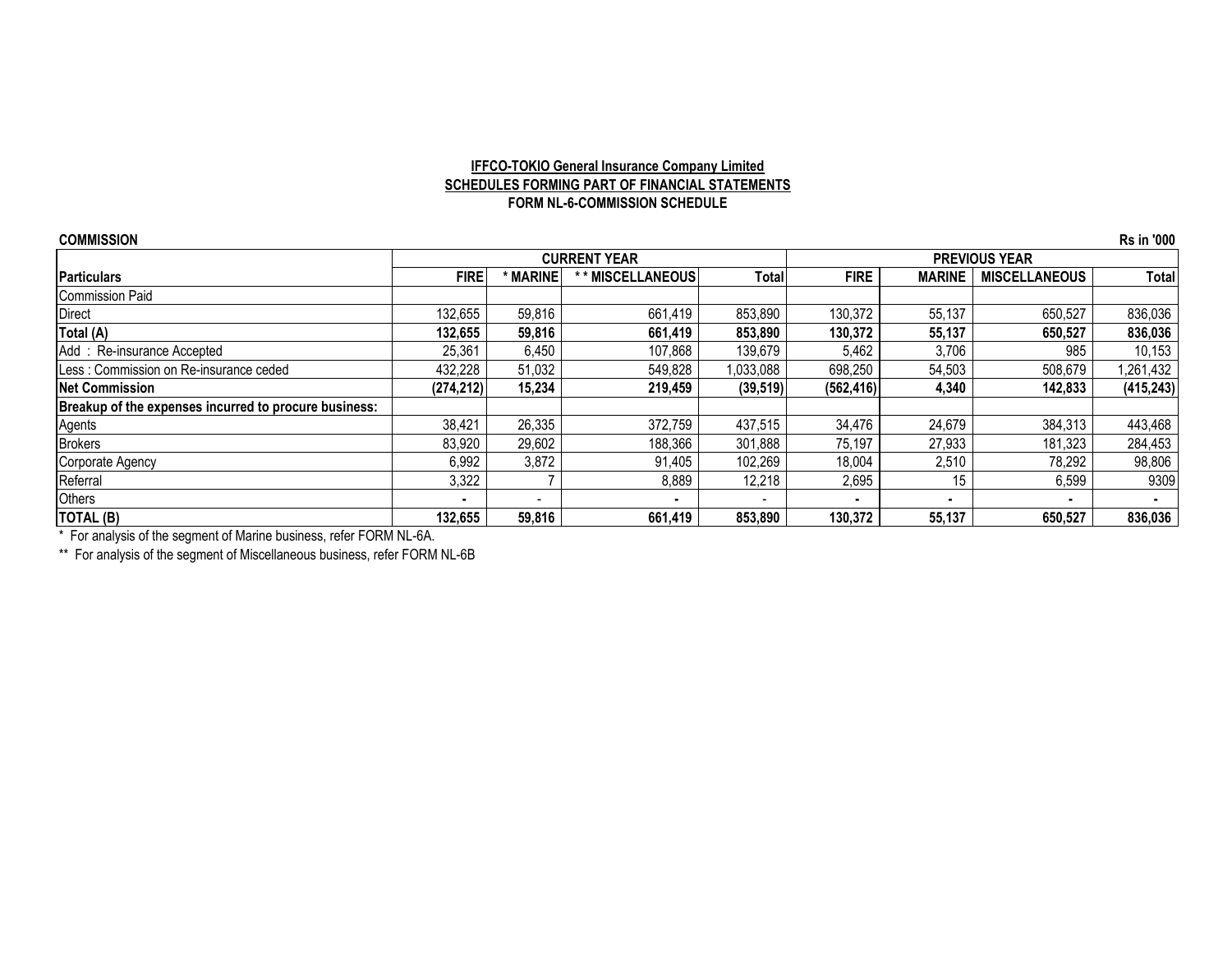#### **IFFCO-TOKIO General Insurance Company Limited** SCHEDULES FORMING PART OF FINANCIAL STATEMENTS **FORM NL-7 OPERATING EXPENSES SCHEDULE**

# **OPERATING EXPENSES RELATING TO INSURANCE**

**BUSINESS Rs in '000 FIRE \*MARINE \*\* MISCELLANEOUS Total FIRE MARINE MISCELLANEOUS Total** Employees remuneration and welfare benefits 77,029 23,782 303,059 403,870 88,502 39,005 220,534 348,041 Travel, Conveyance and vehicle running expenses 16,657 16,657 5,143 65,536 87,336 87,336 87,889 87,65 49,559 78,213 Training expenses 3,715 | 1,147 | 14,615 | 19,477 | 7,962 | 3,509 | 19,840 | 31,311 Rent, rates and taxes 5,571 | 70,988 | 19,682 | 19,688 | 8,677 | 49,060 | 77,425 Repairs 9,072 | 2,801 | 35,694 | 47,567 | 7,397 | 3,260 | 18,431 | 29,088 Printing and Stationery 10,124 3,126 39,832 53,082 14,154 6,238 35,271 55,663 Communication 9,535 2,944 37,515 49,994 9,661 4,258 24,074 37,993 Legal and professional charges 157,002 48,473 617,700 823,175 210,516 92,781 524,574 827,871 Auditor's fees, expenses etc. (a) As Auditor | 343 | 106 | 1,351 | 1,800 | 305 | 134 | 761 | 1,200 (b) As advisor or in any other capacity in respect of (i) Taxation matters | - - | - | - | - | - | - | -(ii) Insurance matters  $\begin{vmatrix} \cdot & \cdot & \cdot & \cdot \\ \cdot & \cdot & \cdot & \cdot \end{vmatrix}$  . The set of the set of the set of the set of the set of the set of the set of the set of the set of the set of the set of the set of the set of the set of the (iii) Management services - - - - - - - - (c) in any other capacity - - - - - - - - Advertisement and publicity 22,483 | 6,941 | 88,455 | 117,879 | 64,154 | 28,274 | 159,862 | 252,290 Interest and Bank charges 2,906 897 11,432 15,235 3,297 1,453 8,216 12,966 Others: Policy Stamps 84 | | 1,918 | 2,002 | 104 | | 1530 | 1,634 Information & Technology Expenses 9,902 3,057 38,959 51,918 13,364 5,890 33,301 52,555 Electricity & Water Charges **6.2008** 16.739 16.739 16.739 16.805 16.805 16.805 22,395 1,876 1,876 10,607 16.739 Courtesies & Entertainment 10,307 | 3,075 | 949 | 12,098 | 16,122 | 1,136 | 1,823 | 10,307 | 16,266 Others 25,185 | 24,629 7,603 | 96,889 129,121 34,186 15,066 | 85,185 | 134,437 34,437 Depreciation 14,312 14,311 14,419 56,305 75,035 75,035 75,037 7,873 7,878 44,539 70,290 **TOTAL 383,181 118,278 1,509,151 2,010,610 519,444 228,887 1,295,651 2,043,982 Particulars CURRENT YEAR PREVIOUS YEAR**

\* For analysis of the segment of Marine business, refer FORM NL-7A.

\*\* For analysis of the segment of Miscellaneous business, refer FORM NL-7B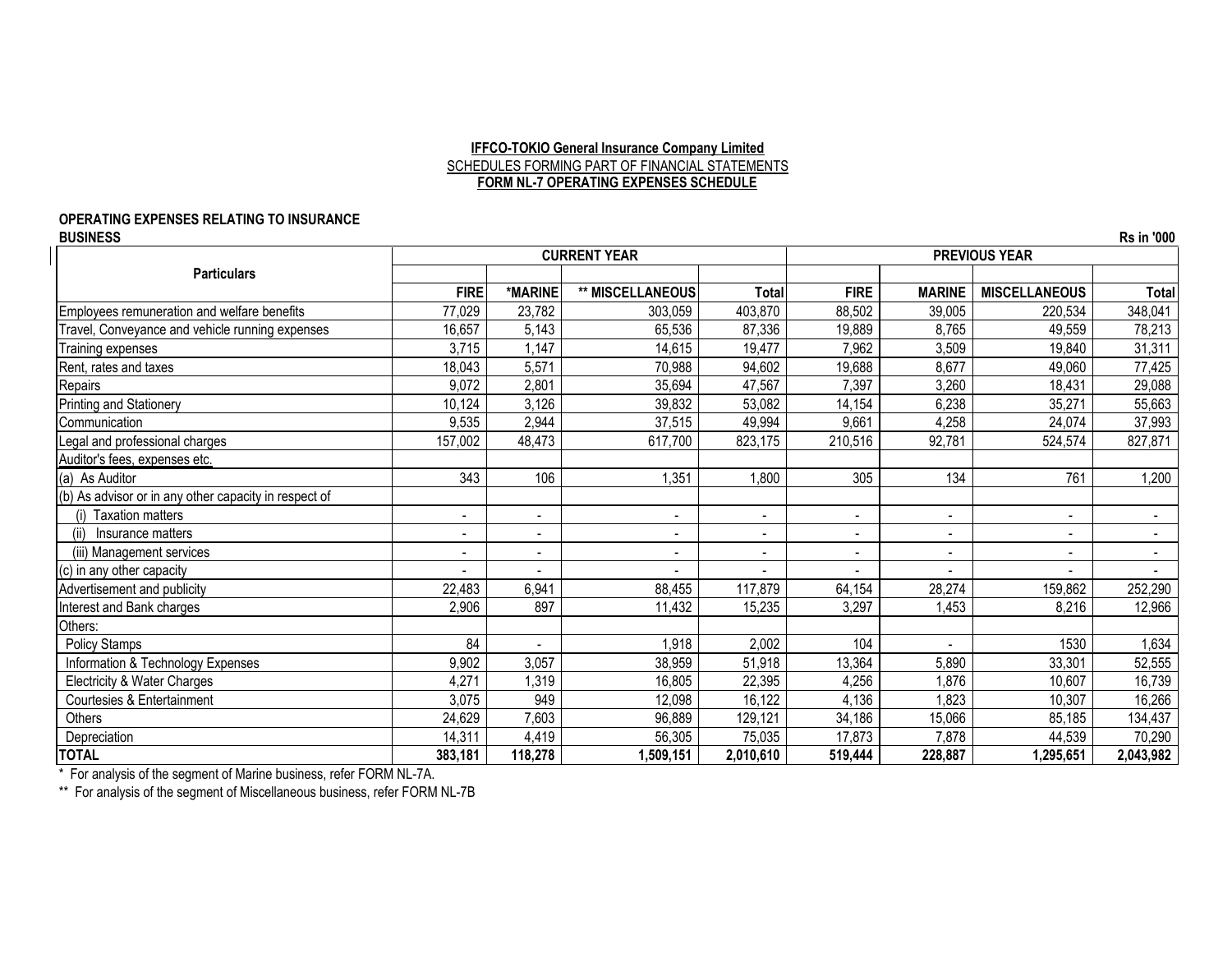#### **IFFCO-TOKIO General Insurance Company Limited** SCHEDULES FORMING PART OF FINANCIAL STATEMENTS **FORM NL-4A**

#### **PREMIUM EARNED (NET)** Rs in '000

| Particulars<br><b>CURRENT YEAR</b><br><b>PREVIOUS YEAR</b> |                               |                              |              |                               |                       |              |
|------------------------------------------------------------|-------------------------------|------------------------------|--------------|-------------------------------|-----------------------|--------------|
|                                                            | <b>Marine</b><br><b>Cargo</b> | <b>Marine</b><br><b>Hull</b> | <b>Total</b> | <b>Marine</b><br><b>Cargo</b> | <b>Marine</b><br>Hull | <b>Total</b> |
| Premium from direct business written                       | 563,707                       | 100,610                      | 664,317      | 518,214                       | 764,405               | 1,282,619    |
| Add: Premium on reinsurance accepted                       | 5,076                         | 25,137                       | 30,213       | 4,140                         | 12,857                | 16,997       |
|                                                            | 568,783                       | 125,747                      | 694,530      | 522,354                       | 777,262               | 1,299,616    |
| Less : Premium on reinsurance ceded                        | 207,006                       | 70,541                       | 277,546      | 172,619                       | 742,087               | 914,706      |
| Net Premium                                                | 361,777                       | 55,207                       | 416,984      | 349,735                       | 35,175                | 384,910      |
| Adjustments for changes in Reserve for Unexpired Risks     | (23, 733)                     | 20,032                       | (3,701)      | 59,503                        | 21,929                | 81,432       |
| <b>Unearned Premium Reserve</b>                            |                               |                              |              |                               |                       |              |
| <b>Unexpired Risk Reserve</b>                              |                               |                              |              |                               |                       |              |
| <b>Total Premium Earned (Net)</b>                          | 385,510                       | 35,175                       | 420,685      | 290,232                       | 13,246                | 303,478      |

#### **FORM NL- 5A.**

| <b>CLAIMS INCURRED (NET)</b>                          |               |                     |              |               |                      | <b>Rs in '000</b> |
|-------------------------------------------------------|---------------|---------------------|--------------|---------------|----------------------|-------------------|
| <b>Particulars</b>                                    |               | <b>CURRENT YEAR</b> |              |               | <b>PREVIOUS YEAR</b> |                   |
|                                                       | <b>Marine</b> | <b>Marine</b>       |              | <b>Marine</b> | <b>Marine</b>        |                   |
|                                                       | Cargo         | Hull                | <b>Total</b> | <b>Cargo</b>  | <b>Hull</b>          | <b>Total</b>      |
| <b>Claims Paid</b>                                    |               |                     |              |               |                      |                   |
| <b>Direct</b>                                         | 762,889       | 23,166              | 786,056      | 423,944       | 44,677               | 468,621           |
| Add: Reinsurance accepted                             | 1,981         | 21,365              | 23,345       | 3,199         | 3,389                | 6,588             |
| Less: Reinsurance ceded                               | 384,590       | 20,132              | 404,721      | 118,960       | 31,415               | 150,375           |
| Net Claims Paid                                       | 380,280       | 24,400              | 404,680      | 308,183       | 16,651               | 324,834           |
| Add: Claims Outstanding at the end of the year        | 235,618       | 18,213              | 253,831      | 199,554       | 28,827               | 228,381           |
| Less: Claims Outstanding at the beginning of the year | 199,553       | 28,827              | 228,381      | 118,087       | 12,897               | 130,984           |
| <b>Total Claims Incurred</b>                          | 416,345       | 13,785              | 430,130      | 389,650       | 32,581               | 422,231           |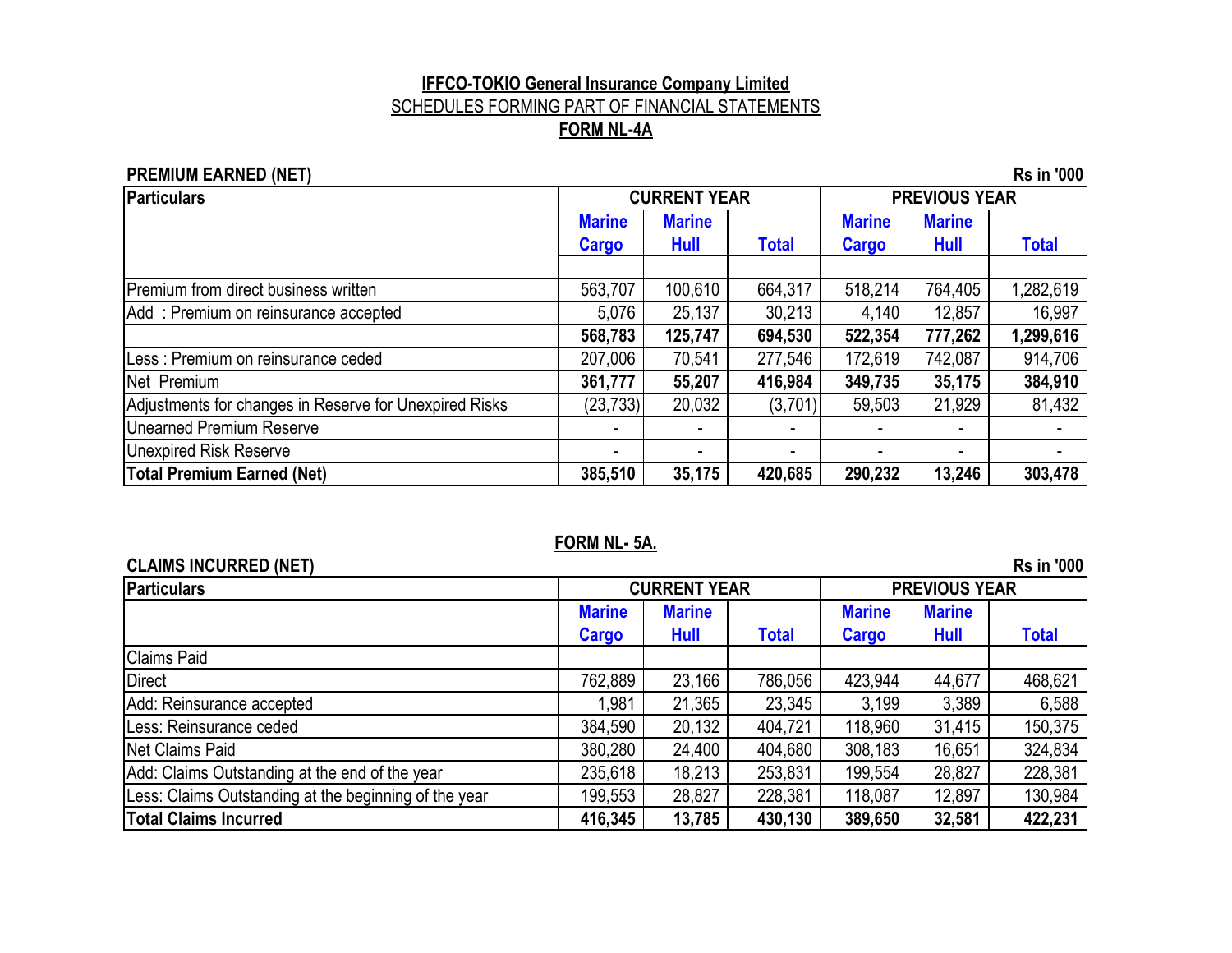## **IFFCO-TOKIO General Insurance Company Limited** SCHEDULES FORMING PART OF FINANCIAL STATEMENTS

#### **FORM NL-6A**

| <b>COMMISSION</b>                                                                                            |               |                     |              |               |                      | <b>Rs in '000</b> |
|--------------------------------------------------------------------------------------------------------------|---------------|---------------------|--------------|---------------|----------------------|-------------------|
| <b>Particulars</b>                                                                                           |               | <b>CURRENT YEAR</b> |              |               | <b>PREVIOUS YEAR</b> |                   |
|                                                                                                              | <b>Marine</b> | <b>Marine</b>       |              | <b>Marine</b> | <b>Marine</b>        |                   |
|                                                                                                              | <b>Cargo</b>  | Hull                | <b>Total</b> | <b>Cargo</b>  | Hull                 | <b>Total</b>      |
| <b>Commission Paid</b>                                                                                       |               |                     |              |               |                      |                   |
| <b>Direct</b>                                                                                                | 54,577        | 5,239               | 59,816       | 51,145        | 3,992                | 55,137            |
| <b>TOTAL (A)</b>                                                                                             | 54,577        | 5,239               | 59,816       | 51,145        | 3,992                | 55,137            |
| Add: Re-insurance Accepted                                                                                   | 1,190         | 5,260               | 6,450        | 1,015         | 2,691                | 3,706             |
| Less: Commission on Re-insurance ceded                                                                       | 42,066        | 8,966               | 51,032       | 32,306        | 22,197               | 54,503            |
| <b>Net Commission</b>                                                                                        | 13,701        | 1,533               | 15,234       | 19,854        | (15, 514)            | 4,340             |
| <b>Previous Year</b>                                                                                         |               |                     |              |               |                      |                   |
| Breakup of the expenses (Gross) incurred to procure business to be furnished as per details indicated below: |               |                     |              |               |                      |                   |
| <b>Agents</b>                                                                                                | 23,624        | 2,711               | 26,335       | 22,793        | 1,923                | 24,716            |
| <b>Brokers</b>                                                                                               | 27,916        | 1,686               | 29,602       | 26,158        | 1,683                | 27,841            |
| <b>Corporate Agency</b>                                                                                      | 3,030         | 842                 | 3,872        | 2,179         | 386                  | 2,565             |
| <b>Referral</b>                                                                                              |               |                     |              | 15            |                      | 15                |
| <b>Others</b>                                                                                                |               |                     |              | ۰.            | ۰.                   | ٠.                |
| <b>TOTAL (B)</b>                                                                                             | 54,577        | 5,239               | 59,816       | 51,145        | 3,992                | 55,137            |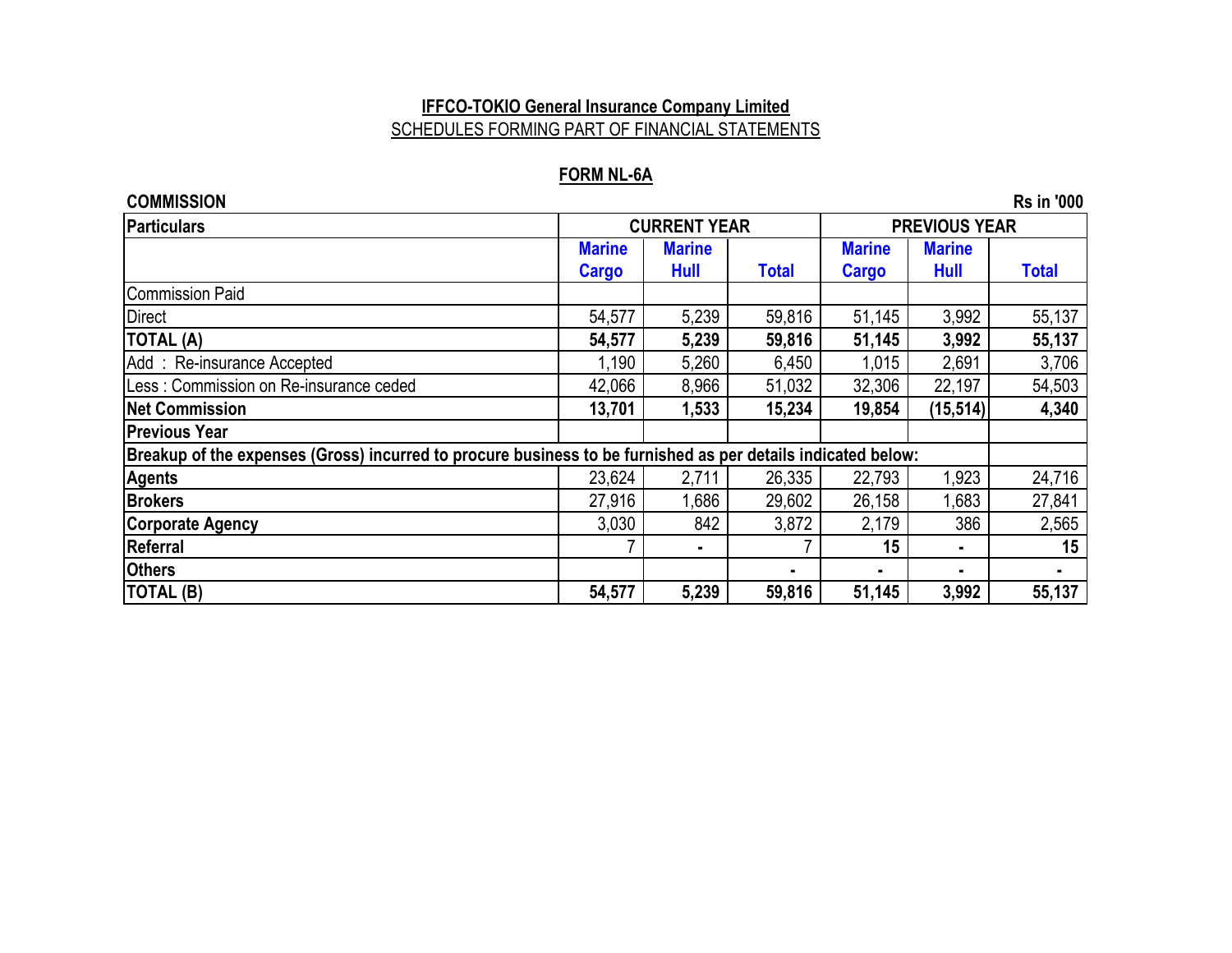#### **FORM NL-7A IFFCO-TOKIO General Insurance Company Limited** SCHEDULES FORMING PART OF FINANCIAL STATEMENTS

#### **OPERATING EXPENSES RELATING TO INSURANCE BUSINESS Rs in '000**

| <b>Particulars</b>                                    |                          | <b>CURRENT YEAR</b>      |                          |                              | <b>PREVIOUS YEAR</b>     |                          |
|-------------------------------------------------------|--------------------------|--------------------------|--------------------------|------------------------------|--------------------------|--------------------------|
|                                                       | <b>Marine</b>            | <b>Marine</b>            |                          | <b>Marine</b>                | <b>Marine</b>            |                          |
|                                                       | <b>Cargo</b>             | Hull                     | <b>Total</b>             | <b>Cargo</b>                 | Hull                     | <b>Total</b>             |
| Employees remuneration and welfare benefits           | 20,180                   | 3,602                    | 23,782                   | 15,759                       | 23,246                   | 39,005                   |
| Travel, Conveyance and vehicle running expenses       | 4,364                    | 779                      | 5,143                    | 3,541                        | 5,224                    | 8,765                    |
| Training expenses                                     | 973                      | 174                      | 1,147                    | 1,418                        | 2,091                    | 3,509                    |
| Rent, rates and taxes                                 | 4,727                    | 844                      | 5,571                    | 3,506                        | 5,171                    | 8,677                    |
| Repairs                                               | 2,377                    | 424                      | 2,801                    | 1,317                        | 1,943                    | 3,260                    |
| Printing and Stationery                               | 2,652                    | 473                      | 3,126                    | 2,520                        | 3,718                    | 6,238                    |
| Communication                                         | 2,498                    | 446                      | 2,944                    | 1,720                        | 2,538                    | 4,258                    |
| Legal and professional charges                        | 41,132                   | 7,341                    | 48,473                   | 37,486                       | 55,295                   | 92,781                   |
| Auditor's fees, expenses etc.                         |                          |                          |                          |                              |                          |                          |
| (a) As Auditor                                        | 90                       | 16                       | 106                      | 54                           | 80                       | 134                      |
| (b) As advisor or in any other capacity in respect of | -                        |                          |                          |                              |                          |                          |
| <b>Taxation matters</b>                               | $\overline{\phantom{0}}$ | $\overline{\phantom{0}}$ | $\overline{\phantom{a}}$ | $\overline{\phantom{a}}$     | $\overline{\phantom{a}}$ |                          |
| Insurance matters                                     | $\overline{\phantom{0}}$ | $\overline{\phantom{0}}$ | $\overline{\phantom{0}}$ | $\qquad \qquad \blacksquare$ | $\overline{\phantom{a}}$ | $\overline{\phantom{a}}$ |
| <b>Management Services</b>                            | $\overline{\phantom{0}}$ | $\overline{\phantom{0}}$ | $\blacksquare$           | Ξ.                           | $\blacksquare$           |                          |
| © In any other capacity                               | $\overline{a}$           |                          | $\overline{\phantom{0}}$ |                              |                          |                          |
| Advertisement and publicity                           | 5,890                    | 1,051                    | 6,941                    | 11,423                       | 16,851                   | 28,274                   |
| Interest and Bank charges                             | 761                      | 136                      | 897                      | 587                          | 866                      | 1,453                    |
| Others:                                               |                          |                          |                          |                              |                          |                          |
| <b>Policy Stamps</b>                                  |                          |                          |                          |                              |                          |                          |
| Information & Technology Expenses                     | 2,594                    | 463                      | 3,057                    | 2,380                        | 3,510                    | 5,890                    |
| <b>Electricity &amp; Water Charges</b>                | 1,119                    | 200                      | 1,319                    | 758                          | 1,118                    | 1,876                    |
| <b>Courtesies &amp; Entertainment</b>                 | 806                      | 144                      | 949                      | 737                          | 1,086                    | 1,823                    |
| <b>Others</b>                                         | 6,452                    | 1,152                    | 7,603                    | 6,087                        | 8,979                    | 15,066                   |
| Depreciation                                          | 3,749                    | 669                      | 4,419                    | 3,183                        | 4,695                    | 7,878                    |
|                                                       | 100,365                  | 17,913                   | 118,278                  | 92,476                       | 136,411                  | 228,887                  |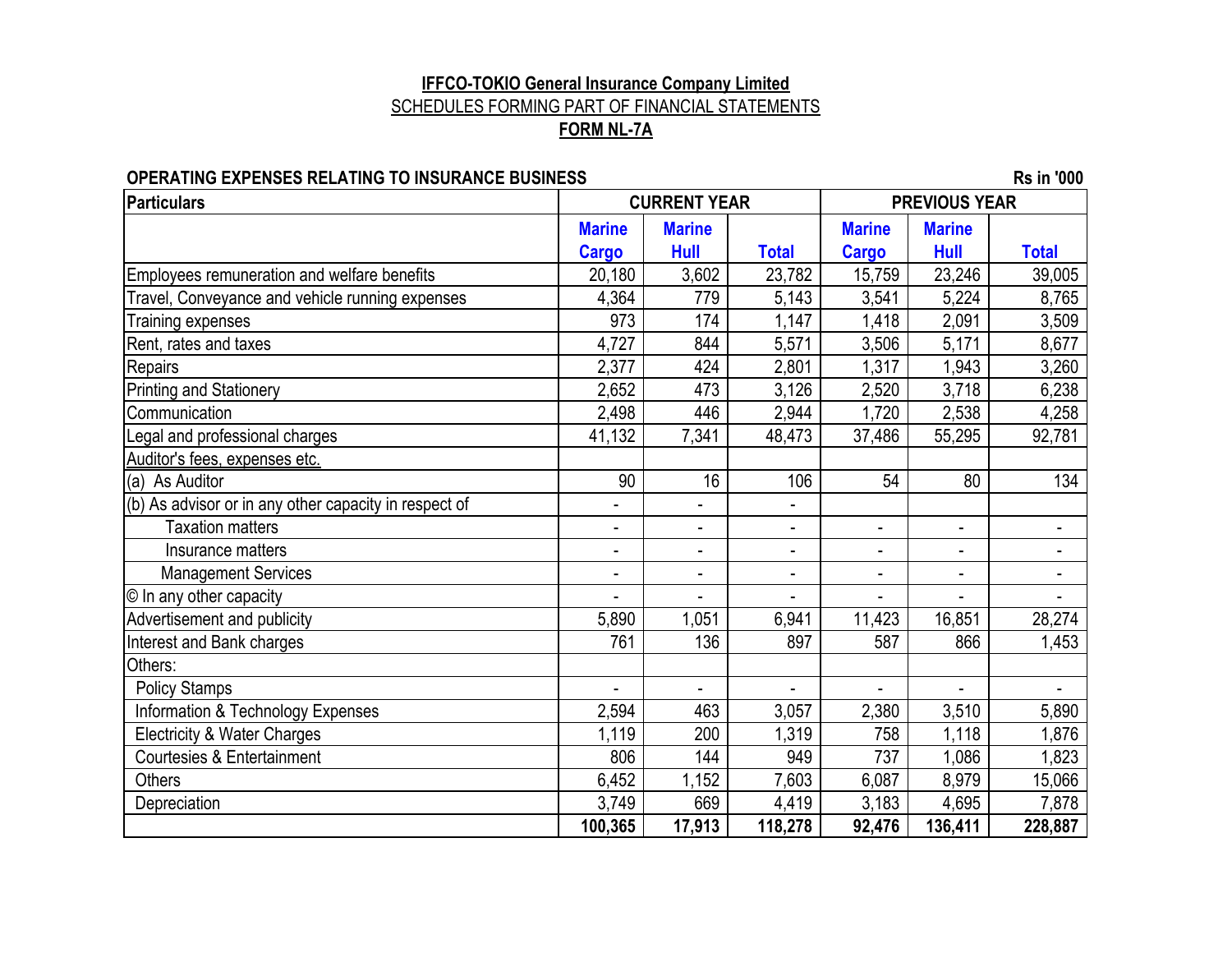#### **IFFCO-TOKIO General Insurance Company Limited** SCHEDULES FORMING PART OF FINANCIAL STATEMENTS **FORM NL-4B**

#### **PREMIUM EARNED (NET)** Rs in '000

|                                                        |              |                   |                 | <b>Workmen</b>    |                 | <b>Public/</b>   |               | <b>Other</b>       | Total              |
|--------------------------------------------------------|--------------|-------------------|-----------------|-------------------|-----------------|------------------|---------------|--------------------|--------------------|
|                                                        |              | <b>Engineerin</b> |                 | <b>Compensati</b> | <b>Personal</b> | <b>Product</b>   |               | <b>Miscellaneo</b> | <b>Miscellaneo</b> |
| <b>Particulars</b>                                     | <b>Motor</b> |                   | <b>Aviation</b> | <b>on</b>         | <b>Accident</b> | <b>Liability</b> | <b>Health</b> | <b>us</b>          | us                 |
| Premium from direct business written                   | 4,991,890    | 883,176           | 57,927          | 84,171            | 203,772         | 50,349           | 1,140,244     | 1,053,967          | 8,465,496          |
| Add: Premium on reinsurance accepted                   | 830,541      | 8,034             | 5,535           | 1,060             | 534             | 1,856            |               | 2,789              | 850,349            |
|                                                        | 5,822,431    | 891,210           | 63,462          | 85,231            | 204,306         | 52,205           | 1,140,244     | 1,056,756          | 9,315,845          |
| Less: Premium on reinsurance ceded                     | ,443,789     | 605,085           | 53,072          | 12,662            | 66,534          | 25,602           | 185,849       | 687,815            | 3,080,409          |
| Net Premium                                            | 4,378,642    | 286,125           | 10,389          | 72,568            | 137,772         | 26,604           | 954,394       | 368,941            | 6,235,436          |
| Adjustments for changes in Reserve for Unexpired Risks | 584,169      | 3,465             | 315             | 5,721             | 14,681          | 3,909            | 232,071       | 51,547             | 895,876            |
| <b>Total Premium Earned (Net)</b>                      | 3,794,474    | 282,660           | 10,075          | 66,848            | 123,091         | 22,695           | 722,323       | 317,394            | 5,339,560          |
| <b>Previous Year</b>                                   | 3,461,290    | 263,862           | 3,592           | 62,001            | 108,403         | 18,445           | 465,642       | 241,169            | 4,624,404          |
|                                                        |              |                   |                 |                   |                 |                  |               |                    |                    |

#### **FORM NL- 5B**

#### **CLAIMS INCURRED (NET)** Rs in '000

|                                                       |              |                   |                          | <b>Workmen</b>    |                 | <b>Public/</b> |               | <b>Other</b>       | Total       |
|-------------------------------------------------------|--------------|-------------------|--------------------------|-------------------|-----------------|----------------|---------------|--------------------|-------------|
|                                                       |              | <b>Engineerin</b> |                          | <b>Compensati</b> | <b>Personal</b> | <b>Product</b> |               | <b>Miscellaneo</b> | Miscellaneo |
| <b>Particulars</b>                                    | <b>Motor</b> |                   | <b>Aviation</b>          | <b>on</b>         | <b>Accident</b> | Liability      | <b>Health</b> | <b>us</b>          | us          |
| <b>Claims Paid</b>                                    |              |                   |                          |                   |                 |                |               |                    |             |
| Direct                                                | 2,108,635    | 273,046           | $\overline{\phantom{0}}$ | 23,020            | 155,072         | 683            | 890,388       | 333,703            | 3,784,547   |
| Add: Reinsurance accepted                             |              | 222               | 2,478                    |                   |                 |                |               |                    | 2,700       |
| Less: Reinsurance ceded                               | 397,974      | 191,693           | $\overline{\phantom{a}}$ | 4,374             | 43,391          | 140            | 171,699       | 160,279            | 969,550     |
| Net Claims Paid                                       | 1,710,661    | 81,575            | 2,478                    | 18,646            | 111,681         | 543            | 718,689       | 173,424            | 2,817,697   |
| Add: Claims Outstanding at the end of the year        | 2,276,997    | 124,783           | $\overline{\phantom{0}}$ | 19,239            | 68,978          | 23,471         | 292,115       | 61,813             | 2,867,395   |
| Less: Claims Outstanding at the beginning of the year | 1,090,067    | 102,378           | $\overline{\phantom{a}}$ | 8,444             | 46,417          | 7,855          | 135,756       | 99,460             | 1,490,377   |
| <b>Total Claims Incurred</b>                          | 2,897,591    | 103,980           | 2,478                    | 29,440            | 134,241         | 16,159         | 875,048       | 135,777            | 4,194,715   |
| <b>Previous Year</b>                                  | 2,239,526    | 91,399            | $\blacksquare$           | 10,697            | 107,305         | 5,143          | 711,937       | 138,509            | 3,304,516   |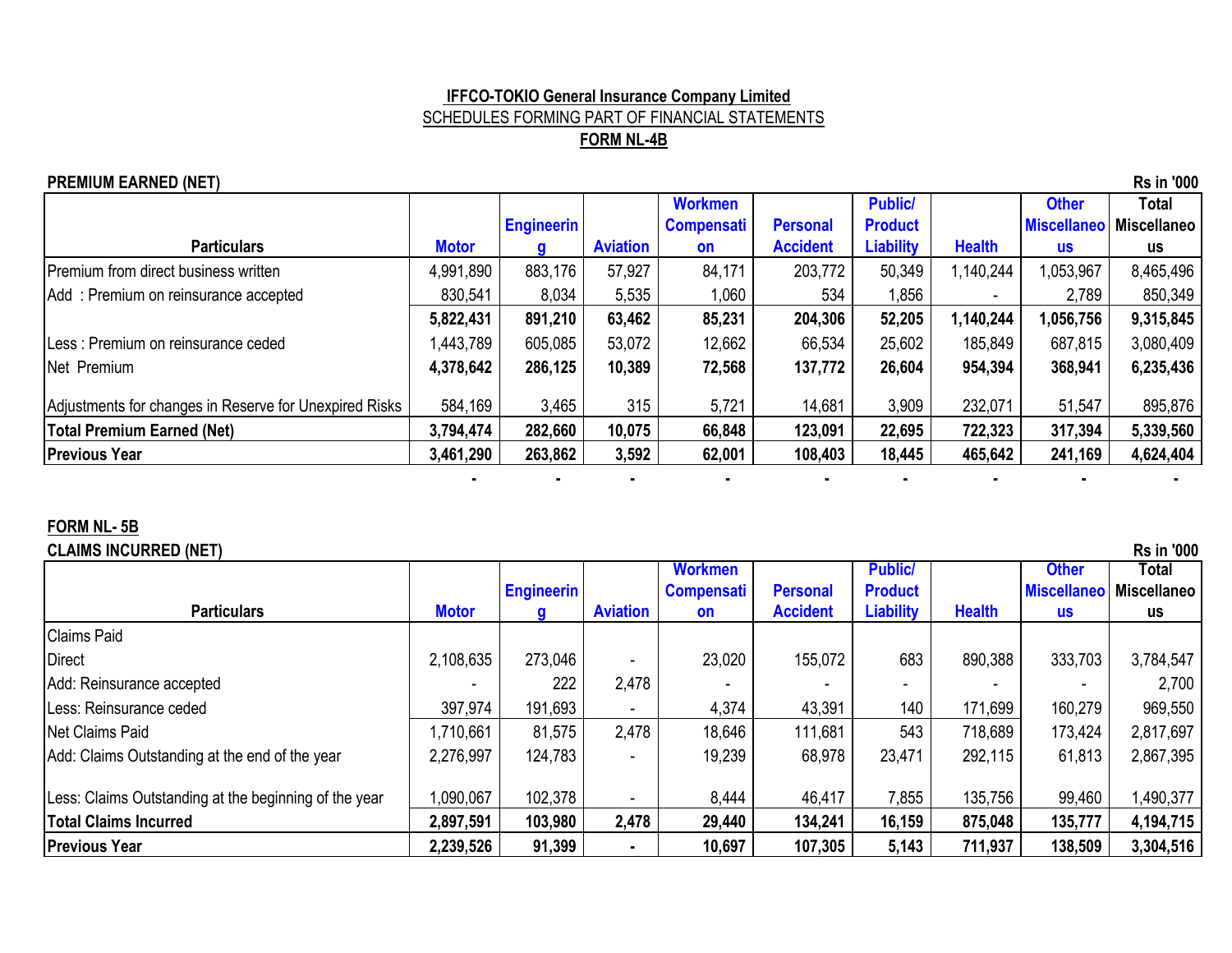# **IFFCO-TOKIO General Insurance Company Limited**

SCHEDULES FORMING PART OF FINANCIAL STATEMENTS

#### **FORM NL-6B**

| <b>Rs in '000</b><br><b>COMMISSION</b>                                                                       |              |                   |                 |                   |                 |                  |               |                    |                    |
|--------------------------------------------------------------------------------------------------------------|--------------|-------------------|-----------------|-------------------|-----------------|------------------|---------------|--------------------|--------------------|
|                                                                                                              |              |                   |                 | <b>Workmen</b>    |                 | <b>Public/</b>   |               | <b>Other</b>       | Total              |
|                                                                                                              |              | <b>Engineerin</b> |                 | <b>Compensati</b> | <b>Personal</b> | <b>Product</b>   |               | <b>Miscellaneo</b> | <b>Miscellaneo</b> |
| <b>Particulars</b>                                                                                           | <b>Motor</b> | g                 | <b>Aviation</b> | <b>on</b>         | <b>Accident</b> | <b>Liability</b> | <b>Health</b> | <b>US</b>          | us                 |
| <b>Commission Paid</b>                                                                                       |              |                   |                 |                   |                 |                  |               |                    |                    |
| <b>Direct</b>                                                                                                | 321,281      | 54,114            | 739             | 7,737             | 13,999          | 4,093            | 142,085       | 117,370            | 661,419            |
|                                                                                                              | 321,281      | 54,114            | 739             | 7,737             | 13,999          | 4,093            | 142,085       | 117,370            | 661,419            |
| Add: Re-insurance Accepted                                                                                   | 103,817      | 1,129             | 1,077           | 213               | 528             | 593              |               | 511                | 107,868            |
| Less: Commission on Re-insurance ceded                                                                       | 210,665      | 171,377           | 2,002           | 3,166             | 13,856          | 2,718            | 44,904        | 101,139            | 549,828            |
| <b>Net Commission</b>                                                                                        | 214,433      | (116, 134)        | (186)           | 4,784             | 671             | 1,968            | 97,181        | 16,742             | 219,459            |
| <b>Previous Year</b>                                                                                         | 226,071      | (130, 130)        | (216)           | 3,151             | (4,836)         | 1,087            | 40,696        | 7,010              | 142,833            |
| Breakup of the expenses (Gross) incurred to procure business to be furnished as per details indicated below: |              |                   |                 |                   |                 |                  |               |                    |                    |
| <b>Agents</b>                                                                                                | 245,479      | 18,102            | 180             | 5,238             | 6,310           | 3,680            | 36,524        | 57,247             | 372,759            |
| <b>Brokers</b>                                                                                               | 45,705       | 34,166            | 560             | 2,419             | 6,121           | 133              | 54,430        | 44,831             | 188,366            |
| <b>Corporate Agency</b>                                                                                      | 27,680       | 1,723             | (1)             | 58                | 1,214           | 275              | 50,743        | 9,713              | 91,405             |
| Referral                                                                                                     | 2,417        | 123               |                 | 22                | 354             | 5                | 388           | 5,579              | 8,889              |
| <b>Others</b>                                                                                                |              |                   |                 |                   |                 |                  |               |                    |                    |
| TOTAL (B)                                                                                                    | 321,281      | 54,114            | 739             | 7,737             | 13,999          | 4,093            | 142,085       | 117,370            | 661,419            |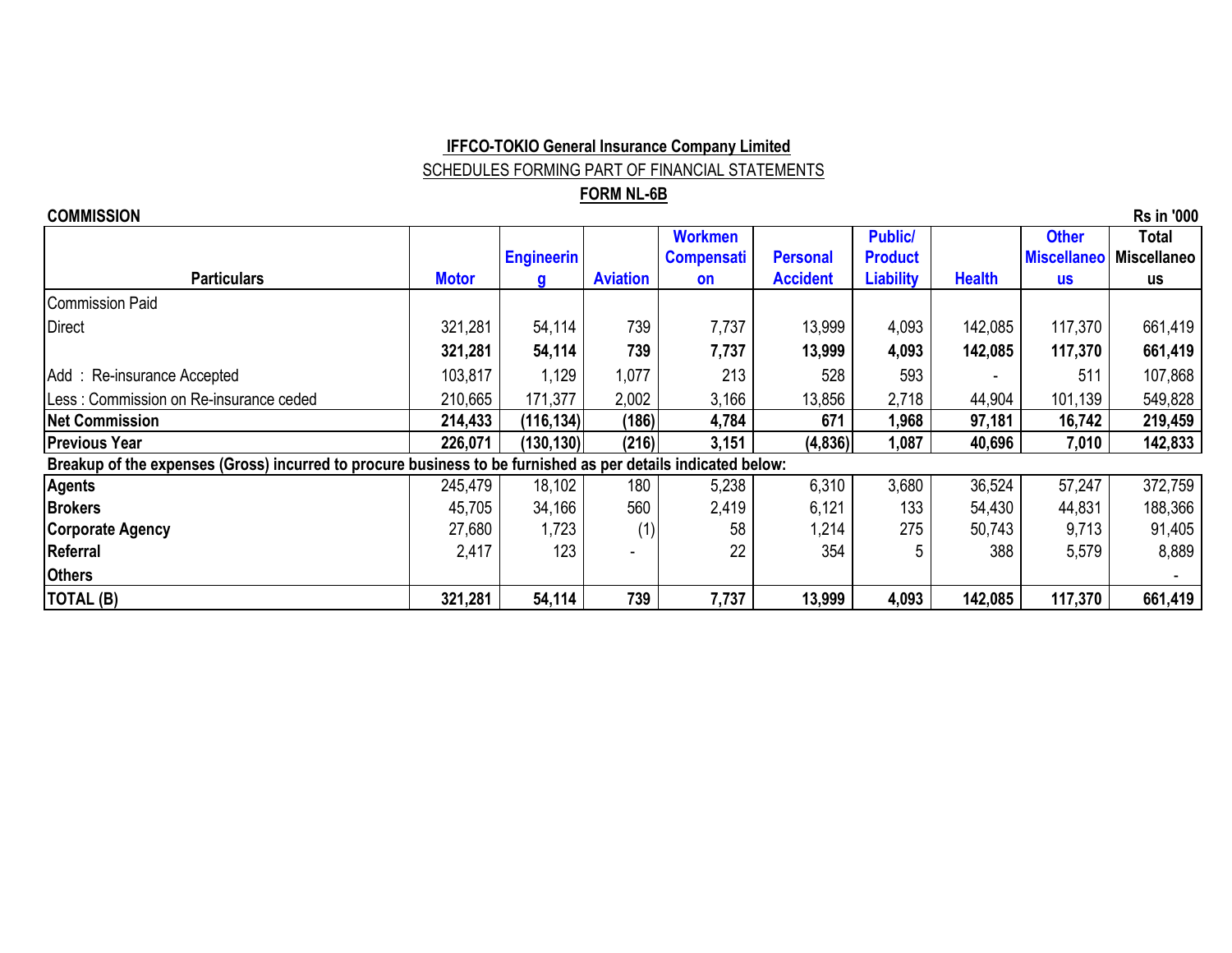#### **IFFCO-TOKIO General Insurance Company Limited** SCHEDULES FORMING PART OF FINANCIAL STATEMENTS

#### **FORM NL-7B**

#### **OPERATING EXPENSES RELATING TO INSURANCE BUSINESS ARE IN A SUBSEX RELATION OF EXAMPLE 2000**

1|Employees remuneration and welfare benefits | 178,706 | 31,617 | 2,074 | 3,013 | 7,295 | 1,802 | 40,820 | 37,731 | 303,059 2 Travel, Conveyance and vehicle running expenses  $\begin{array}{|l} \n 38,645 \mid 6,837 \mid 448 \mid 652 \mid 1,578 \mid 390 \mid 8,827 \mid 8,159 \mid 65,536\n\end{array}$ 3 Training expenses 8,618 1,525 | 100 | 145 | 352 | 87 | 1,969 | 1,820 | 14,615 4 Rent, rates and taxes **4 Rent, rates and taxes** 4 **A** COS **1, 206 1,709 422 442 422 422 49,562 488 422 422 422 422 422 422 422 422 422 422 422 422 422 422 422 422 422 422** 5|Repairs 21,048 | 3,724 | 244 | 355 | 859 | 212 | 4,808 | 4,444 | 35,694 6 Printing and Stationery **23,488** 23,488 4,156 273 396 396 396 237 5,365 4,959 39,832 7 Communication 22,122 3,914 257 373 903 223 5,053 4,671 37,515 8|Legal and professional charges 817,700 9 Auditor's fees, expenses etc. (a) As Auditor 796 | 141 | 9 | 13 | 33 | 8 | 182 | 168 | 1,351 Insurance matters - - - - - - - - - Management Services The Contract of the Contract of the Louis Contract of the Louis Contract of the Louis Contract of the Contract of the Contract of the Contract of the Contract of the Contract of the Contract of the Cont (c) In any other capacity - - - - - - - - - # Advertisement and publicity 68,455 # | Interest and Bank charges | 6,741 | 6,741 | 1,193 | 78 | 114 | 275 | 68 | 1,540 | 1,423 | 11,432 Others: - - - - - - - - - #| Policy Stamps 1,131 | 200 | 13 | 19 | 46 | | 258 | 250 | 1,918 # | Information & Technology Expenses + 22,973 | 4,065 | 267 | 387 | 938 | 232 | 5,248 | 4,851 | 38,959 # Electricity & Water Charges The Superintence Charges The Superintence of the Superintence of the Superintence of the Superintence of the Superintence of the Superintence of the Superintence of the Superintence of the Sup # Courtesies & Entertainment 7,134 1,262 83 120 291 72 1,630 1,506 12,098 #|Depreciation | 33,202 | 5,874 | 385 | 560 | 1,355 | 335 | 7,584 | 7,010 | 56,305  **889,908 157,445 10,327 15,005 36,327 8,964 203,272 187,903 1,509,151 TOTAL 889,909 157,446 10,327 15,004 36,328 8,964 203,274 187,903 1,509,151 Previous Year 802,027 162,283 7,967 15,400 31,162 6,565 128,436 141,811 1,295,651 Health Other Miscellaneo us Total Miscellaneo us Public/ Product Liability Personal Accident Workmen Compensati Particulars CONSISTENT CONSISTENT CONSISTENT CONSISTENT CONSISTENT CONSISTENT CONSISTENT CONSISTENT CONSISTENT CONSISTENT CONSISTENT CONSISTENT CONSISTENT CONSISTENT CONSISTENT CONSISTENT CONSISTENT CONSISTENT CONSISTEN Engineerin g Aviation**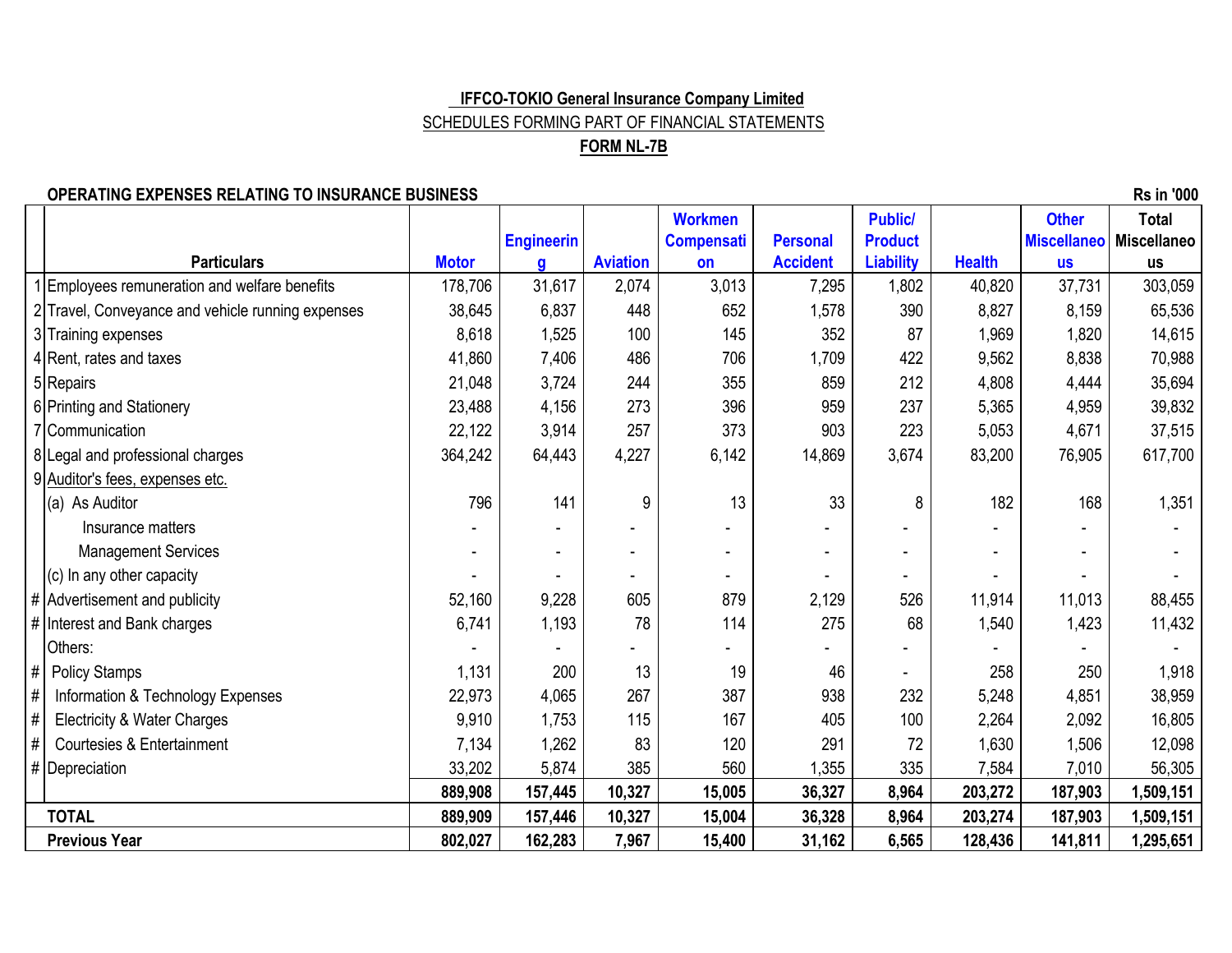# **IFFCO-TOKIO General Insurance Company Limited** SCHEDULES FORMING PART OF FINANCIAL STATEMENTS **FORM NL-8-SHARE CAPITAL SCHEDULE**

|                   | <b>SHARE CAPITAL</b>                                          |                               | <b>Rs in '000</b>      |
|-------------------|---------------------------------------------------------------|-------------------------------|------------------------|
| SI <sub>No.</sub> | <b>Particulars</b>                                            | <b>As At 31st March, 2008</b> | As at 31st March, 2007 |
| (1)               | (2)                                                           | (3)                           | (4)                    |
|                   | 1 Authorised Capital                                          |                               |                        |
|                   | 250000000 Equity Shares of Rs 10 each                         | 2,500,000                     | 2,500,000              |
|                   | <b>Issued Capital</b>                                         |                               |                        |
|                   | 220000000 Equity Shares of Rs 10 each                         | 2,200,000                     | 2,200,000              |
|                   | 3 Subscribed Capital                                          |                               |                        |
|                   | 220000000 Equity Shares of Rs 10 each                         | 2,200,000                     | 2,200,000              |
|                   | 4 Called up Capital                                           |                               |                        |
|                   | 220000000 Equity Shares of Rs 10 each                         | 2,200,000                     | 2,200,000              |
|                   | Less: Calls unpaid                                            |                               |                        |
|                   | Add: Equity Shares forfeited (amount orginally paid up)       | $\overline{\phantom{a}}$      |                        |
|                   | Less: Par Value of Equity Shares bought back                  | $\overline{\phantom{a}}$      |                        |
|                   | Less: preliminary Expenses                                    |                               |                        |
|                   | Expenses including commission or brokerage on underwriting or | $\blacksquare$                |                        |
|                   | subscription of shares                                        |                               |                        |
|                   | <b>TOTAL</b>                                                  | 2,200,000                     | 2,200,000              |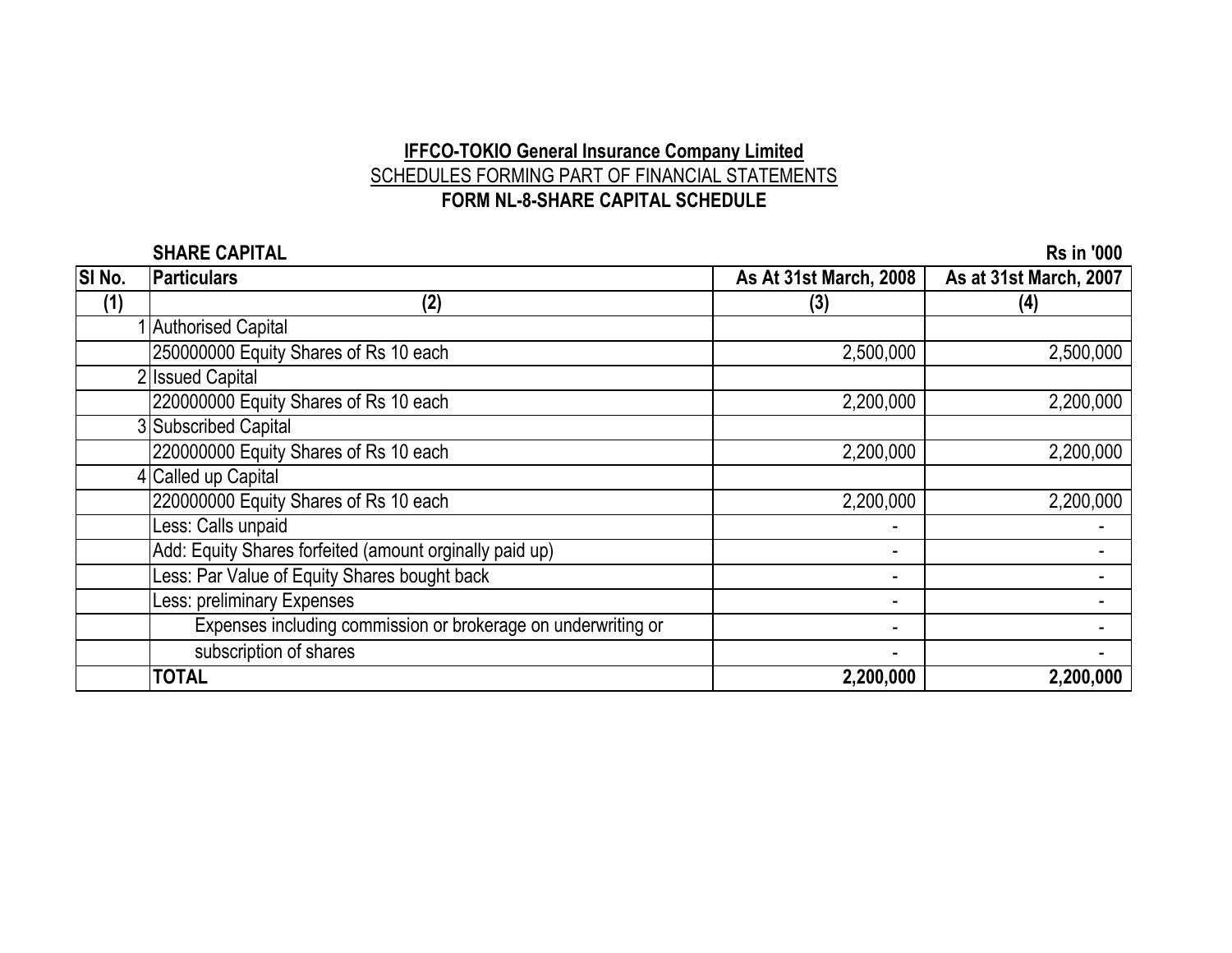# **IFFCO-TOKIO General Insurance Company Limited FORM NL-9-PATTERN OF SHAREHOLDING SCHEDULE**

# **SHARE CAPITAL PATTERN OF SHAREHOLDING**

**(As certified by the Management)**

|                  | <b>As At 31st March, 2008</b> |              |                         | <b>As at 31st March, 2007</b> |
|------------------|-------------------------------|--------------|-------------------------|-------------------------------|
|                  | <b>Number of Shares</b>       | % of Holding | <b>Number of Shares</b> | % of Holding                  |
| <b>Promoters</b> |                               |              |                         |                               |
| Indian           | 162800000                     | 74           | 162800000               |                               |
| Foreign          | 57200000                      | 26           | 57200000                | 26                            |
| <b>Others</b>    |                               |              |                         |                               |
| <b>TOTAL</b>     | 220000000                     | 100          | 220000000               | 100                           |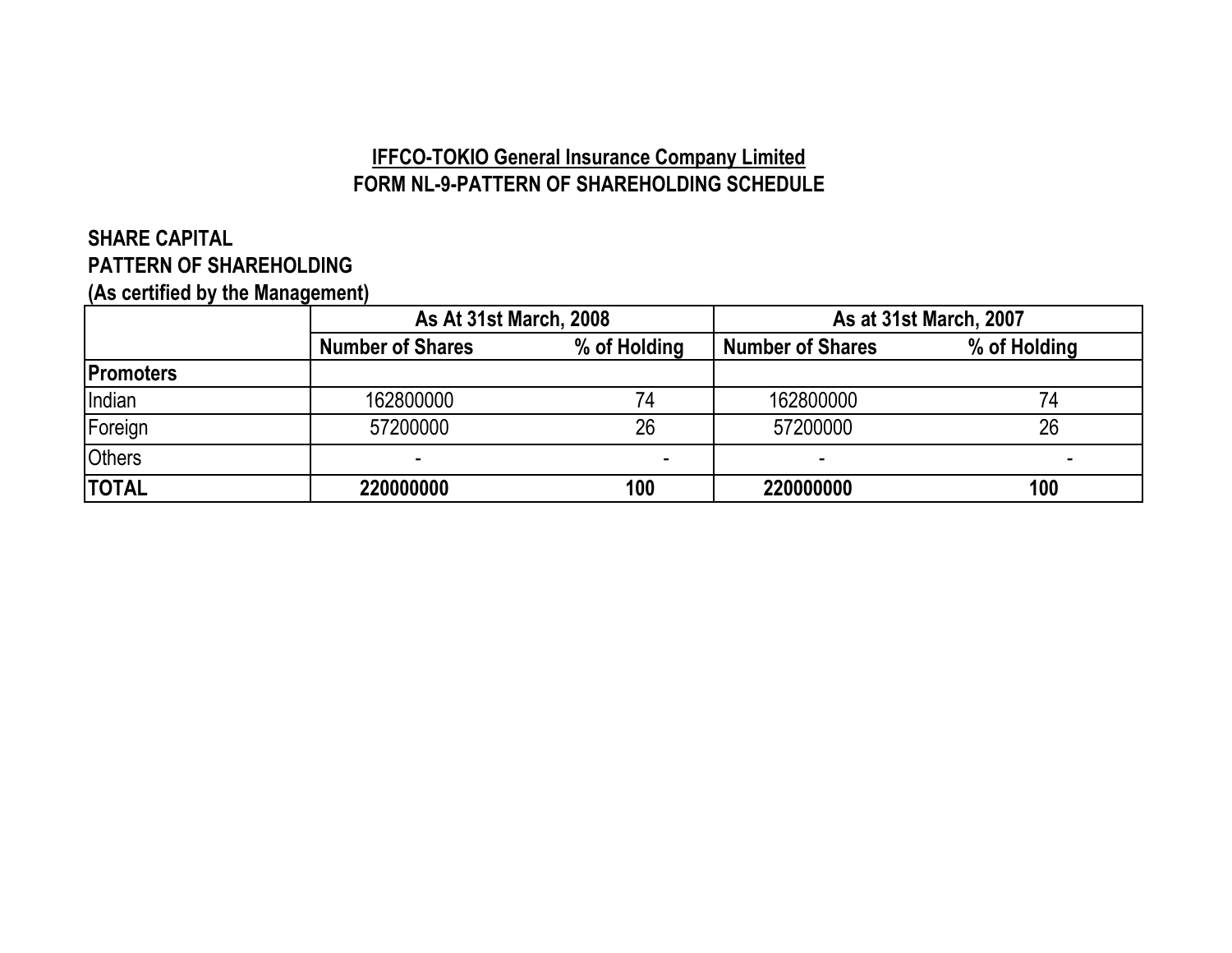# **IFFCO-TOKIO General Insurance Company Limited** SCHEDULES FORMING PART OF FINANCIAL STATEMENTS

# **FORM NL-10-RESERVES AND SURPLUS SCHEDULE RS in '000**

| <b>RESERVES AND SURPLUS</b> |  |  |
|-----------------------------|--|--|
|-----------------------------|--|--|

|     | SI No. Particulars                             | <b>As At 31st March, 2008</b> | As at 31st March, 2007 |
|-----|------------------------------------------------|-------------------------------|------------------------|
| (1) |                                                | <u>(3</u>                     |                        |
|     | <b>Capital Reserve</b>                         |                               |                        |
|     | 2 Capital Redemption Reserve                   |                               |                        |
|     | 3 Share Premium                                | 300,000                       | 300,000                |
|     | 4 General Reserve                              |                               |                        |
|     | Less: Debit balance in Profit and Loss Account |                               |                        |
|     | Less: Amount utilized for Buy Back             |                               |                        |
|     | 5 Catastrophe Reserve                          | ,166                          | 1,166                  |
|     | 6 Other Reserves (to be specified)             |                               |                        |
|     | 7 Balance of Profit in Profit & Loss account   | 537,874                       | 466,246                |
|     | <b>TOTAL</b>                                   | 839,040                       | 767,412                |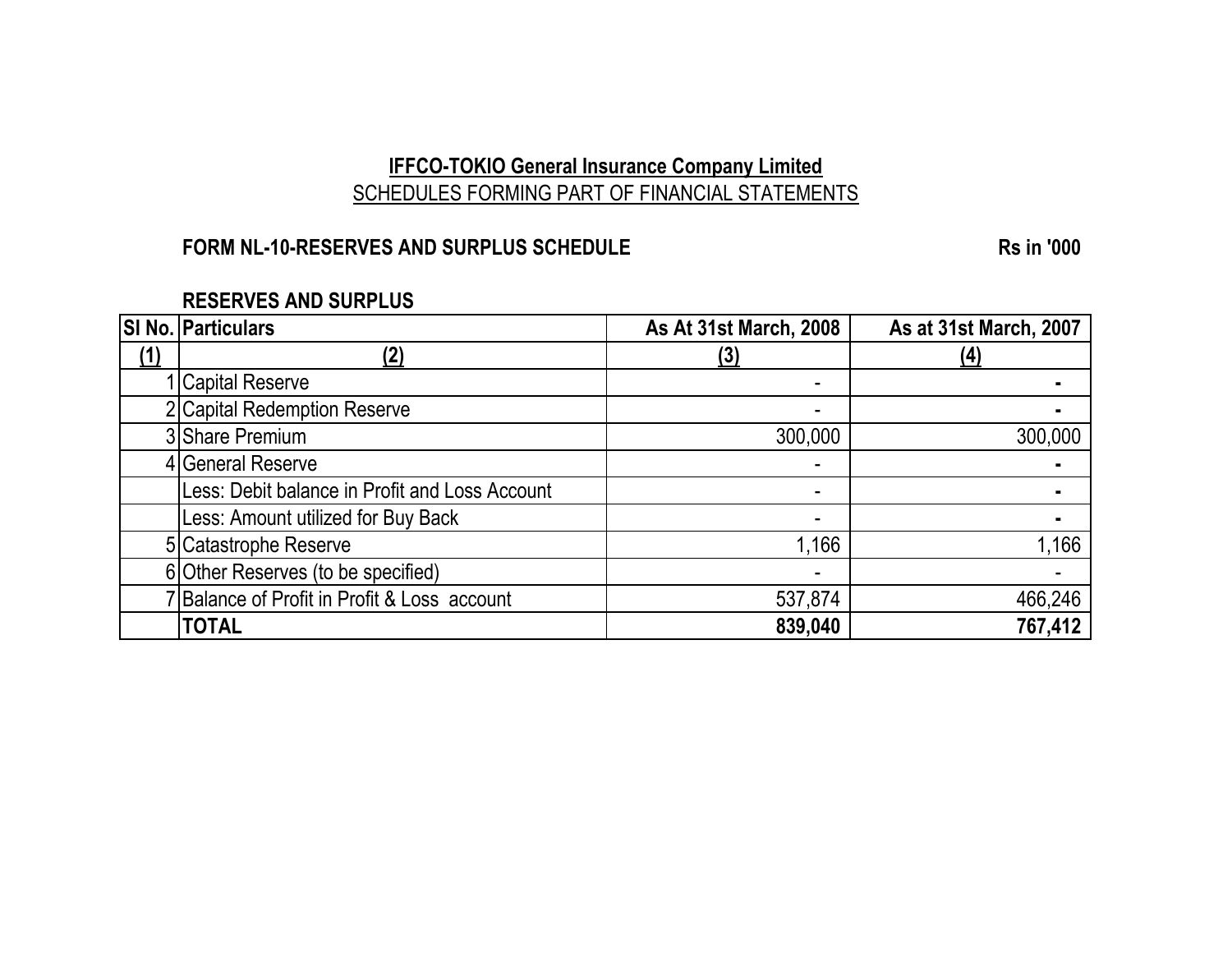# **IFFCO-TOKIO General Insurance Company Limited**

# **FORM NL-11-BORROWINGS SCHEDULE RS** in '000

# **BORROWINGS**

| <b>SI No. Particulars</b> | <b>As At 31st March, 2008</b> | <b>As at 31st March, 2007</b> |
|---------------------------|-------------------------------|-------------------------------|
|                           | IJ.                           |                               |
| 1 Debentures/Bonds        |                               |                               |
| 2lBanks                   |                               |                               |
| 3 Financial Institutions  |                               |                               |
| 4 Others                  |                               |                               |
| <b>TOTAL</b>              |                               |                               |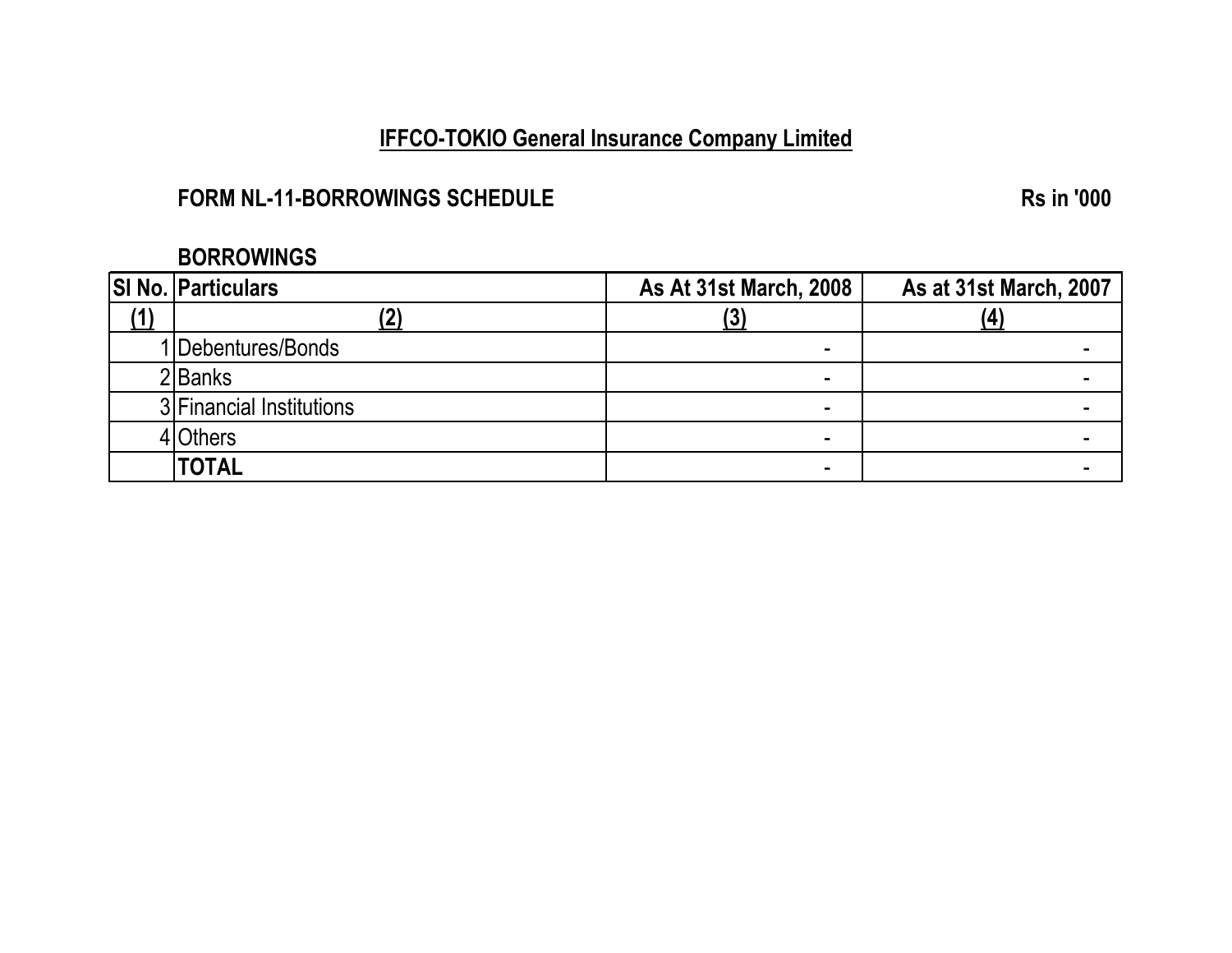#### **IFFCO-TOKIO General Insurance Company Limited** SCHEDULES FORMING PART OF FINANCIAL STATEMENTS

**FORM NL-12-INVESTMENTS SCHEDULE Rs in '000**

**INVESTMENTS**

|     | SI No. Particulars                                            | As At 31st March, 2008 | As at 31st March, 2007 |
|-----|---------------------------------------------------------------|------------------------|------------------------|
| (1) | (2)                                                           | (3)                    | (4)                    |
|     | <b>INVESTMENTS</b>                                            |                        |                        |
|     | <b>LONG TERM INVESTMENTS</b>                                  |                        |                        |
|     | Govt Securities and Govt guaranteed Bonds incl Treasury Bills | 3,204,900              | 2,845,569              |
|     | (Refer Note 1)                                                |                        |                        |
|     | 2 Other Approved Securities                                   |                        |                        |
|     | 3 Other Investments                                           |                        |                        |
|     | (a) Shares                                                    |                        |                        |
|     | (aa)Equity                                                    |                        |                        |
|     | (bb)Preference                                                |                        |                        |
|     | (b) Mutual Funds                                              |                        |                        |
|     | (c) Derivative Instruments                                    |                        |                        |
|     | (d) Debenturs/Bonds (Housing)                                 | 704,497                | 718,506                |
|     | (e) Other Securities                                          |                        |                        |
|     | (f) Subsidiaries                                              | 5,000                  | 5,000                  |
|     | (g) Investment Properties - Real Estate                       |                        |                        |
|     | 4 Investment in Infrastructure and Social Sector              | 1,299,140              | 1,104,065              |
|     | 5 Other than approved investments                             |                        |                        |
|     | <b>SHORT TERM INVESTMENTS</b>                                 |                        |                        |
|     | Govt Securities, Govt guaranteed Bonds incl Treasury Bills    | 85,833                 |                        |
|     | 2 Other Approved Securities                                   |                        |                        |
|     | 3 Other Investments                                           |                        |                        |
|     | (a) Shares                                                    |                        |                        |
|     | (aa)Equity                                                    |                        |                        |
|     | (bb)Preference                                                |                        |                        |
|     | (b) Mutual Funds                                              |                        |                        |
|     | (c) Derivative Instruments                                    |                        |                        |
|     | (d) Debenturs/Bonds (Housing)                                 | 120,324                | 20,000                 |
|     | (e) Other Securities                                          |                        |                        |
|     | (f) Subsidiaries                                              |                        |                        |
|     | (g) Investment Properties - Real Estate                       |                        |                        |
|     | 4 Investment in Infrastructure and Social Sector              | 10,000                 | 45,000                 |
|     | 5 Other than approved investments                             |                        |                        |
|     | <b>TOTAL</b>                                                  | 5,429,694              | 4,738,140              |

1. Government securities include deposits held under Section 7 of Insurance Act 1938 having book value of Rs 109,495 thousand and market value of Rs 108,916 thousand on date of deposit of securities(Previous year book value Rs 110,052 and market value as on date of deposit Rs.109,341 thousand)

2. Aggregate amount of company's investment other than listed equity securities and derivative instruments is Rs 542,694 thousand (Previous year Rs 4,738,140 thousand) Market value of such investments as at 31.03.2008 is Rs. 5,263,704 thousand ( Previous year Rs 4,521,321 thousand)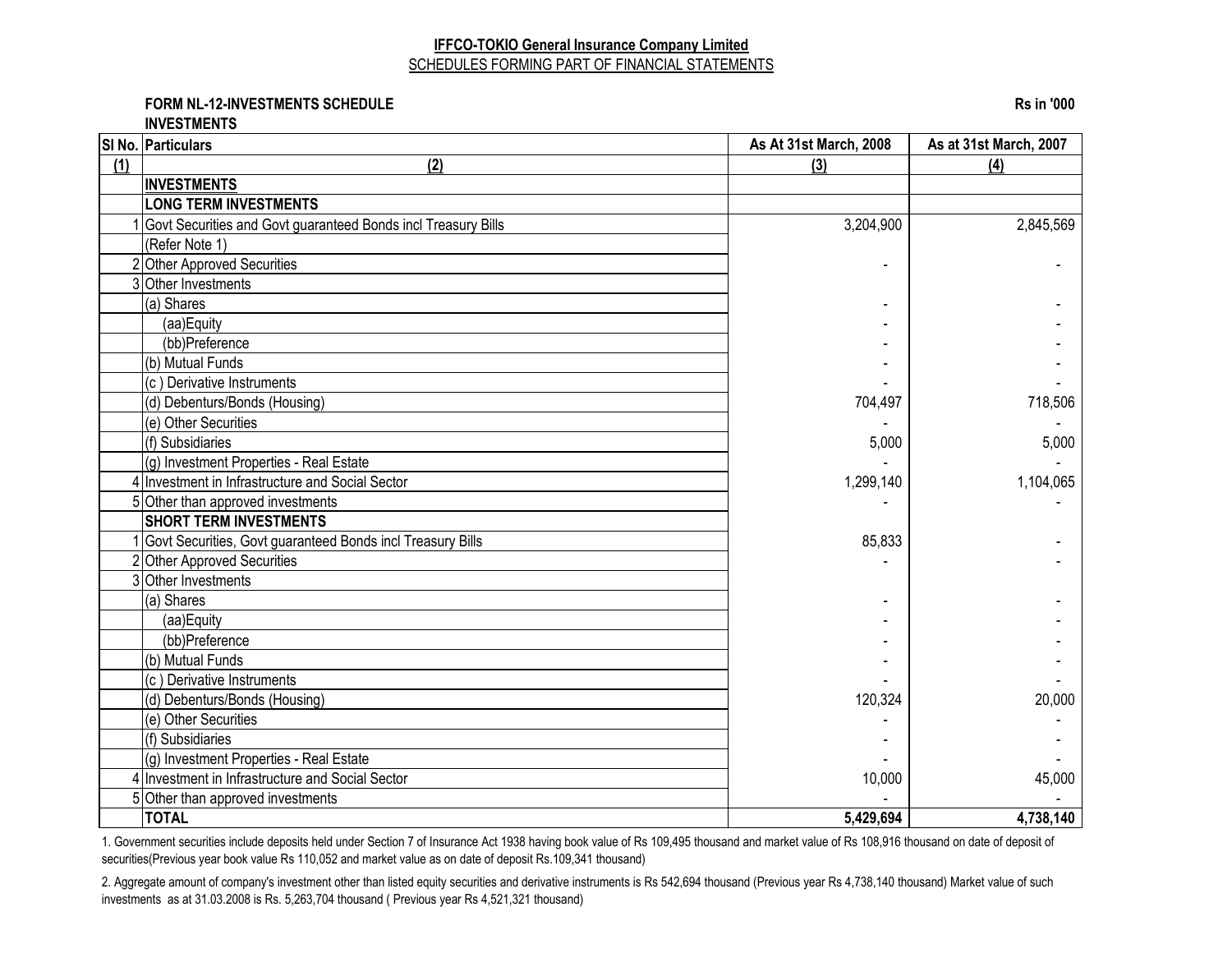#### **IFFCO-TOKIO General Insurance Company Limited** SCHEDULES FORMING PART OF FINANCIAL STATEMENTS

#### **FORM NL-13-LOANS SCHEDULE Rs** in '000

|     | <b>LOANS</b>                                |                        |                        |
|-----|---------------------------------------------|------------------------|------------------------|
|     | SI No. Particulars                          | As At 31st March, 2008 | As at 31st March, 2007 |
| (1) | (2)                                         | (3)                    | (4)                    |
|     | Security wise Classification                |                        |                        |
|     | Secured                                     |                        |                        |
|     | (a) On mortgage of property                 |                        |                        |
|     | (aa) In India                               |                        |                        |
|     | (bb) Outside india                          |                        |                        |
|     | (b) On shares, Bonds, Govt Securities, etc. |                        |                        |
|     | (c) others                                  |                        |                        |
|     | Unsecured                                   |                        |                        |
|     | Total                                       |                        |                        |
|     | 2 Borrowerwise Classification               |                        |                        |
|     | (a) Central and State Governments           |                        |                        |
|     | (b) Banks and Financial Institutions        |                        |                        |
|     | (c) Subsidiaries                            |                        |                        |
|     | (d) Industrial Undertakings                 |                        |                        |
|     | (e) Others                                  |                        |                        |
|     | Total                                       |                        |                        |
|     | 3 Performancewise Classification            |                        |                        |
|     | (a) Loans classified as standard            |                        |                        |
|     | (aa) in India                               |                        |                        |
|     | (bb) outside India                          |                        |                        |
|     | (b) Non performing loans less provisions    |                        |                        |
|     | (aa) in India                               |                        |                        |
|     | (bb) outside India                          |                        |                        |
|     | Total                                       |                        |                        |
|     | 4 Maturitywise Classification               |                        |                        |
|     | (a) Short Term                              |                        |                        |
|     | (b) Long Term                               |                        |                        |
|     | <b>TOTAL</b>                                |                        |                        |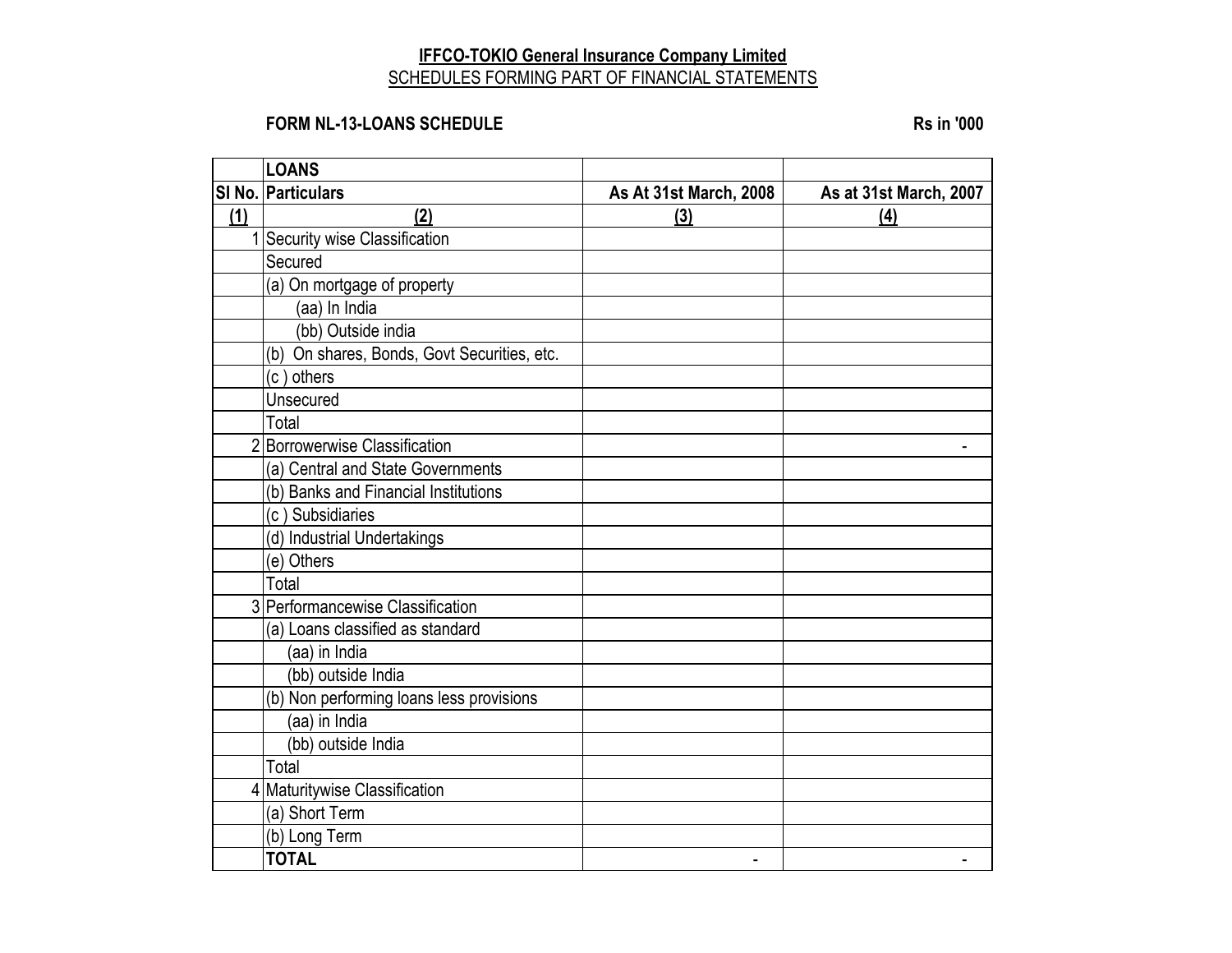#### **IFFCO-TOKIO General Insurance Company Limited FORM NL-14-FIXED ASSETS SCHEDULE**

#### **FIXED ASSETS Rs in '000**

|                                 | <b>Gross Block</b>               |                                        | <b>Depreciation</b>                             |                                 |                                 |                 | <b>Net Block</b>          |                                |                                    |                                  |
|---------------------------------|----------------------------------|----------------------------------------|-------------------------------------------------|---------------------------------|---------------------------------|-----------------|---------------------------|--------------------------------|------------------------------------|----------------------------------|
| <b>Particulars</b>              | As at 31st<br><b>March, 2007</b> | <b>Additions</b><br>during the<br>year | Sales/<br><b>Adjustments</b><br>during the year | As at 31st<br><b>MARCH 2008</b> | Upto 31st<br><b>March, 2007</b> | For the<br>year | On sales /<br>adjustments | Upto 31st<br><b>MARCH 2008</b> | As at 31st<br><b>MARCH</b><br>2008 | As at 31st<br><b>March, 2007</b> |
| Goodwill                        |                                  | $\blacksquare$                         |                                                 |                                 | ۰.                              |                 |                           | ٠                              |                                    |                                  |
| <b>Computer Software</b>        | 86,692                           | 1,171                                  |                                                 | 87,863                          | 73,708                          | 6,111           |                           | 79,819                         | 8,044                              | 12,984                           |
| Land-Freehold                   | ۰                                | $\blacksquare$                         | $\blacksquare$                                  | $\blacksquare$                  | $\blacksquare$                  |                 | $\blacksquare$            | ٠                              | ٠                                  | ۰                                |
| <b>Leasehold Property</b>       |                                  | $\overline{\phantom{a}}$               |                                                 | $\blacksquare$                  | $\overline{\phantom{a}}$        |                 |                           | $\sim$                         |                                    |                                  |
| <b>Buildings</b>                |                                  | $\overline{a}$                         | $\overline{\phantom{0}}$                        | ٠                               | $\overline{\phantom{a}}$        |                 |                           | $\blacksquare$                 | ۰.                                 |                                  |
| <b>Furniture &amp; Fittings</b> | 135,011                          | 14,647                                 |                                                 | 149,658                         | 74,926                          | 29,171          |                           | 104,096                        | 45,562                             | 60,086                           |
| <b>Information Technology</b>   |                                  |                                        |                                                 |                                 |                                 |                 |                           |                                |                                    |                                  |
| <b>Equipment</b>                | 191,737                          | 40,929                                 | 204                                             | 232,462                         | 132,993                         | 37,828          | 79                        | 170,742                        | 61,720                             | 58,744                           |
| <b>Vehicles</b>                 | 3,004                            | $\overline{a}$                         |                                                 | 3,004                           | 458                             | 285             |                           | 743                            | 2,261                              | 2,548                            |
| <b>Office Equipment</b>         | 35,797                           | 3,089                                  | 4,575                                           | 34,311                          | 6,945                           | 1,640           | 1,259                     | 7,326                          | 26,985                             | 28,851                           |
| <b>Others</b>                   |                                  | $\overline{\phantom{a}}$               |                                                 | $\blacksquare$                  | ۰.                              |                 |                           | ٠                              | $\blacksquare$                     | $\blacksquare$                   |
|                                 |                                  | $\blacksquare$                         |                                                 | $\blacksquare$                  | $\blacksquare$                  |                 |                           | $\blacksquare$                 | ٠                                  |                                  |
| <b>TOTAL</b>                    | 452,241                          | 59,836                                 | 4,779                                           | 507,298                         | 289,030                         | 75,035          | 1,338                     | 362,726                        | 144,572                            | 163,213                          |
| <b>Work in Progress</b>         | 1,038                            | 1,185                                  | 1,038                                           | 1,185                           |                                 |                 |                           | $\blacksquare$                 | 1,185                              | 1,038                            |
| <b>Grand Total</b>              | 453,279                          | 61,021                                 | 5,817                                           | 508,483                         | 289,030                         | 75,035          | 1,338                     | 362,726                        | 145,757                            | 164,251                          |
| <b>Previous Year</b>            | 382,680                          | 90,194                                 | 19,595                                          | 453,279                         | 221,857                         | 70,290          | 3,119                     | 289,028                        | 164,251                            | 160,823                          |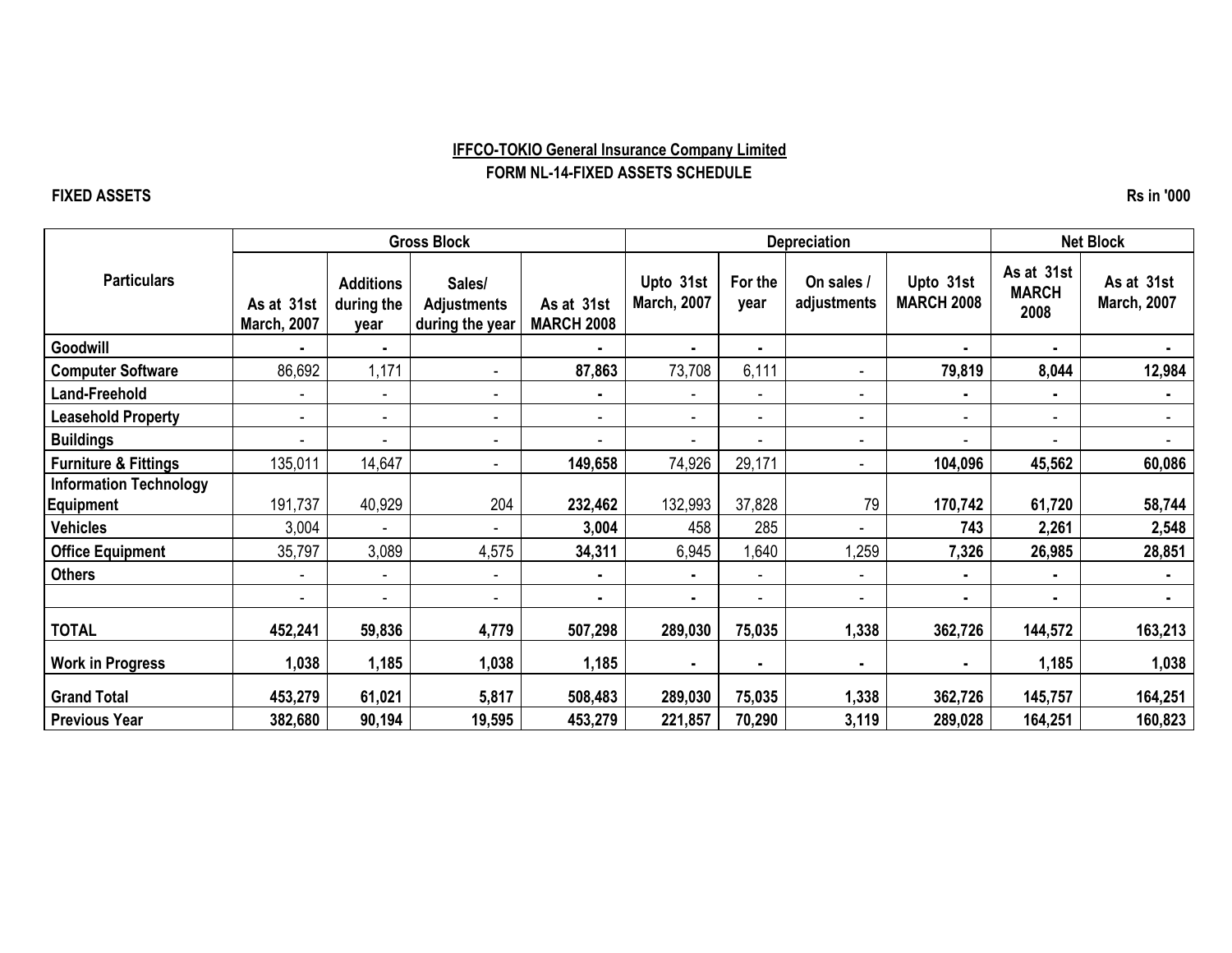# **IFFCO-TOKIO General Insurance Company Limited** SCHEDULES FORMING PART OF FINANCIAL STATEMENTS

#### **FORM NL-15-CASH AND BANK BALANCES SCHEDULE CASH AND BANK BALANCES RS** in '000

|     |                                                             | <b>As At 31st March, 2008</b> | As at 31st March, 2007 |
|-----|-------------------------------------------------------------|-------------------------------|------------------------|
| (1) | (2)                                                         | <u>(3)</u>                    | <u>(4)</u>             |
|     | Cash (including cheques, drafts and stamps)                 | 6,666                         | 14,993                 |
|     | <b>Bank Balances</b>                                        |                               |                        |
|     | (a) Deposit Accounts                                        | ۰.                            |                        |
|     | (aa) Short term (due within 12 months)                      | 3,426,700                     | 2,591,556              |
|     | (bb) Others                                                 |                               |                        |
|     | (b) Current Accounts                                        | 334,261                       | 189,010                |
|     | (c) Others                                                  | ۰.                            |                        |
|     | 3 Money at call & short notice                              |                               |                        |
|     | <b>With Banks</b>                                           | ۰                             |                        |
|     | <b>With Other Institutions</b>                              | ۰.                            |                        |
|     | 4 Others                                                    | ۰                             |                        |
|     |                                                             |                               |                        |
|     | <b>TOTAL</b>                                                | 3,767,627                     | 2,795,559              |
|     | Balances with non-scheduled banks included in 2 and 3 above |                               |                        |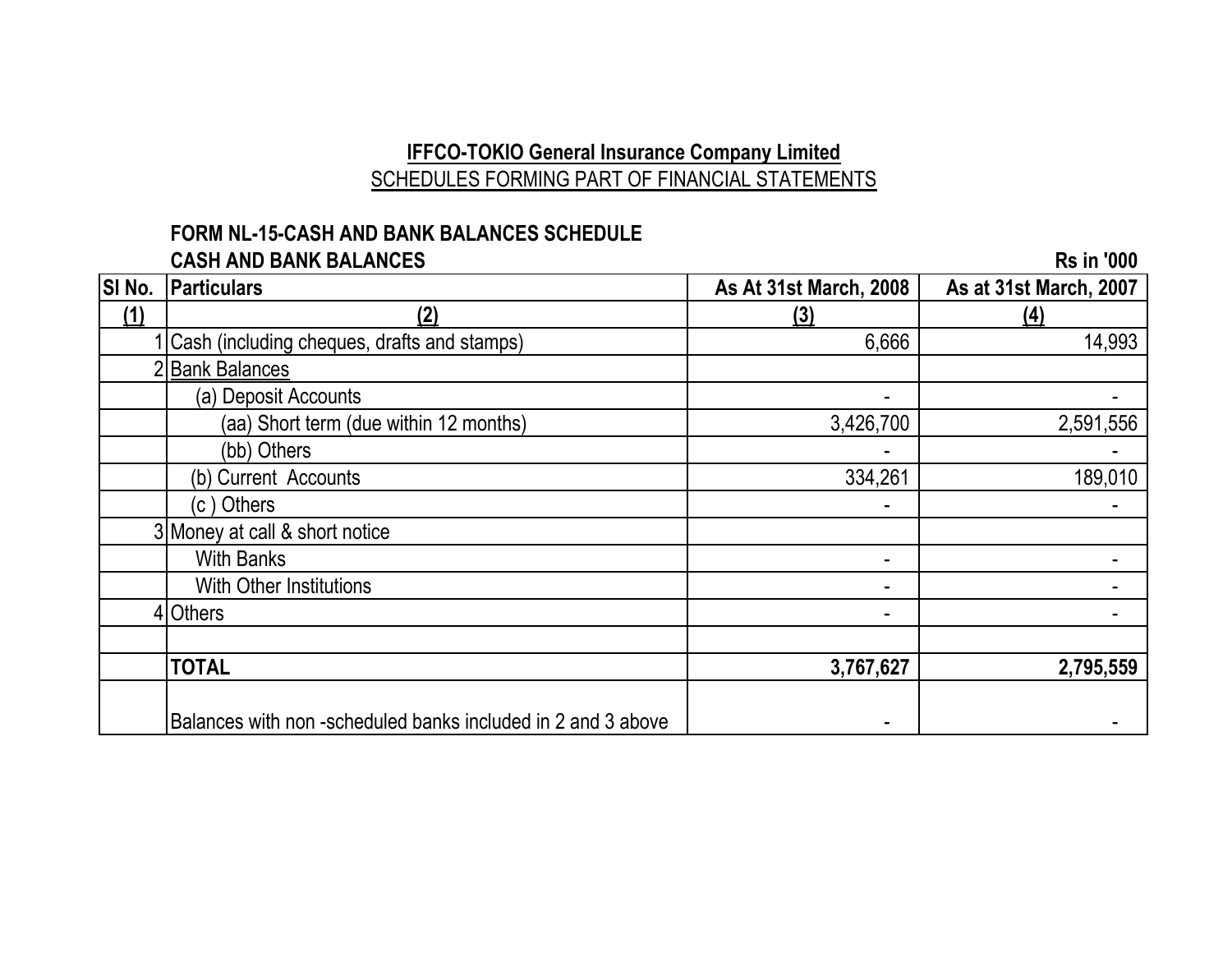# **IFFCO-TOKIO General Insurance Company Limited**

# **FORM NL-16-ADVANCES AND OTHER ASSETS SCHEDULE**

#### **ADVANCES AND OTHER ASSETS Rs in '000**

|     | SI No. Particulars                                                               | As At 31st March, 2008 | As at 31st March, 2007 |
|-----|----------------------------------------------------------------------------------|------------------------|------------------------|
| (1) | (2)                                                                              | (3)                    | (4)                    |
|     | <b>ADVANCES</b>                                                                  |                        |                        |
|     | Reserve Deposit with ceding Companies                                            |                        |                        |
|     | 2 Application Money for Investments                                              |                        |                        |
|     | 3 Prepayments                                                                    | 16,633                 | 12,502                 |
|     | 4 Advance to Directors / Officers                                                |                        |                        |
|     |                                                                                  |                        |                        |
|     | 5 Advance Tax Paid and Tax Deducted at source (Net of provision for taxation)    | 20,908                 | 2,761                  |
|     | 6 Deposit towards Rent                                                           | 36,942                 | 29,407                 |
|     | 7 Service Tax Recoverable                                                        | 6,354                  | 209,187                |
|     | 8 Others                                                                         | 79,821                 | 27,930                 |
|     | TOTAL (A)                                                                        | 160,658                | 281,787                |
|     | <b>OTHER ASSETS</b>                                                              |                        |                        |
|     | Ilncome accrued on Investments / FDRs                                            | 262,154                | 220,025                |
|     | 2 Outstanding Premiums                                                           | 10,721                 | 38,157                 |
|     | 3 Agents' balances                                                               |                        |                        |
|     | 4 Foreign Agencies Balances                                                      |                        | $\blacksquare$         |
|     | 5 Due from entities carrying on insurance business (including reinsurers)        | 1,880,724              | 698,188                |
|     | 6 Due from Subsidiaries/holding                                                  | 22,101                 | 8,479                  |
|     |                                                                                  |                        |                        |
|     | Deposit with Reserve Bank of India{Pursuant to section 7 of Insurance Act, 1938) |                        |                        |
|     | 8 Others                                                                         |                        |                        |
|     |                                                                                  |                        |                        |
|     | <b>TOTAL (B)</b>                                                                 | 2,175,700              | 964,849                |
|     | <b>TOTAL (A+B)</b>                                                               | 2,336,358              | 1,246,636              |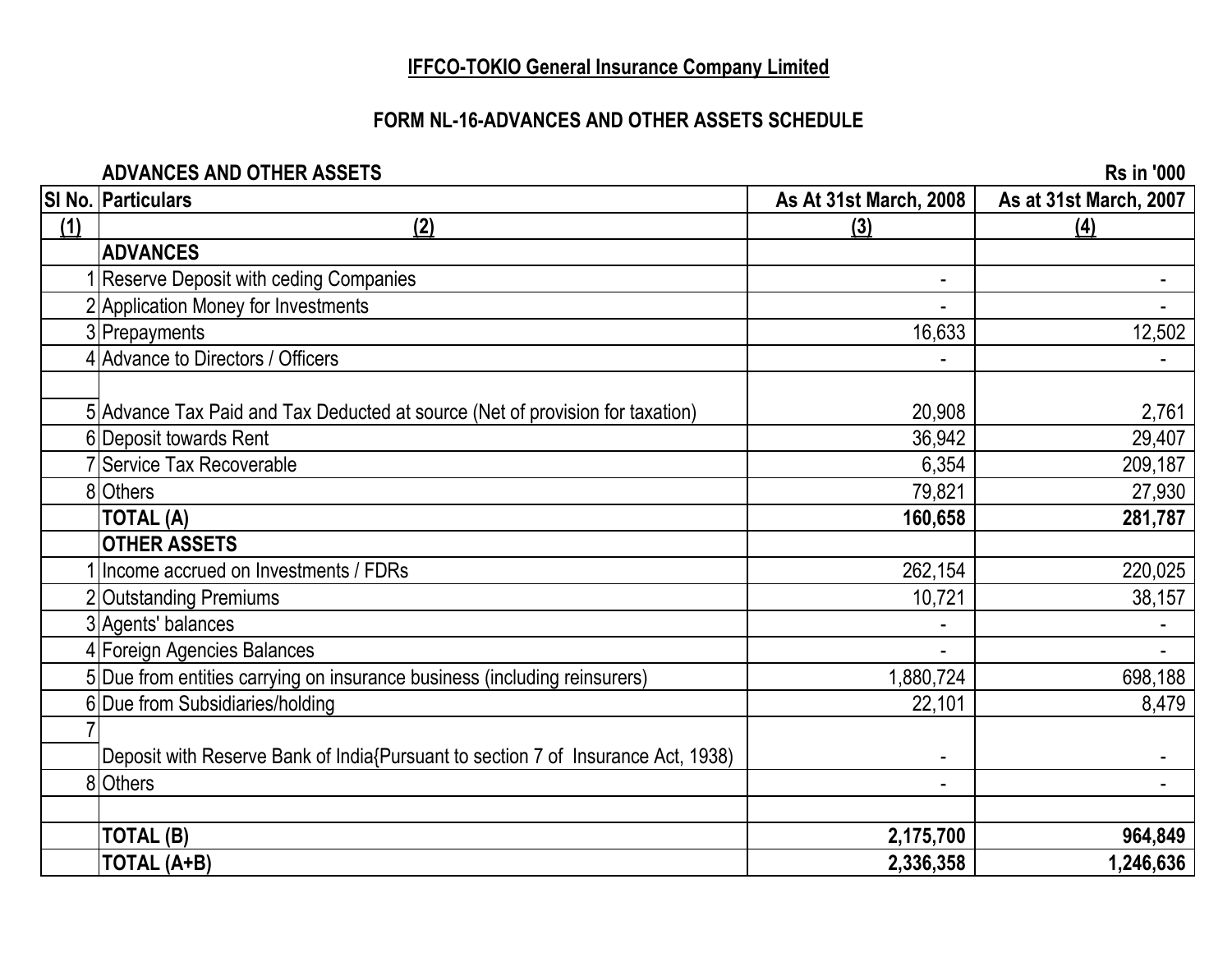# **IFFCO-TOKIO General Insurance Company Limited SCHEDULES FORMING PART OF FINANCIAL STATEMENTS**

# **FORM NL-17-CURRENT LIABILITIES SCHEDULE**

**CURRENT LIABILITIES Rs** in '000

|     |                                                      | As At 31st         | As at 31st         |
|-----|------------------------------------------------------|--------------------|--------------------|
|     | <b>SI No. Particulars</b>                            | <b>March, 2008</b> | <b>March, 2007</b> |
| (1) | (2)                                                  | (3)                | (4)                |
|     | <b>Agents Balances</b>                               | 80,666             | 64,981             |
|     | Balances due to other insurance companies (including |                    |                    |
|     | 2 reinsurers)                                        | 482,413            | 98,180             |
|     | 3 Deposits held on reinsurances ceded                |                    |                    |
|     | 4 Premiums received in advance                       | 386,775            | 452,612            |
|     | 5 Unallocated Premium                                |                    |                    |
|     | <b>6 Sundry Creditors</b>                            | 216,908            | 169,553            |
|     | Due to subsidiaries/holding company                  |                    |                    |
|     | 8 Claims outstanding                                 | 3,351,267          | 1,854,250          |
|     | 9 Due to Officers / Directors                        |                    |                    |
|     | 10 Deposit Premium                                   | 214,162            | 229,754            |
|     | Service Tax Payable                                  |                    |                    |
|     | <b>Employee Benefits</b>                             | 42,454             | 40,270             |
|     |                                                      |                    |                    |
|     | <b>TOTAL</b>                                         | 4,774,645          | 2,909,600          |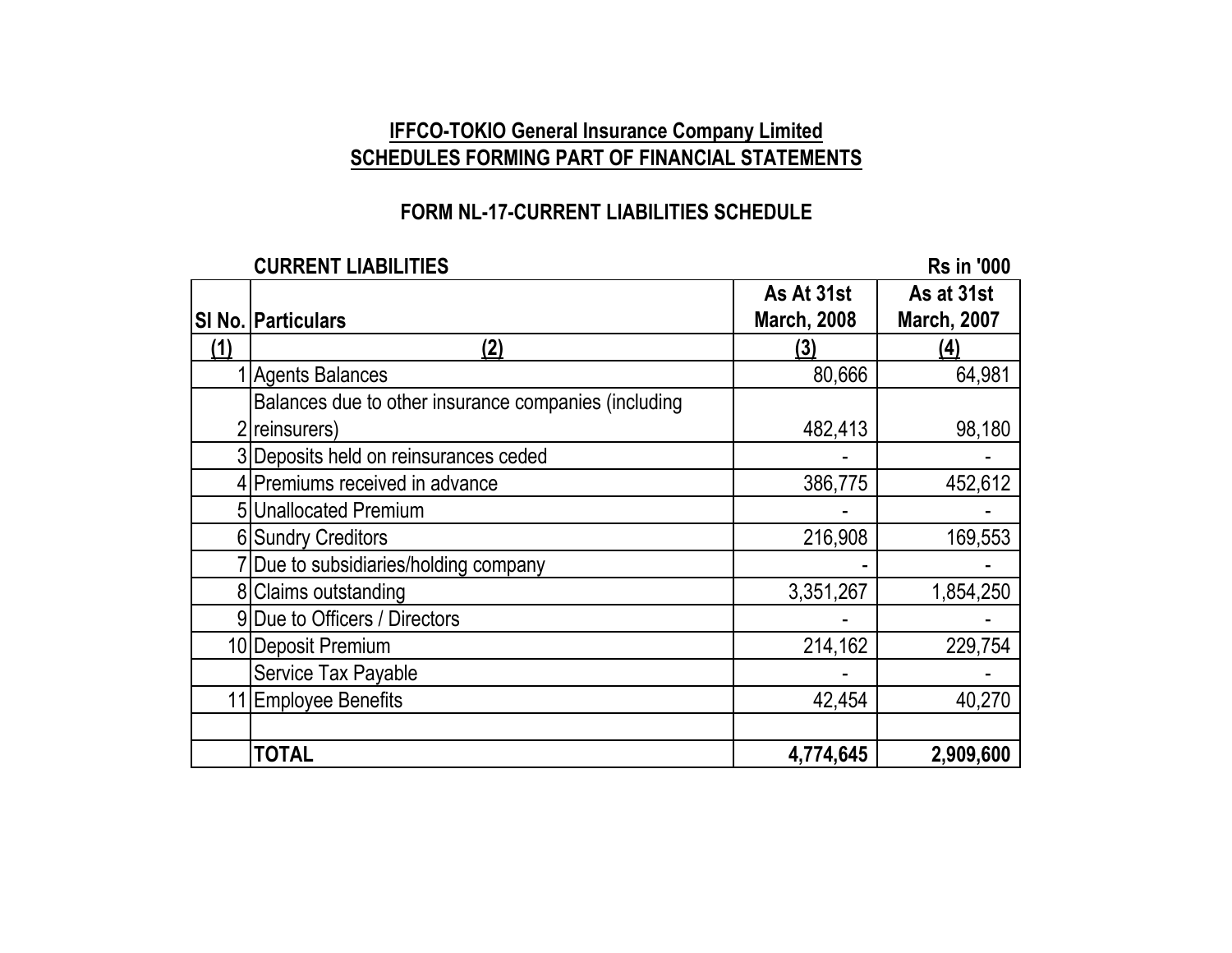# **IFFCO-TOKIO General Insurance Company Limited FORM NL-18-PROVISIONS SCHEDULE**

| <b>PROVISIONS</b>                             |                    | <b>Rs in '000</b>  |
|-----------------------------------------------|--------------------|--------------------|
|                                               | As At 31st         | As at 31st         |
| SI No. Particulars                            | <b>March, 2008</b> | <b>March, 2007</b> |
|                                               | (3)                | (4)                |
| <b>Reserve for Unexpired Risk</b>             | 3,951,451          | 2,970,618          |
| For taxation (less advance tax paid and taxes |                    |                    |
| 2 deducted at source)                         |                    |                    |
| 3 For Proposed Dividends                      |                    | 88,000             |
| 4 For Dividend Distribution Tax               |                    | 14,956             |
| 5 Premium Defficiency                         |                    | 10,000             |
|                                               |                    |                    |
| <b>TOTAL</b>                                  | 3,951,451          | 3,083,574          |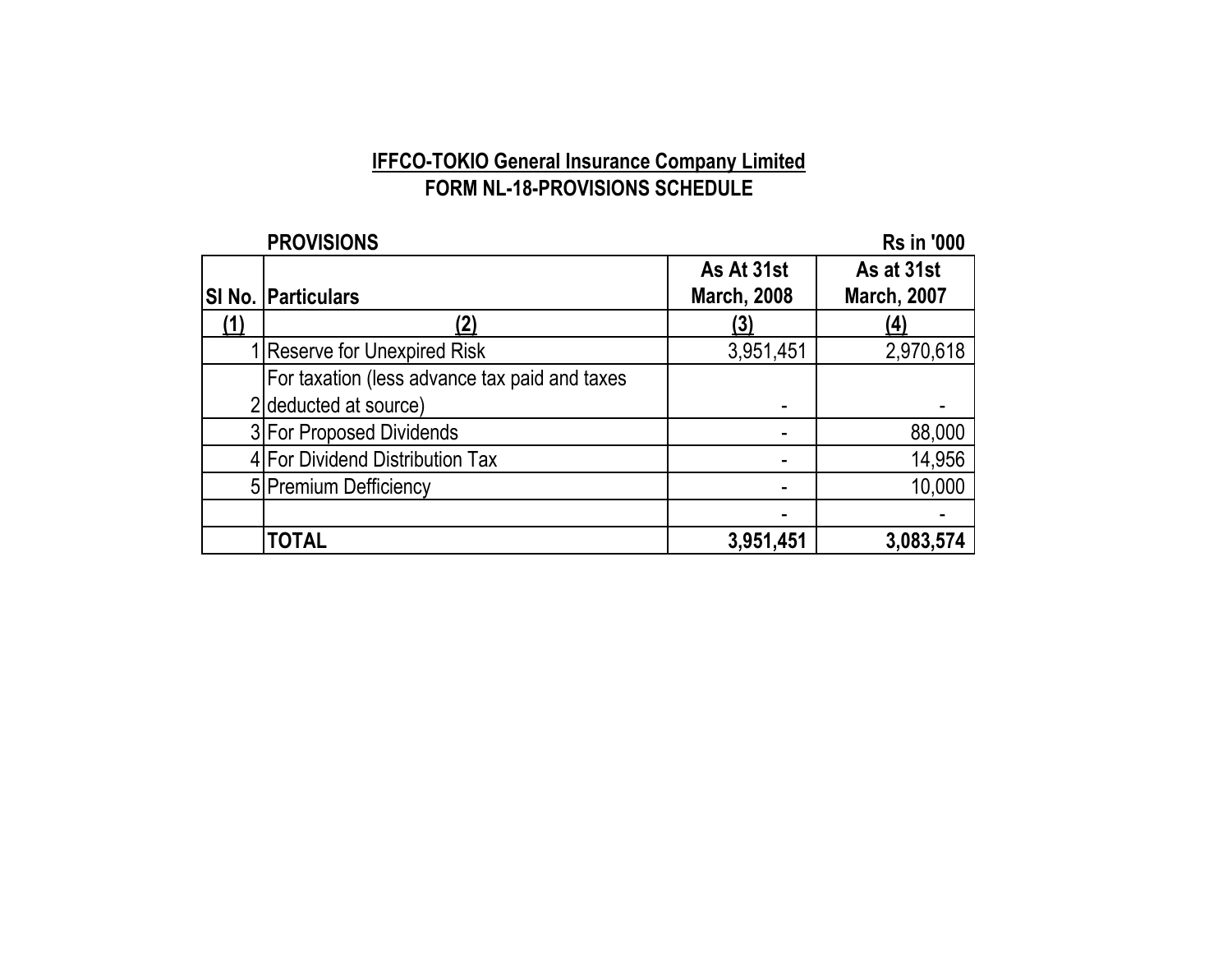# **IFFCO-TOKIO General Insurance Company Limited FORM NL-19-MISCELLANEOUS EXPENDITURE SCHEDULE**

# **MISCELLANEOUS EXPENDITURE**

| (To the extent not written off or adjusted)      |      | <b>Rs in '000</b>                     |
|--------------------------------------------------|------|---------------------------------------|
|                                                  |      | As At 31st March,   As at 31st March, |
| <b>SI No. Particulars</b>                        | 2008 | 2007                                  |
|                                                  |      |                                       |
| 1 Discount allowed in issue of shares/debentures |      |                                       |
| <b>Others</b>                                    |      |                                       |
| <b>TOTAL</b>                                     | ٠    |                                       |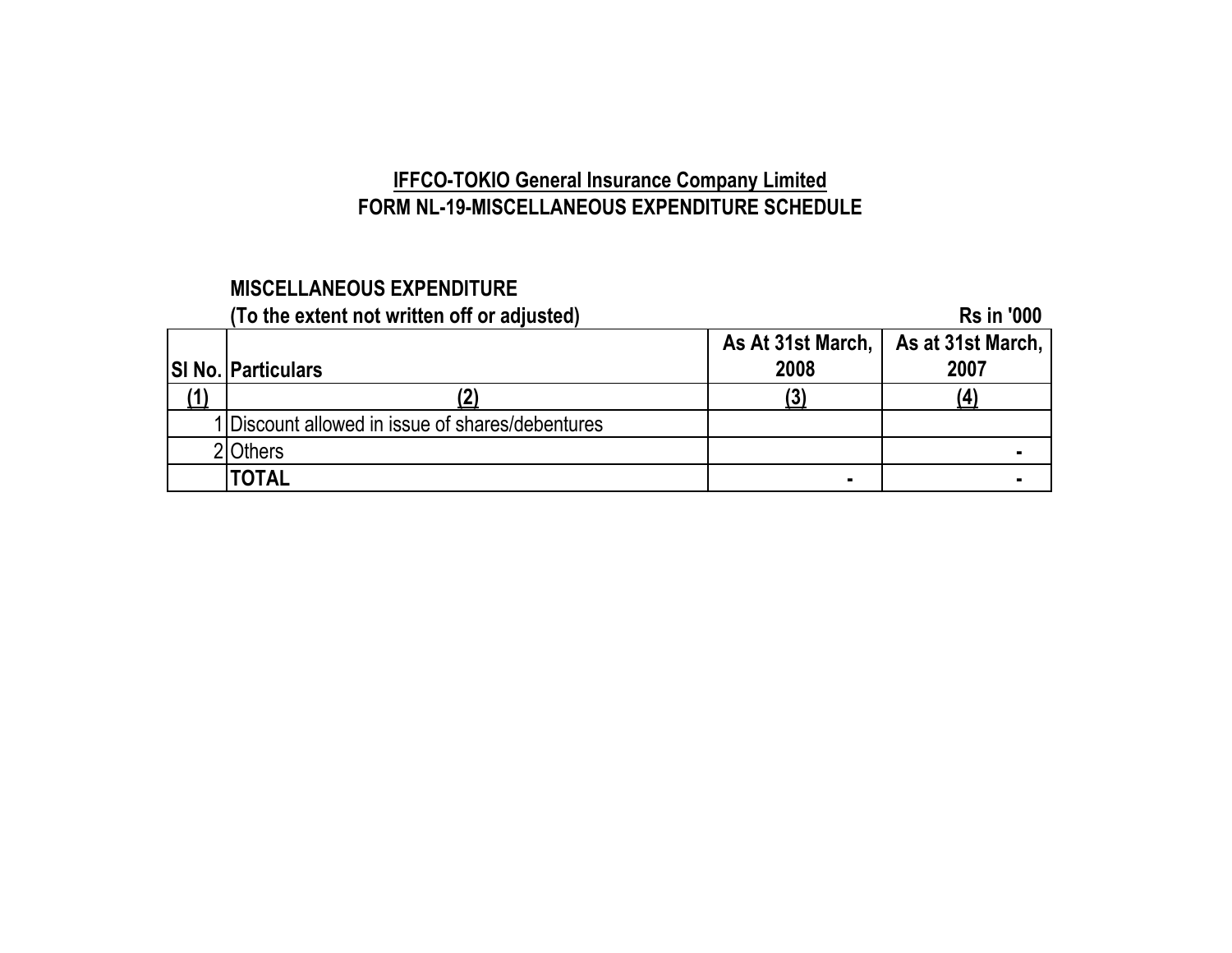# **IFFCO-TOKIO GENERAL INSURANCE COMPANY LIMITED Registration No. 106 dated 4.12.2000 FORM NL-20-RECEIPTS AND PAYMENTS SCHEDULE RECEIPTS AND PAYMENTS ACCOUNT FOR THE YEAR ENDED 31st MARCH 2008**

 **Rs in 000**

|                                                            | <b>Current Year</b> |           | <b>Previous Year</b> |         |
|------------------------------------------------------------|---------------------|-----------|----------------------|---------|
| <b>CASH FLOWS FROM OPERATING ACTIVITIES:</b>               |                     |           |                      |         |
|                                                            |                     |           |                      |         |
| Premium received from policyholders, including advance     |                     |           |                      |         |
| receipts                                                   | 13,224,057          |           | 13,439,058           |         |
| Other receipts                                             | 5,115               |           | 2,656                |         |
| Payments to the re-insurers, net of commissions and claims | (1,534,771)         |           | (2,051,809)          |         |
| Payments to co-insurers, net of claims recovery            | (307, 918)          |           | (221, 368)           |         |
| Payments of claims                                         | (6, 159, 192)       |           | (5,933,247)          |         |
| Payments of commission and brokerage                       | (909, 237)          |           | (920, 971)           |         |
| Payments of other operating expenses                       | (2,624,773)         |           | (2,348,262)          |         |
| Preliminary and pre-operative expenses                     |                     |           |                      |         |
| Deposits, advances and staff loans                         | (73, 048)           |           | (15, 579)            |         |
| Income taxes paid (Net)                                    | (134, 810)          |           | (98,743)             |         |
| Service tax paid                                           | (347, 117)          |           | (1,043,215)          |         |
| Other payments                                             |                     |           |                      |         |
| Cash Flows before extraordinary items                      | 1,138,306           |           | 808,520              |         |
| Cash Flow from extraordinary operations                    |                     |           |                      |         |
| <b>Net Cash Flow from operating activities</b>             |                     | 1,138,306 |                      | 808,520 |
|                                                            |                     |           |                      |         |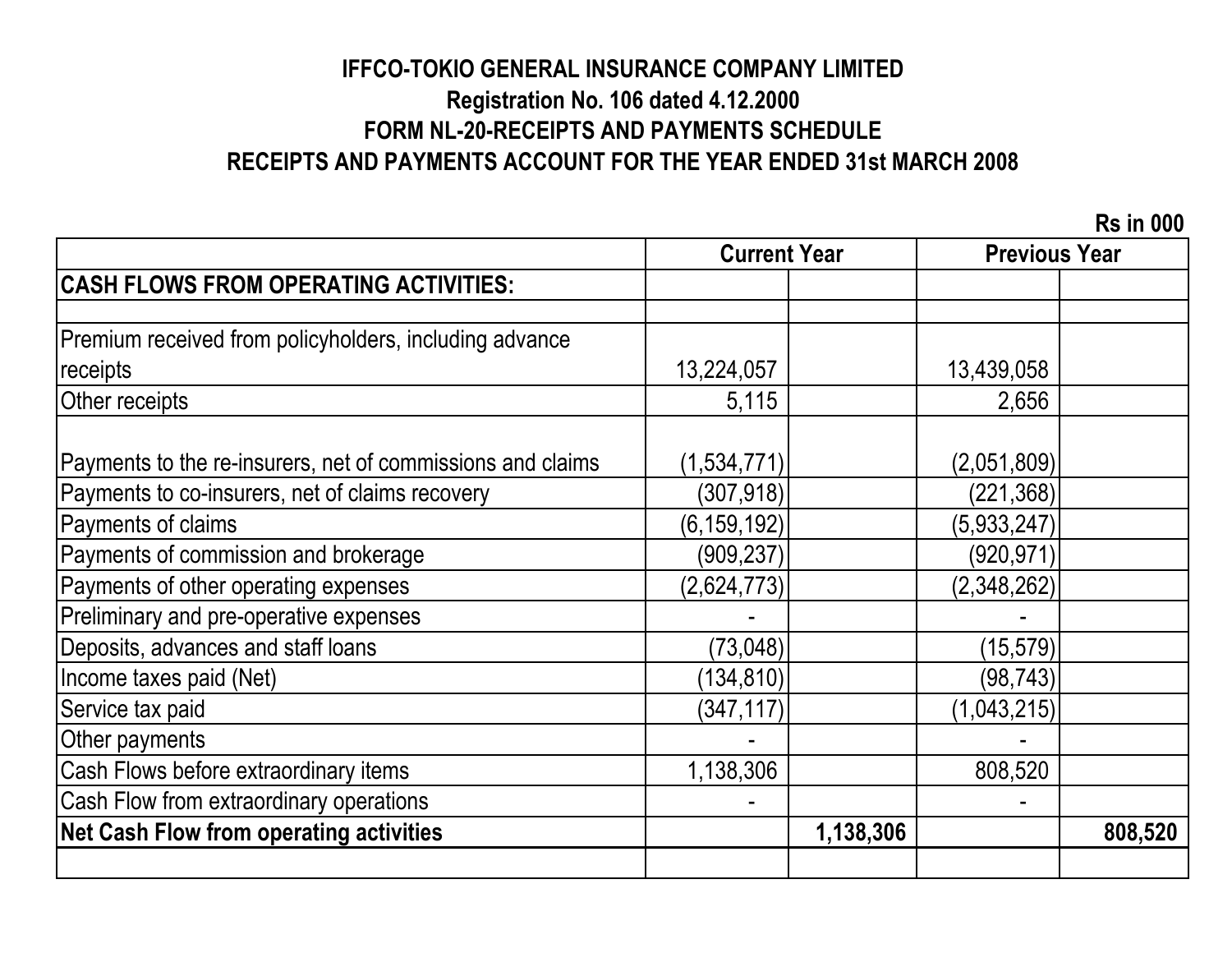| <b>CASH FLOW FROMS INVESTING ACTIVITIES:</b>                 |            |            |               |            |
|--------------------------------------------------------------|------------|------------|---------------|------------|
| Purchase of fixed assets                                     | (61, 221)  |            | (78, 283)     |            |
| Proceeds from sale of fixed assets                           | 841        |            | 855           |            |
| <b>Purchases of investments</b>                              | (767, 156) |            | (1, 146, 114) |            |
| Loans disbursed                                              |            |            |               |            |
| Sales of investments                                         | 60,000     |            | 21,521        |            |
| Repayments received                                          |            |            |               |            |
| Rents/Interests/Dividends received                           | 708,916    |            | 498,669       |            |
| Investments in money market instruments and in liquid mutual |            |            |               |            |
| funds (Net)                                                  |            |            |               |            |
| Expenses related to investments                              | (4,661)    |            | (4, 392)      |            |
| <b>Net Cash Flow from investing activities</b>               |            | (63, 281)  |               | (707, 744) |
| <b>CASH FLOWS FROM FINANCING ACTIVITIES</b>                  |            |            |               |            |
| Proceeds from issuance of share capital                      |            |            |               |            |
| Proceeds from borrowing                                      |            |            |               |            |
| Repayments of borrowing                                      |            |            |               |            |
| Interest/dividends paid                                      | (102, 956) |            | (100, 342)    |            |
| <b>Net Cash Flow from financing activities</b>               |            | (102, 956) |               | (100, 342) |
| Effect of foreign exchange rates on cash and cash            |            |            |               |            |
| equivalents, net                                             |            |            |               |            |
| Net Increase /(Decrease) in Cash & Cash equivalents          |            | 972,069    |               | 434        |
|                                                              |            |            |               |            |
| <b>Cash equivalents at beginning of Year</b>                 |            | 2,795,559  |               | 2,795,125  |
| <b>Cash equivalents at end of Year</b>                       |            | 3,767,627  |               | 2,795,559  |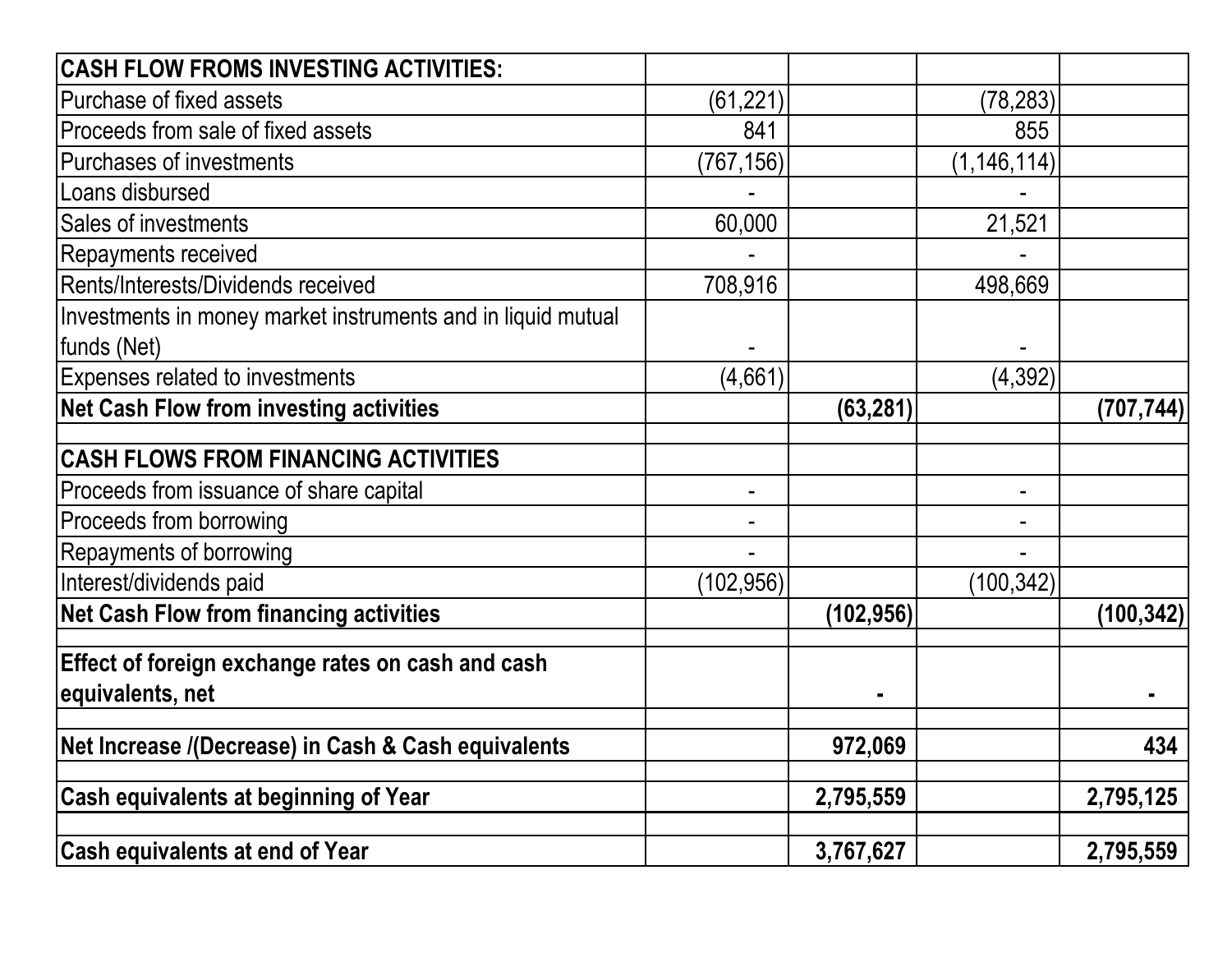# **FORM NL-21 STATEMENT OF LIABILITIES**

Name of Insurer : IFFCO-TOKIO General Insurance Company Limited Registration Number :106 Date of Registration: 4.12.2000

|             |                     |                                                       | AS AT 31st MARCH, 2008                             |                                | <b>Rupees in Lacs</b> |                                                       | AS AT 31st MARCH, 2007                                                               |        | <b>Rupees in Lacs</b> |
|-------------|---------------------|-------------------------------------------------------|----------------------------------------------------|--------------------------------|-----------------------|-------------------------------------------------------|--------------------------------------------------------------------------------------|--------|-----------------------|
| Item<br>No. | <b>Description</b>  | <b>Reserve for</b><br><b>Unxpired</b><br><b>Risks</b> | <b>Reserve for</b><br>Outstanding<br><b>Claims</b> | <b>IBNR</b><br><b>Reserves</b> | <b>Total Reserves</b> | <b>Reserve for</b><br><b>Unxpired</b><br><b>Risks</b> | <b>Reserve for</b><br><b>IBNR</b><br>Outstanding<br><b>Reserves</b><br><b>Claims</b> |        | <b>Total Reserves</b> |
| (1)         | (2)                 | (3)                                                   | (4)                                                | (5)                            | (6)                   | (7)                                                   | (8)                                                                                  | (9)    | (10)                  |
|             | <b>Fire</b>         | 3,802.96                                              | 2,121.11                                           | 179.30                         | 6,103.37              | 2916.37                                               | 1064.92                                                                              | 290    | 4271.29               |
|             | 2Marine             |                                                       |                                                    |                                |                       |                                                       |                                                                                      |        |                       |
|             | Sub Class:          |                                                       |                                                    |                                |                       |                                                       |                                                                                      |        |                       |
|             | Marine Cargo        | 1,918.98                                              | 1,776.68                                           | 579.50                         | 4,275.16              | 2156.32                                               | 1645.93                                                                              | 349.6  | 4151.85               |
|             | Marine Hull         | 552.07                                                | 104.43                                             | 77.70                          | 734.20                | 351.75                                                | 224.97                                                                               | 63.3   | 640.02                |
|             | 3 Miscellaneous     |                                                       |                                                    |                                |                       |                                                       |                                                                                      |        |                       |
|             | Sub Class:          |                                                       |                                                    |                                |                       |                                                       |                                                                                      |        |                       |
|             | Motor               | 23,487.92                                             | 19,014.57                                          | 3,755.40                       | 46,257.89             | 17646.23                                              | 8782.27                                                                              | 2118.4 | 28546.9               |
|             | Engineering         | .206.62                                               | 1,137.73                                           | 110.10                         | 2,454.45              | 1171.97                                               | 899.58                                                                               | 124.2  | 2195.75               |
|             | Aviation            | 27.02                                                 |                                                    |                                | 27.02                 | 23.88                                                 |                                                                                      |        | 23.88                 |
|             | Liabilities         | 244.18                                                | 43.21                                              | 103.90                         | 391.29                | 175.15                                                | 60.81                                                                                | 86.3   | 322.26                |
|             | <b>Others</b>       | 3,434.15                                              | 755.99                                             | 831.90                         | 5,022.04              | 2744.62                                               | 973.15                                                                               | 501.5  | 4219.27               |
|             | 4 Health Insurance  | 4,840.61                                              | 1,420.05                                           | 1,501.10                       | 7,761.76              | 2519.9                                                | 640.16                                                                               | 717.4  | 3877.46               |
|             | 5 Total Liabilities | 39,514.51                                             | 26,373.77                                          | 7,138.90                       | 73,027.18             | 29706.19                                              | 14291.79                                                                             | 4250.7 | 48248.68              |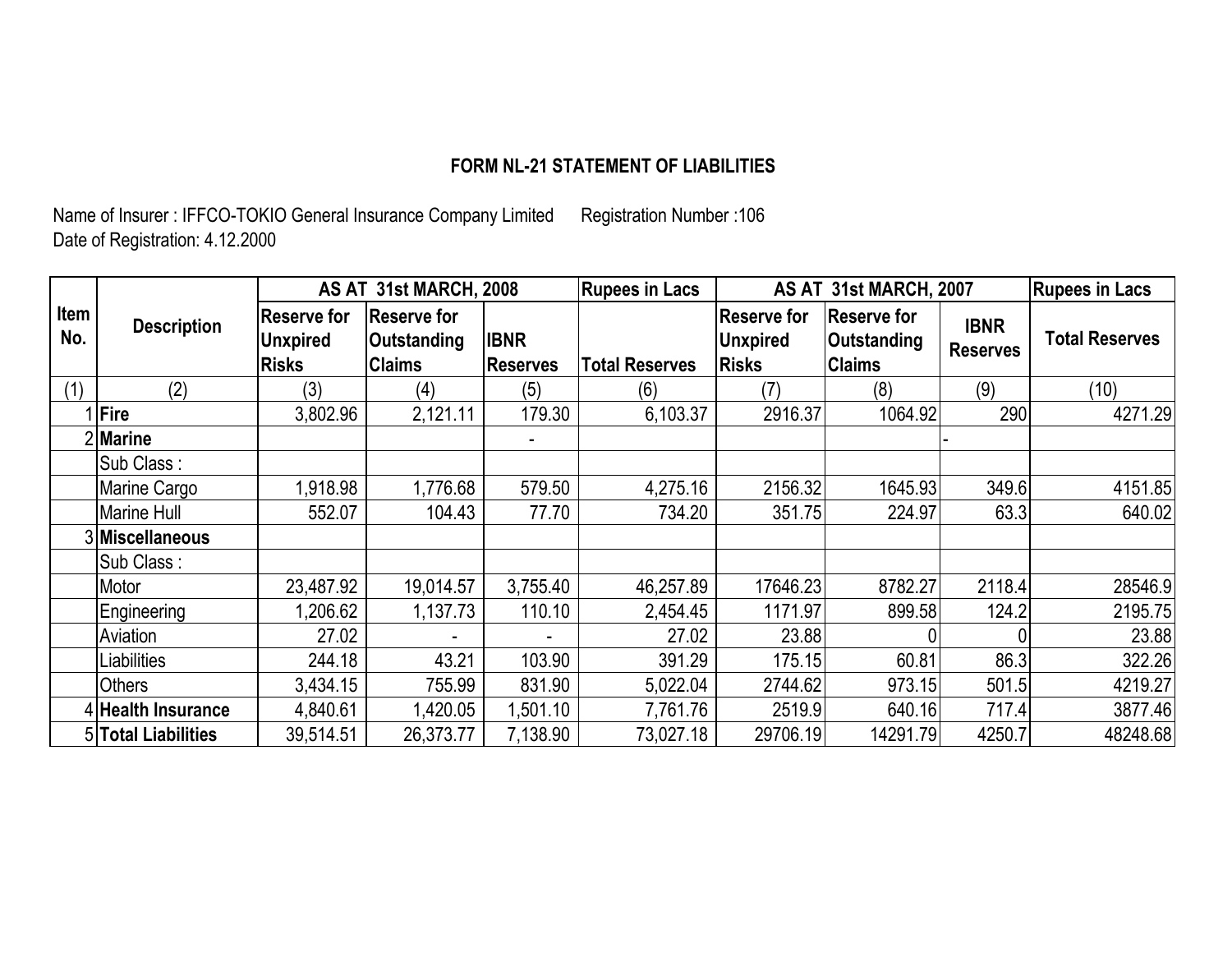**FORM NL-22 Geographical Distribution of Business**

**PERIODIC DISCLOSURES**

**Insurer:** IFFCO TOKIO General Insurance Co. Ltd. **31st March, 2008** 

**GROSS DIRECT PREMIUM UNDERWRITTEN** 

| <b>STATES</b>        | <b>Fire</b> | <b>Marine (Cargo)</b> | <b>Marine</b><br>(Hull) | $\mathbf{g}$ | <b>Engineerin</b> Motor Own<br><b>Damage</b> | <b>Motor Third</b><br><b>Party</b> | <b>Liability</b><br><i>insurance</i> | <b>Personal</b><br><b>Accident</b> | <b>Medical</b><br><b>Insurance</b> | <b>Overseas</b><br>medical<br><b>Insurance</b> | <b>All Other</b><br><b>Miscellaneo</b><br><b>us</b> | <b>Grand Total</b> |
|----------------------|-------------|-----------------------|-------------------------|--------------|----------------------------------------------|------------------------------------|--------------------------------------|------------------------------------|------------------------------------|------------------------------------------------|-----------------------------------------------------|--------------------|
| <b>ANDHRA</b>        |             |                       |                         |              |                                              |                                    |                                      |                                    |                                    |                                                |                                                     |                    |
| <b>PRADESH</b>       | 757.62      | 67.46                 | 0.50                    | 763.51       | 2,177.72                                     | 905.46                             | 49.03                                | 76.96                              | 3,684.99                           | 130.41                                         | 607.66                                              | 9,221.32           |
|                      |             |                       |                         |              |                                              |                                    |                                      |                                    |                                    |                                                |                                                     |                    |
| <b>CHHATTISGARH</b>  | 10.49       | 2.28                  |                         | 33.01        | 607.68                                       | 279.50                             | 0.09                                 | 1.58                               | 0.49                               | 0.11                                           | 128.63                                              | 1,063.86           |
| <b>GUJARAT</b>       | ,245.87     | 364.97                | 8.10                    | 501.65       | 4,102.93                                     | 2,414.17                           | 48.52                                | 170.72                             | 622.22                             | 31.85                                          | 920.62                                              | 10,431.60          |
| <b>HARYANA</b>       | 3,230.05    | 0.33                  | 36.83                   | 23.83        | 514.99                                       | 71.75                              | 3.25                                 | 832.81                             | (0.04)                             | 0.02                                           | 755.12                                              | 5,468.92           |
| KARNATAKA            | 553.28      | 205.73                | $\blacksquare$          | 83.91        | 1,632.73                                     | 814.52                             | 554.53                               | 86.58                              | 242.67                             | 4.58                                           | 167.85                                              | 4,346.38           |
| KERALA               | (3.07)      | 0.34                  | $\blacksquare$          |              |                                              |                                    |                                      |                                    |                                    |                                                | (0.02)                                              | (2.75)             |
| <b>MADHYA</b>        |             |                       |                         |              |                                              |                                    |                                      |                                    |                                    |                                                |                                                     |                    |
| <b>PRADESH</b>       | 503.40      | 259.20                |                         | 203.86       | 1,699.95                                     | 693.35                             | 9.42                                 | 32.60                              | 83.46                              | 4.60                                           | 597.39                                              | 4,087.22           |
|                      |             |                       |                         |              |                                              |                                    |                                      |                                    |                                    |                                                |                                                     |                    |
| <b>MAHARASTHRA</b>   | 8,431.25    | 2,268.76              | 878.93                  | 3,545.37     | 7,481.39                                     | 3,660.19                           | 1,478.03                             | 446.59                             | 3,958.74                           | 85.34                                          | 3,477.03                                            | 35,711.63          |
| <b>ORISSA</b>        | 98.19       | 59.52                 | 0.05                    | 312.75       | 596.35                                       | 284.34                             | 0.15                                 | 12.31                              | 12.51                              | 1.24                                           | 45.73                                               | 1,423.14           |
| <b>PUNJAB</b>        | 132.74      | 11.63                 |                         | 8.45         | 238.14                                       | 87.51                              | 0.35                                 | 3.14                               | 7.73                               | 1.91                                           | 98.22                                               | 589.82             |
| <b>RAJASTHAN</b>     | 72.95       | 20.27                 |                         | 37.11        | ,281.40                                      | 611.99                             | 0.76                                 | 9.64                               | 13.29                              | 1.01                                           | 152.84                                              | 2,201.26           |
| <b>TAMIL NADU</b>    | ,097.04     | 238.17                | 1.44                    | 448.25       | 3,521.76                                     | ,790.77                            | 47.76                                | 40.26                              | 132.70                             | 6.39                                           | 520.76                                              | 7,845.29           |
|                      |             |                       |                         |              |                                              |                                    |                                      |                                    |                                    |                                                |                                                     |                    |
| <b>UTTAR PRADESH</b> | 1,007.46    | 328.27                | $\sim$                  | 558.03       | 2,992.45                                     | 953.20                             | 30.66                                | 67.77                              | 132.87                             | 18.44                                          | 636.72                                              | 6,725.86           |
| <b>CHANDIGARH</b>    | 201.39      | 41.97                 |                         | 5.97         | 1,039.58                                     | 452.74                             | 2.79                                 | 37.72                              | 11.34                              | 2.85                                           | 204.54                                              | 2,000.88           |
| <b>DELHI</b>         | 3,291.02    | ,595.21               | 79.84                   | 1,723.89     | 5,761.97                                     | 2,238.15                           | 238.66                               | 206.02                             | ,852.96                            | 49.57                                          | ,550.78                                             | 18,588.07          |
| <b>WEST BENGAL</b>   | 887.30      | 172.97                | 0.42                    | 582.17       | 837.85                                       | 174.37                             | 26.20                                | 13.04                              | 302.22                             | 5.99                                           | 110.07                                              | 3,112.60           |
| <b>Grand Total</b>   | 21,516.97   | 5,637.07              | 1,006.10                | 8,831.76     | 34,486.88                                    | 15,432.02                          | 2,490.20                             | 2,037.72                           | 11,058.14                          | 344.30                                         | 9,973.95                                            | 112,815.11         |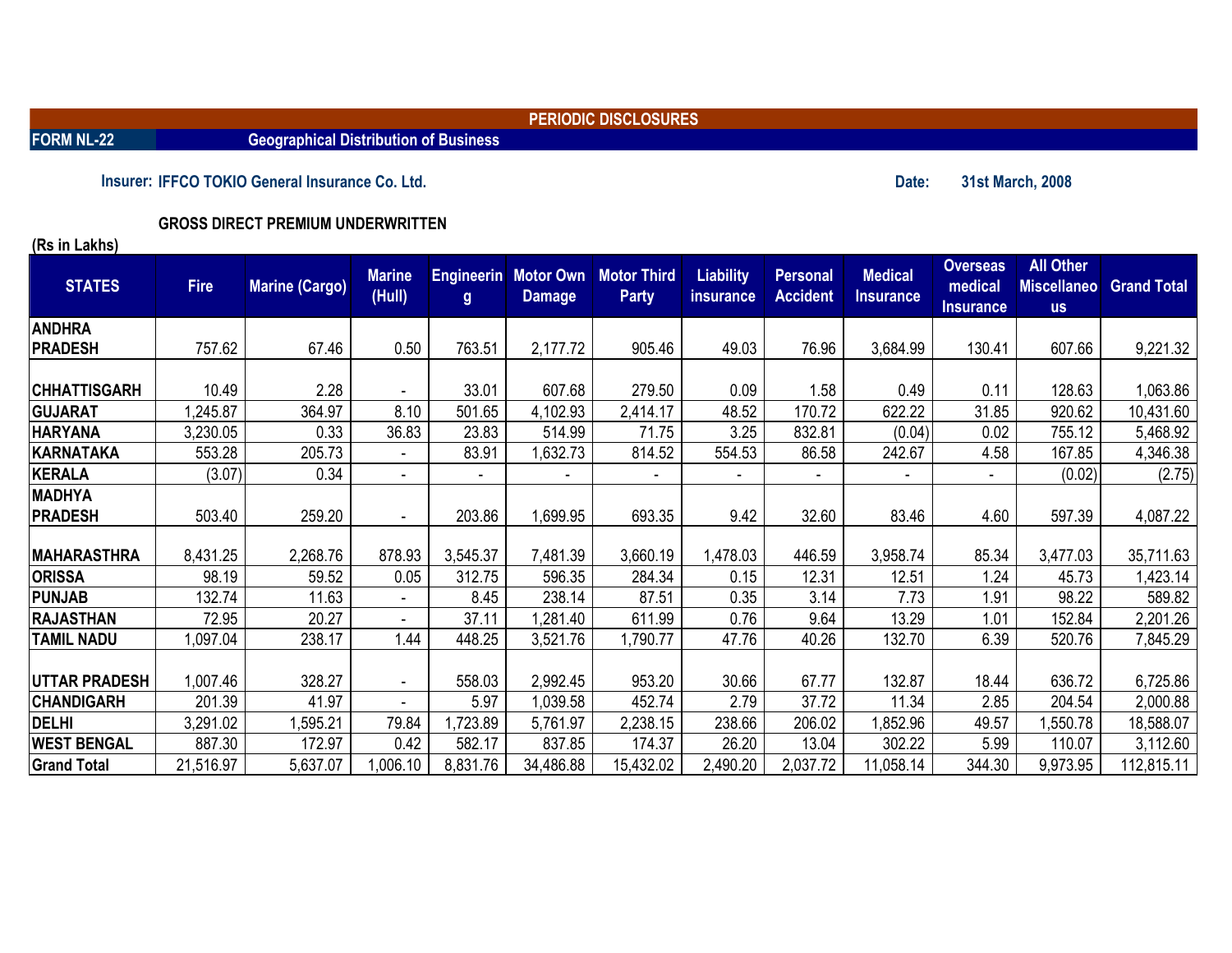**FORM NL-23: Reinsurance Risk Concentration**

#### **Insurer: IFFCO TOKIO GENERAL INSURANCE CO. LTD. PERIOD : 01/04/2007 TO 31/03/2008**

| <b>Reinsurance Risk Concentration</b> |                                                       |                   |                     |                                    |                    |                                                         |  |  |  |  |  |
|---------------------------------------|-------------------------------------------------------|-------------------|---------------------|------------------------------------|--------------------|---------------------------------------------------------|--|--|--|--|--|
| S.No.                                 | <b>Reinsurance Placements</b>                         | No. of            |                     | <b>Premium ceded to reinsurers</b> |                    | <b>Premium ceded to</b>                                 |  |  |  |  |  |
|                                       |                                                       | <b>reinsurers</b> | <b>Proportional</b> | Non-<br><b>Proportion</b><br>al    | <b>Facultative</b> | reinsurers / Total<br>reinsurance premium<br>$ceil($ %) |  |  |  |  |  |
|                                       | No. of Reinsurers with rating of AAA and<br>above     |                   |                     |                                    |                    |                                                         |  |  |  |  |  |
|                                       | No. of Reinsurers with rating AA but less<br>than AAA | 14                | 5,334               | 330                                | 2,107              | 15.68                                                   |  |  |  |  |  |
|                                       | No. of Reinsurers with rating A but less<br>than AA   | 45                | 30,974              | 1,838                              | 6,852              | 80.02                                                   |  |  |  |  |  |
|                                       | No. of Reinsurers with rating BBB but less<br>than A  | $6\phantom{1}$    |                     | 400                                | 129                | 1.07                                                    |  |  |  |  |  |
| 5                                     | No. of Reinsurres with rating less than BBB           |                   |                     |                                    |                    |                                                         |  |  |  |  |  |
| 6                                     | No.of Indian Reinsurers other than GIC                | 9                 |                     |                                    | 1,605              | 3.24                                                    |  |  |  |  |  |
|                                       | Total                                                 | 75                | 36,308              | 2,569                              | 10.692             | 100.00                                                  |  |  |  |  |  |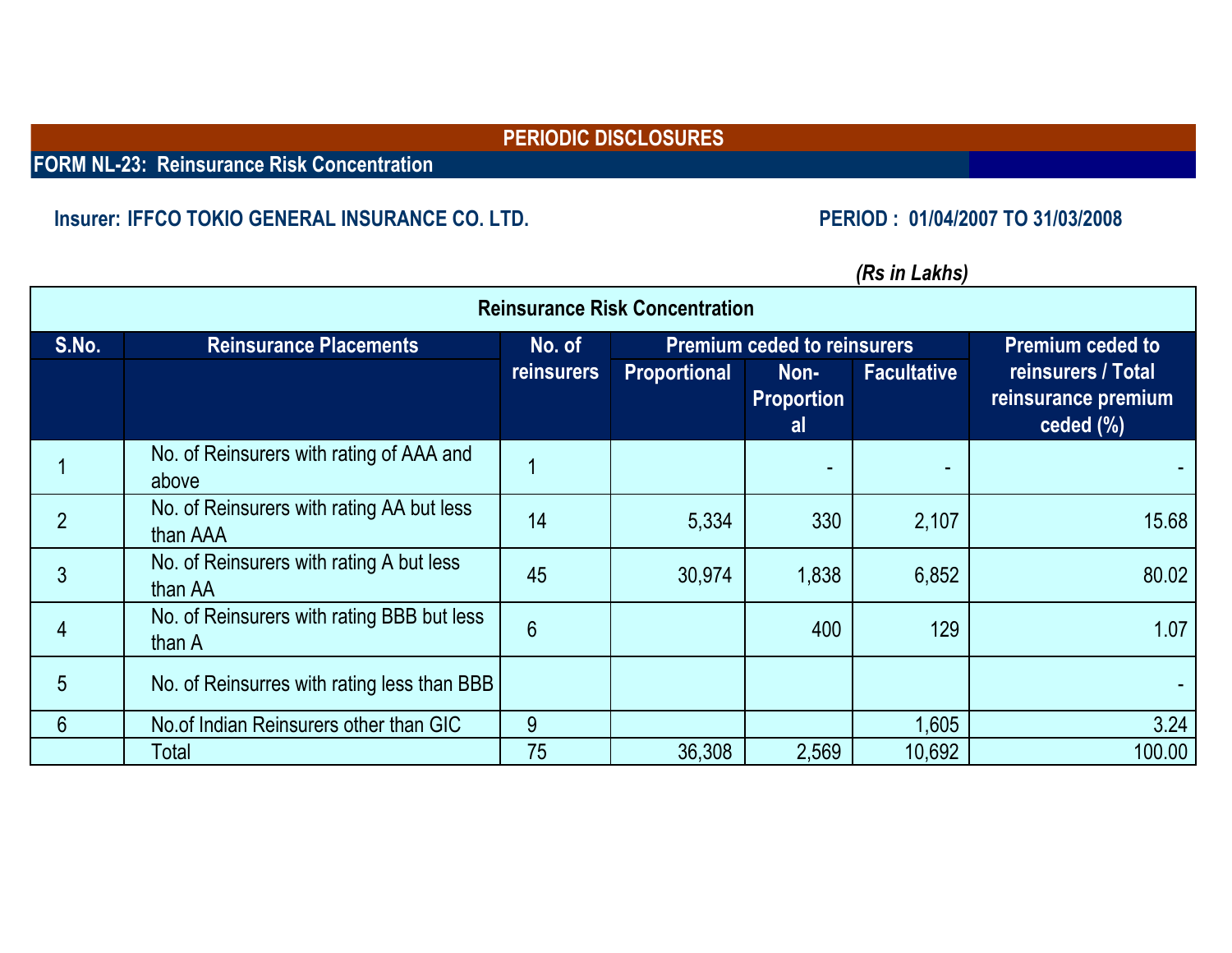**FORM NL-24: Ageing of Claims**

# **Insurer:** IFFCO TOKIO GENERAL INSURANCE CO. LTD. **Date:** 2007-08

|        | nə ili Lanlıəl          |                |                    |                   |                                       |                                       |        |           |  |  |  |  |  |
|--------|-------------------------|----------------|--------------------|-------------------|---------------------------------------|---------------------------------------|--------|-----------|--|--|--|--|--|
|        | <b>Ageing of Claims</b> |                |                    |                   |                                       |                                       |        |           |  |  |  |  |  |
| SI.No. | <b>Line of Business</b> |                | No. of claims paid |                   | <b>Total No.</b><br>of claims<br>paid | <b>Total amount</b><br>of claims paid |        |           |  |  |  |  |  |
|        |                         | 1 month        | $1 - 3$<br>months  | $3 - 6$<br>months | $6$ months - 1<br>year                | > 1 year                              |        |           |  |  |  |  |  |
|        | 1 Fire                  | 12             | 319                | 397               | 434                                   | 370                                   | 1532   | 12,249.03 |  |  |  |  |  |
|        | 2 Marine Cargo          | 14             | 2493               | 3270              | 2587                                  | 1588                                  | 9952   | 7,648.70  |  |  |  |  |  |
|        | 3 Marine Hull           |                | 4                  | 4                 | 23                                    | 17                                    | 48     | 445.31    |  |  |  |  |  |
|        | 4 Engineering           | 4              | 325                | 410               | 496                                   | 400                                   | 1635   | 2,730.46  |  |  |  |  |  |
|        | 5 Motor OD              | 5526           | 72182              | 12973             | 6898                                  | 3084                                  | 100663 | 16,763.00 |  |  |  |  |  |
|        | 6 Motor TP              |                | 55                 | 115               | 623                                   | 2478                                  | 3272   | 4,323.35  |  |  |  |  |  |
|        | 7 Health                | 5196           | 6755               | 2430              | 2295                                  | 1754                                  | 18430  | 8,775.86  |  |  |  |  |  |
|        | 8 Overseas Travel       | 16             | 84                 | 67                | 88                                    | 118                                   | 373    | 128.02    |  |  |  |  |  |
|        | 9 Personal Accident     |                | $\overline{2}$     | 4                 | 5                                     | 54                                    | 66     | 1,550.72  |  |  |  |  |  |
|        | 10 Liability            |                | 1328               | 2227              | 1761                                  | 674                                   | 5991   | 18.85     |  |  |  |  |  |
|        | 11 Crop                 | $\overline{0}$ | $\overline{0}$     | $\overline{0}$    | $\overline{0}$                        | $\mathbf{0}$                          | 0      |           |  |  |  |  |  |
|        | 12 Miscellaneous        | 28             | 1056               | 1607              | 1130                                  | 388                                   | 4209   | 3,579.99  |  |  |  |  |  |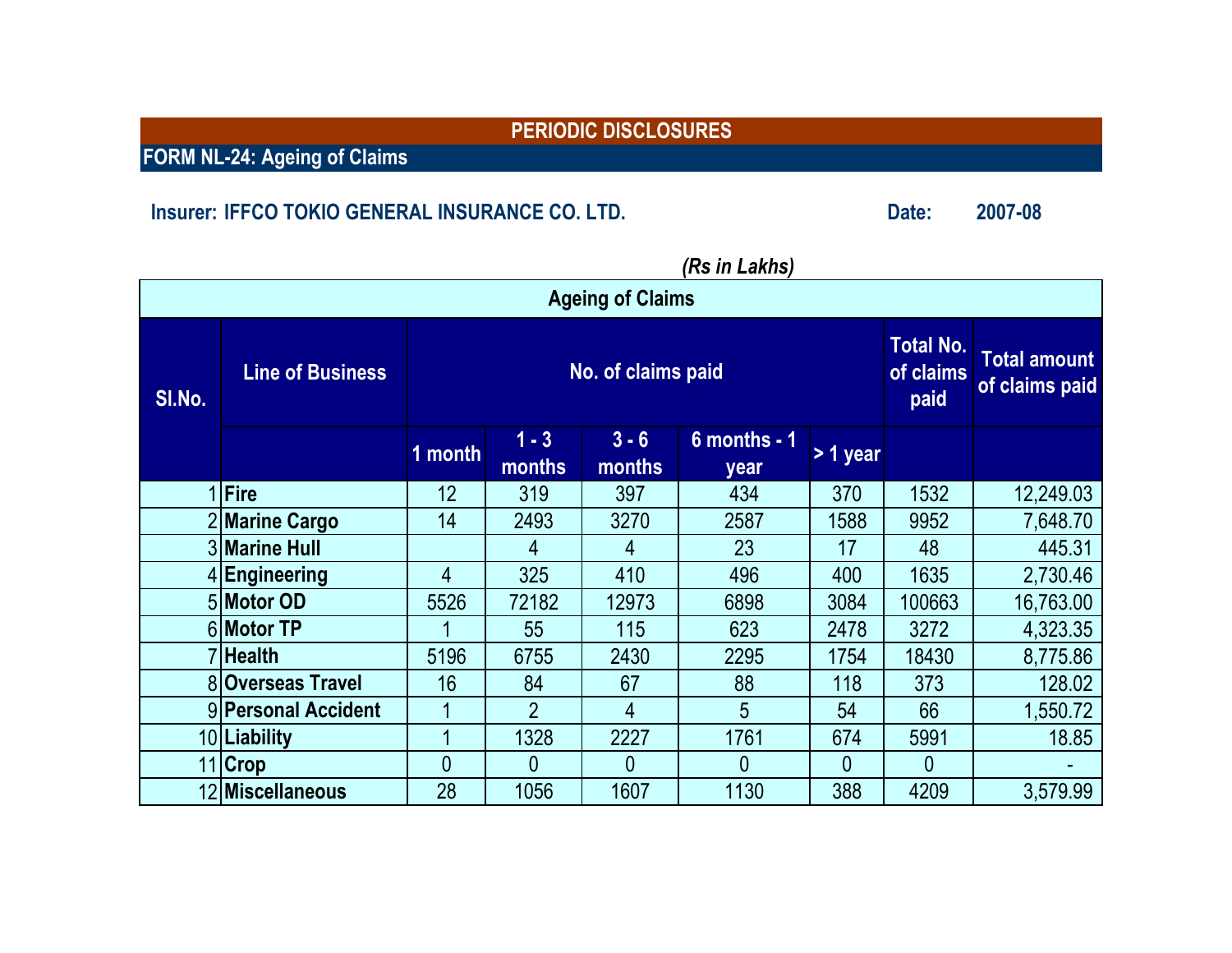**FORM NL-25 : Quarterly claims data for Non-Life**

#### **Insurer: IFFCO TOKIO GENERAL INSURANCE CO. LTD. 2007-08**

|                |                                     |             | <i>INO. OF CRITIS OFFIY</i> |                              |                              |           |                           |               |                 |                                              |                  |             |               |                                 |        |
|----------------|-------------------------------------|-------------|-----------------------------|------------------------------|------------------------------|-----------|---------------------------|---------------|-----------------|----------------------------------------------|------------------|-------------|---------------|---------------------------------|--------|
| <b>SI. No.</b> | <b>Claims Experience</b>            | <b>Fire</b> | <b>Marine</b><br>Cargo      | <b>Marine</b><br><b>Hull</b> | <b>Enginee Motor</b><br>ring | <b>OD</b> | <b>Motor</b><br><b>TP</b> | <b>Health</b> |                 | <b>Oversea Personal</b><br>s Travel Accident | <b>Liability</b> | <b>Crop</b> | <b>Credit</b> | <b>Miscella</b><br><b>neous</b> | Total  |
|                | Claims O/S at the beginning of the  |             |                             |                              |                              |           |                           |               |                 |                                              |                  |             |               |                                 |        |
|                | period                              | 352         | 1078                        | 40                           | 376                          | 9137      | 4272                      | 1139          | 69              | 524                                          | 55               | 01          |               | 722                             | 17764  |
| $\overline{2}$ | Claims reported during the period   | 1609        | 9916                        | 33                           | 1731                         | 100528    | 8107                      | 18998         | 399             | 5927                                         | 59               | 0           |               | 4171                            | 151479 |
| 3              | Claims Settled during the period    | 1391        | 8790                        | 40                           | 1437                         | 97941     | 2676                      | 10250         | 273             | 4905                                         | 34               |             |               | 3689                            | 131426 |
| 4              | Claims Repudiated during the period |             |                             |                              |                              |           |                           |               |                 |                                              |                  |             |               |                                 |        |
| 5              | Claims closed during the period     | 141         | 1162                        | 81                           | 198                          | 2725      | 596                       | 8180          | 100             | 1086                                         | 32               |             |               | 521                             | 14749  |
| $6\phantom{1}$ | Claims O/S at End of the period     | 446         | 1046                        | 24                           | 492                          | 9692      | 9744                      | 1701          | 102             | 481                                          | 53               |             |               | 657                             | 24438  |
|                | Less than 3months                   | 107         | 181                         |                              | 173                          | 5410      | 23                        | 889           |                 | 194 <sub>1</sub>                             |                  |             |               | 290                             | 7272   |
|                | 3 months to 6 months                | 70          | 306                         |                              | 102                          | 1785      | 335                       | 172           |                 | 163 <sub>1</sub>                             |                  |             |               | 156                             | 3106   |
|                | 6months to 1 year                   | 140         | 319                         |                              | 106                          | 1079      | 1760                      | 126           | 18              | 83                                           |                  |             |               | 144                             | 3785   |
|                | 1year and above                     | 129         | 240                         | 17                           | 111                          | 1418      | 7626                      | 514           | 75 <sub>1</sub> | 41                                           | 37               |             |               | 67                              | 10275  |

#### *No. of claims only*

**Date:**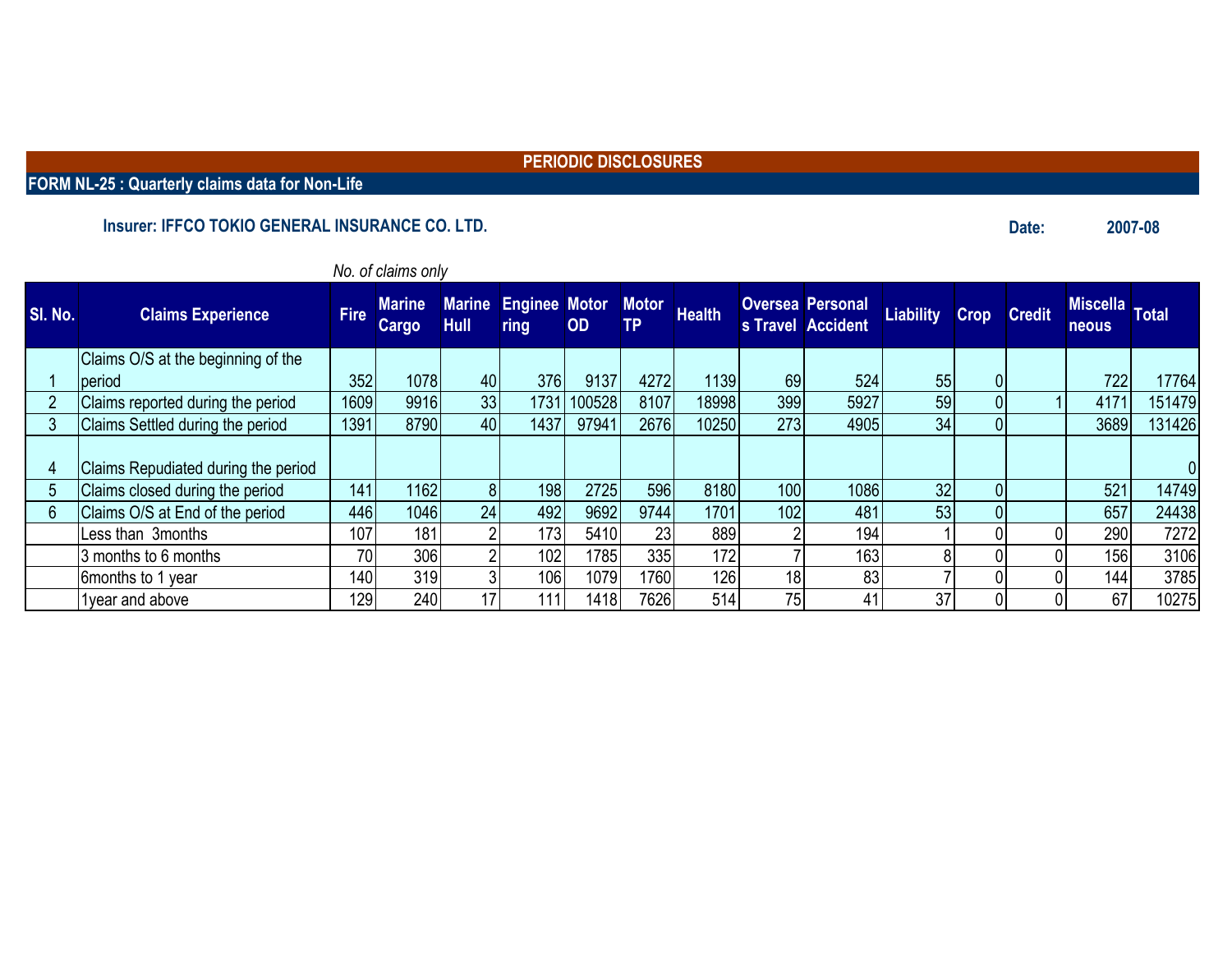#### **Form NL-26-CLAIMS INFORMATION -KG TABLE I**

Name of Insurer : IFFCO-TOKIO General Insurance Company Limited Registration Number : 106 Date of Registration: 04.12.2000

### **Solvency For the Year ended 31st March 2008 REQUIRED SOLVENCY MARGIN BASED ON NET PREMIUM AND NET INCURRED CLAIM (IN RS. LAKHS)**

| <b>Item No</b> | <b>Description (Class</b> | <b>Factors</b> | <b>Gross</b>    | <b>Net</b>      | <b>Gross</b>    | <b>Net</b>      | RSM-1     | <b>RSM-2</b> | <b>RSM</b> |
|----------------|---------------------------|----------------|-----------------|-----------------|-----------------|-----------------|-----------|--------------|------------|
|                |                           |                | <b>Premiums</b> | <b>Premiums</b> | <b>Incurred</b> | <b>Incurred</b> |           |              |            |
|                | of business)              |                |                 |                 | <b>Claims</b>   | <b>Claims</b>   |           |              |            |
|                | l Fire                    | 0.50           | 23,479.68       | 7,250.74        | 23,637.02       | 4,225.88        | 2,348.00  | 3,545.55     | 3,545.55   |
|                | <b>Marine</b>             |                |                 |                 |                 |                 |           |              |            |
|                | 2 Marine Cargo            | 0.60           | 5,687.83        | 3,617.77        | 6,895.46        | 4,163.45        | 723.55    | 1,249.04     | 1,249.04   |
|                | 3 Marine Hull             | 0.50           | 1,257.47        | 552.07          | 562.46          | 151.16          | 125.80    | 84.30        | 125.80     |
|                | <b>Miscellaneous</b>      |                |                 |                 |                 |                 |           |              |            |
|                | 4 Motor                   | 0.75           | 49,918.90       | 43,786.42       | 29,710.80       | 28,975.91       | 8,757.28  | 8,692.77     | 8,757.28   |
|                | 5 Engineering             | 0.50           | 8,912.10        | 2,861.25        | 3,892.24        | 1,039.80        | 891.20    | 583.80       | 891.20     |
|                | 6 Aviation                | 0.50           | 634.62          | 103.89          | 24.78           | 24.78           | 63.40     | 7.43         | 63.40      |
|                | 'Liabilities              | 0.75           | 2,530.58        | 591.30          | 182.52          | 132.22          | 379.60    | 41.10        | 379.60     |
|                | 8 Others                  | 0.70           | 11,454.40       | 5,467.56        | 4,588.90        | 3,023.96        | 1,603.60  | 963.60       | 1,603.60   |
|                | 9 Health Insurance        | 0.75           | 11,402.44       | 9,543.94        | 10,623.88       | 8,750.48        | 1,908.79  | 2,625.14     | 2,625.14   |
|                | <b>Total</b>              |                | 115,278.02      | 73,774.94       | 80,118.06       | 50,487.64       | 16,801.22 | 17,792.73    | 19,240.61  |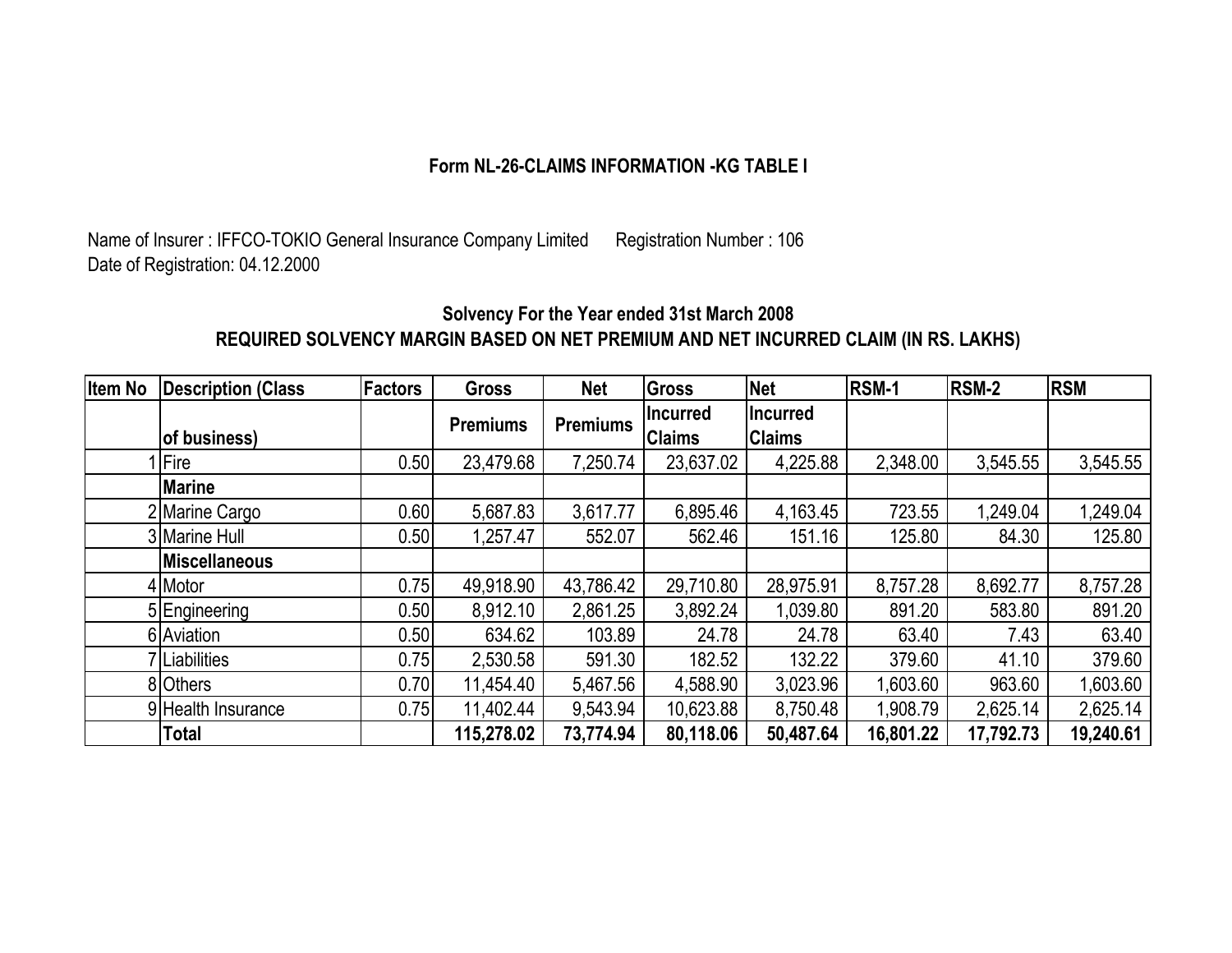# **FORM NL-27 Offices information for Non-Life**

**Insurer: Co. Ltd.** IFFCO TOKIO General Insurance Co. Ltd. Co. 2007-08

| SI. No.        | <b>Office Information</b>                   | <b>Number</b>                        |    |  |  |  |
|----------------|---------------------------------------------|--------------------------------------|----|--|--|--|
|                | No. of offices at the beginning of the year |                                      | 34 |  |  |  |
| $\overline{2}$ | No. of branches approved during the year    |                                      |    |  |  |  |
| $\mathfrak{Z}$ | No. of branches opened during the           | Out of approvals of<br>previous year |    |  |  |  |
|                | year                                        | Out of approvals of                  |    |  |  |  |
| 4              |                                             | this year                            |    |  |  |  |
| 5              | No. of branches closed during the year      |                                      |    |  |  |  |
| 6              | No of branches at the end of the year       |                                      | 34 |  |  |  |
|                | No. of branches approved but not opend      |                                      |    |  |  |  |
| 8              | No. of rural branches                       |                                      |    |  |  |  |
| 9              | No. of urban branches                       |                                      | 34 |  |  |  |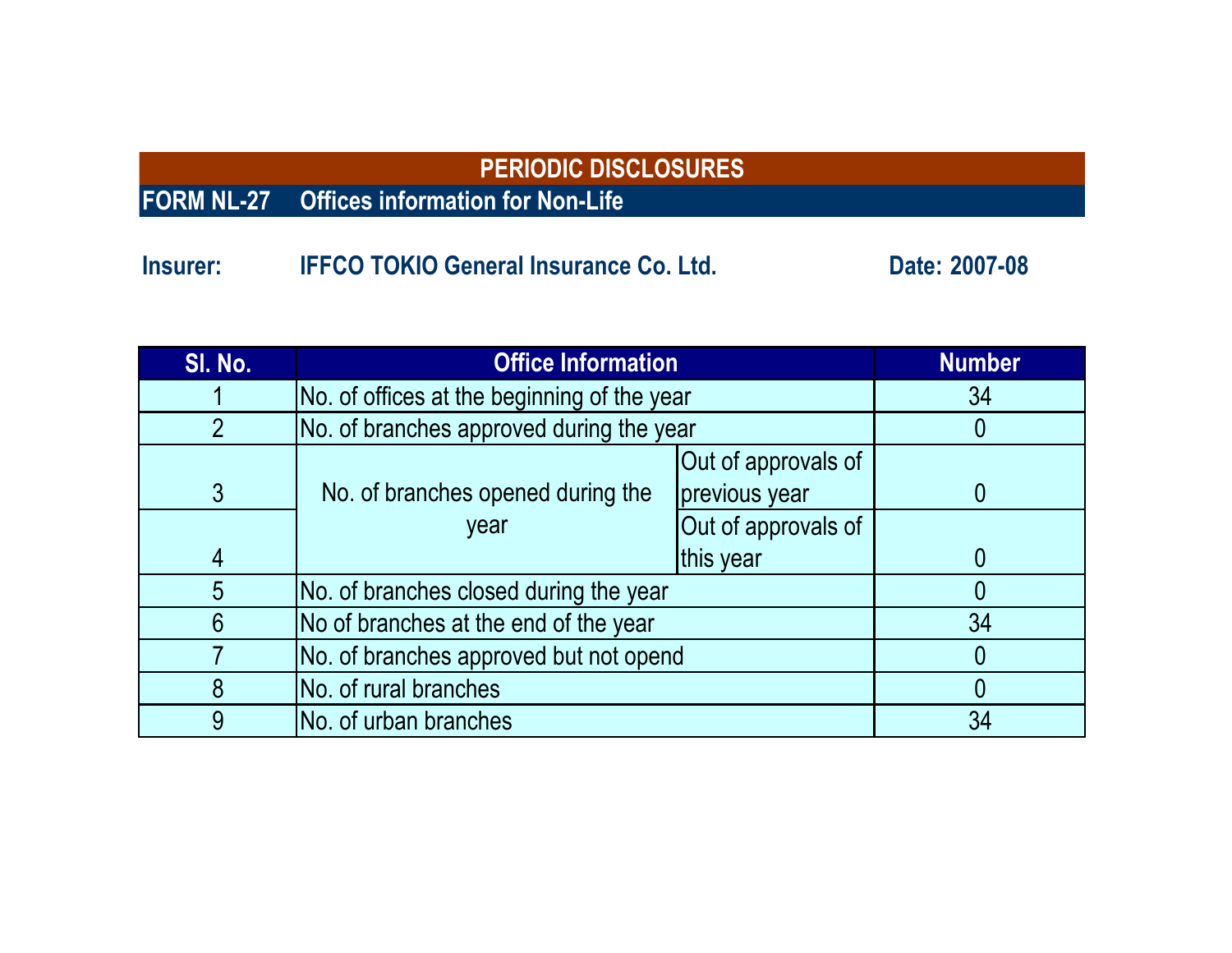#### **FORM - NL 28 - STATEMENT OF ASSETS - 3A COMPANY NAME & CODE: IFFCO-TOKIO GENERAL INSURANCE CO LTD & 106 STATEMENT AS ON : 31st March 2008 STATEMENT OF INVESTMENT ASSETS ( Business within India)**

**PART A**

|       |   |                                                |                   |                      |           |         |          | Rs in Lakhs)  |
|-------|---|------------------------------------------------|-------------------|----------------------|-----------|---------|----------|---------------|
|       |   |                                                |                   | <b>AMOUNT AS PER</b> |           |         |          | <b>MARKET</b> |
|       |   |                                                |                   |                      | REG.      |         | % ACTUAL | <b>VALUE</b>  |
| S.No. |   | <b>INVESTMENT ASSETS</b>                       | <b>PERCENTAGE</b> | <b>SH</b>            | <b>PH</b> | (SH+PH) |          |               |
|       |   |                                                |                   |                      |           |         |          |               |
|       |   | 1 Central Government Securities                | Not less than 20% | 9,872                | 23,035    | 32907   | 37.16%   | 32161         |
|       |   | State Government Securities and other          |                   |                      |           |         |          |               |
|       |   | 2 Guaranteed securities including (I) above    | Not less than 30% | 9872                 | 23035     | 32907   | 37.16%   | 32161         |
|       |   | 3 Housing and Loans to SG for Housing and Fire | Not less than 5%  | 2,474                | 5,774     | 8248    | 9.31%    | 8069          |
|       |   |                                                |                   |                      |           |         |          |               |
|       |   | 4 Approved Investments                         |                   |                      |           |         |          |               |
|       | а | Infrastructure and Social Sector               |                   |                      |           |         |          |               |
|       |   | (I) Infrastructure Sector                      |                   | 3,927                | 9,164     | 13091   | 14.78%   | 12407         |
|       |   | (ii) Social Sector                             | Not less than 10% |                      |           |         |          |               |
|       |   | (I) Others -governed by Exposure               |                   |                      |           |         |          |               |
|       | b | Norms                                          |                   | 10295                | 24022     | 34317   | 38.75%   | 34317         |
|       |   | (ii) Out of the above 55%, Amount              | Not exceeding 55% |                      |           |         |          |               |
|       |   | invested in 'Other than Approved               |                   |                      |           |         |          |               |
|       |   | Investments' not to exceed 25%                 |                   |                      |           |         | 0.00%    | 0             |
|       |   | TOTAL INVESTMENT ASSETS                        | 100%              | 26568                | 61995     | 88563   | 100.00%  | 86954         |

Note: Policy Holders Funds Vs Shareholders Funds

The ratio of PH :SH is calculated by taking monthly averages of technical reserves to total Investments

#### **CERTIFICATION**

Certified that the information given herein are correct and complete to the best of my knowledge and belief and nothing has been concealed or supressed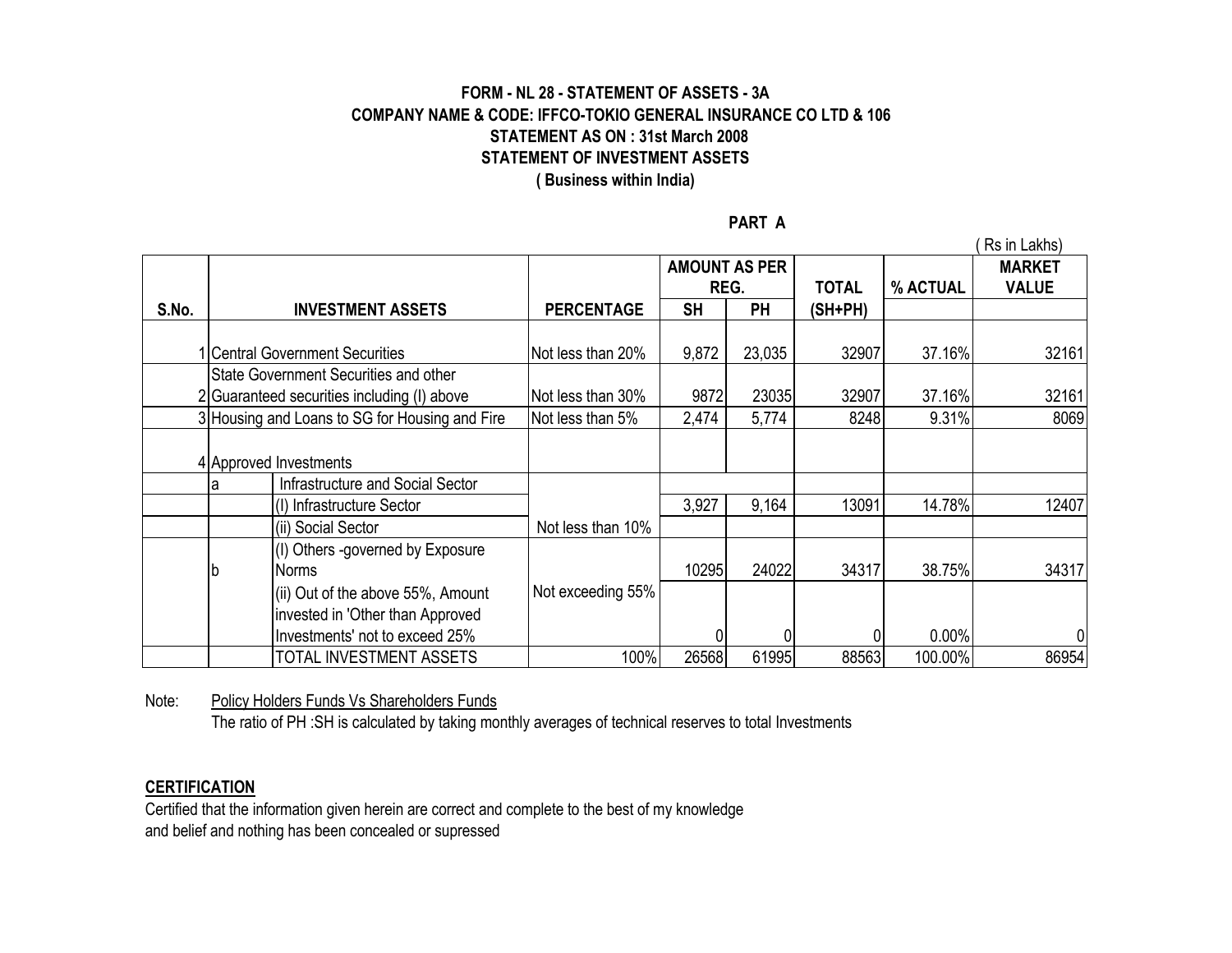#### **FORM - NL 28 - STATEMENT OF ASSETS - 3B COMPANY NAME & CODE: IFFCO-TOKIO GENERAL INSURANCE CO LTD & 106 STATEMENT AS ON : AS AT 31st March 2008 STATEMENT OF NON-INVESTMENT ASSETS ( Business within India)**

**PART B**

( Rs in Lakhs)

|      |                                                               | <b>SCH REF OF</b>    |               |
|------|---------------------------------------------------------------|----------------------|---------------|
| SNO. | <b>PARTICULARS</b>                                            | <b>BALANCE SHEET</b> | <b>AMOUNT</b> |
|      | REAL ESTATE(NOT HELD AS INVESTMENT ASSETS)                    |                      | 0             |
|      | 2 FIXED ASSETS                                                | Sch-10               | 1458          |
|      | 3LOANS                                                        |                      |               |
|      | CASH, BANK BALANCE & REMITTANCE IN TRANSIT (including balance |                      |               |
|      | 4 under Cash Management Scheme)                               | <b>Sch-11</b>        | 3409          |
|      | 5 ADVANCES TO/DEPOSIT WITH OTHERS                             | <b>Sch-12</b>        | 1231          |
|      | 6 DEPOSIT WITH CEEDING COMPANIES                              |                      | $\Omega$      |
|      | 7 PREPAID EXPENSES                                            | Sch-12               | 166           |
|      | 8 ADVANCES TO OFFICERS AND DIRECTIORS                         |                      |               |
|      |                                                               |                      |               |
|      | 9 ADVANCE TAX & TAX DEDUCTED AT SOURCE (NET OF PROVISION)     | Sch-12               | 209           |
|      | 10 OUTSTANDING INTEREST(ON INVESTMENTS) (not due)             | Sch-12               | 2622          |
|      | 11 INTEREST ON LOANS OUTSTANDING                              |                      |               |
|      | 12 OUTSTANDING PREMIUM                                        | Sch-12               | 107           |
|      | 13 FOREIGN AGENT BALANCES                                     |                      |               |
|      | 14 AMOUNT DUE FROM OTHER INSURERS (NET)                       | Sch-12               | 18807         |
|      | 15 AGENTS BALANCES                                            |                      |               |
|      | 16 DUE FROM SUBSIDIARIES                                      | Sch-12               | 221           |
|      | 17 TRUST/SEMI TRUST ACCOUNT                                   |                      |               |
|      | 18 OTHER ACCOUNTS (INTER OFFICE AND CONTROL ACCOUNTS)         |                      |               |
|      | 19 FAIR VALUE CHANGE ACCOUNT                                  |                      |               |
|      | 20 STOCK OF STATIONERY                                        |                      |               |
|      | 21OTHERS                                                      |                      | $\Omega$      |
|      |                                                               | <b>Total</b>         | 28,230        |

#### **CERTIFICATION**

Certified that the information given herein are correct and complete to the best of my knowledge and belief and nothing has been concealed or supressed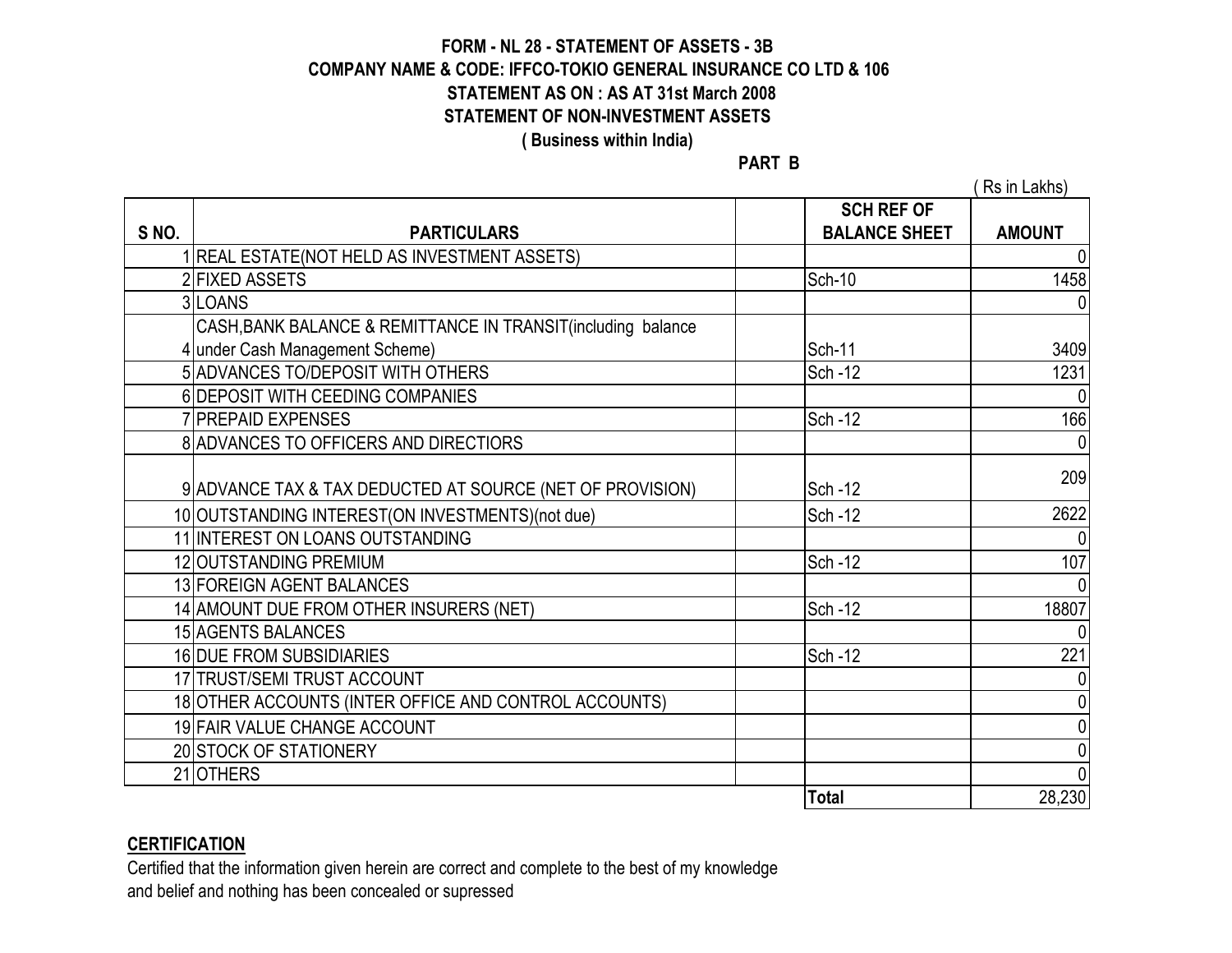| NL-30-Ar |
|----------|
|----------|

#### NL-30-Ana Rat IRDA Periodic Disclosures **PERIODIC DISCLOSURES FORM NL-30: Analytical Ratios**

| Insurer:        | <b>IFFCO TOKIO General Insurance Co. Ltd.</b>                        | Date:                       | 2007-08                     |
|-----------------|----------------------------------------------------------------------|-----------------------------|-----------------------------|
| SI.No.          | <b>Particular</b>                                                    | <b>For the Year 2007-08</b> | <b>For the Year 2006-07</b> |
|                 | <b>Gross Premium Growth Rate</b>                                     |                             |                             |
|                 | <b>FIRE</b>                                                          | $-26%$                      | 11%                         |
|                 | <b>MARINE</b>                                                        | $-48%$                      | 178%                        |
|                 | <b>MISCELLANEOUS</b>                                                 | 17%                         | 24%                         |
| $\overline{2}$  | Gross Premium to shareholders' fund ratio                            | 371%                        | 386%                        |
| $\overline{3}$  | Growth rate of shareholders'fund                                     | 2%                          | 6%                          |
| 4               | <b>Net Retention Ratio</b>                                           |                             |                             |
|                 | <b>FIRE</b>                                                          | 34%                         | 19%                         |
|                 | <b>MARINE</b>                                                        | 63%                         | 30%                         |
|                 | <b>MISCELLANEOUS</b>                                                 | 74%                         | 67%                         |
| 5               | <b>Net Commission Ratio</b>                                          |                             |                             |
|                 | <b>FIRE</b>                                                          | $-38%$                      | $-99%$                      |
|                 | <b>MARINE</b>                                                        | 4%                          | 1%                          |
|                 | <b>MISCELLANEOUS</b>                                                 | 4%                          | 3%                          |
| $6\overline{6}$ | <b>Expense of Management to Gross Direct Premium Ratio</b>           | 25%                         | 25%                         |
| $\overline{7}$  | <b>Combined Ratio</b>                                                | 77%                         | 73%                         |
| 8               | Technical Reserves to net premium ratio                              | 99%                         | 83%                         |
| 9               | Underwriting balance ratio                                           | $-8%$                       | $-2%$                       |
| 10              | <b>Operating Profit Ratio</b>                                        | 2%                          | 7%                          |
| 11              | Liquid Assets to liabilities ratio                                   | 55%                         | 59%                         |
| 12              | Net earning ratio                                                    | 1%                          | 5%                          |
| 13              | return on net worth ratio                                            | 2%                          | 9%                          |
| 14              | Available Solvency Margin Ratio to Required Solvency Margin<br>Ratio | 1.51%                       | 1.70%                       |
| 15              | <b>NPA Ratio</b>                                                     |                             |                             |
|                 | <b>Gross NPA Ratio</b>                                               | 0                           | $\pmb{0}$                   |
|                 | Net NPA Ratio                                                        | $\overline{0}$              | $\overline{0}$              |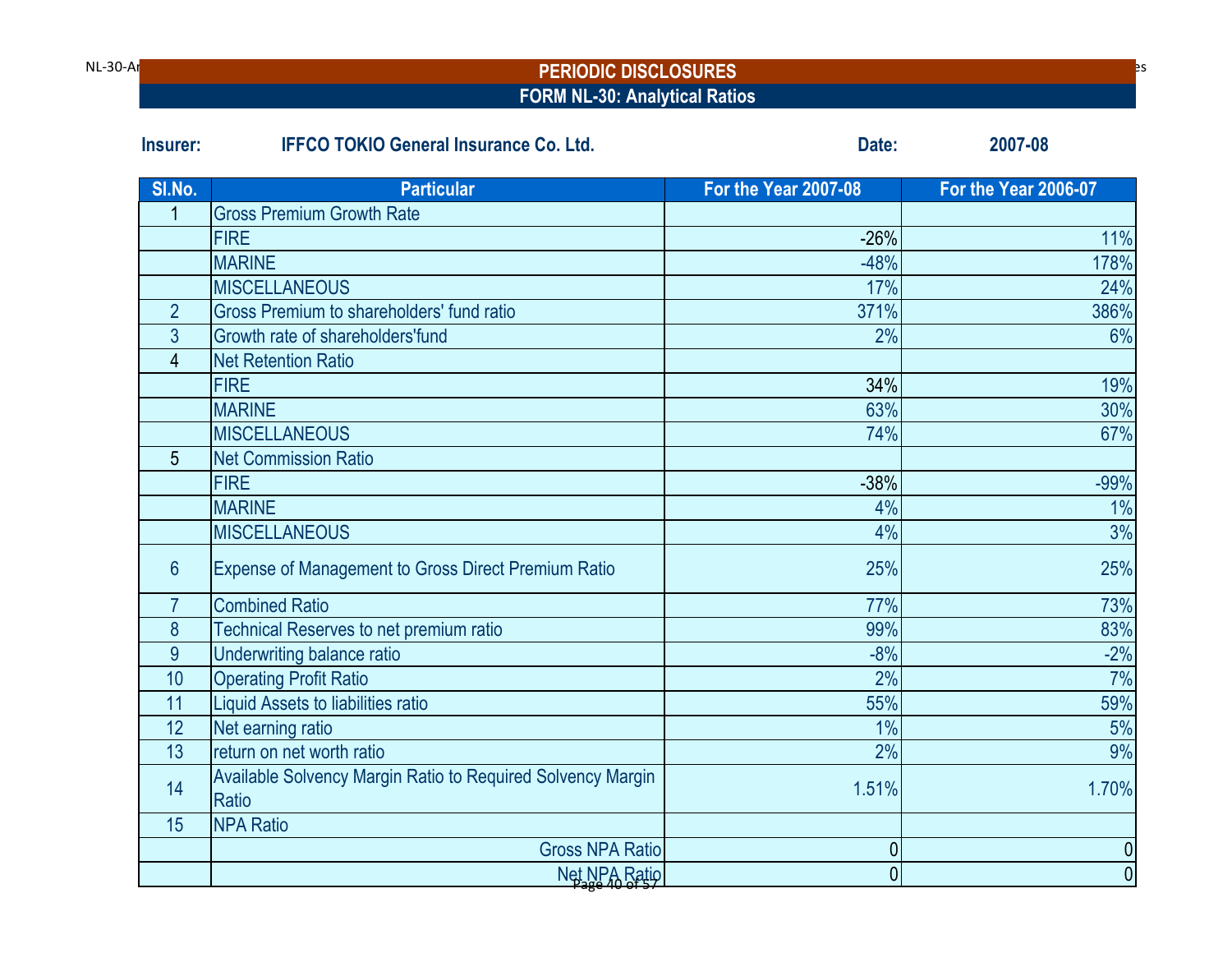|   | NL-30-A Eddity Holding Pattern for Non-Life Insurers                                                               | (Rs in Lakhs) | <b>IRDA Periodic Disclosures</b> |
|---|--------------------------------------------------------------------------------------------------------------------|---------------|----------------------------------|
|   | (a) No. of shares                                                                                                  | 220000000     | 220000000                        |
| 2 | $($ b) Percentage of shareholding (Indian / Foreign)                                                               | 74/26         | 74/26                            |
| 3 | (c) % of Government holding (in case of public sector<br>insurance companies)                                      | <b>NIL</b>    | <b>NIL</b>                       |
| 4 | (a) Basic and diluted EPS before extraordinary items (net of<br>tax expense) for the period (not to be annualized) | 0.33          | 1.23                             |
| 5 | (b) Basic and diluted EPS after extraordinary items (net of tax<br>expense) for the period (not to be annualized)  | 0.33          | 1.23                             |
| 6 | (iv) Book value per share (Rs)                                                                                     | 13.81         | 13.49                            |

Note :- The figure of Net Perimum has been computed as per Schedule 1 of Audited Accounts.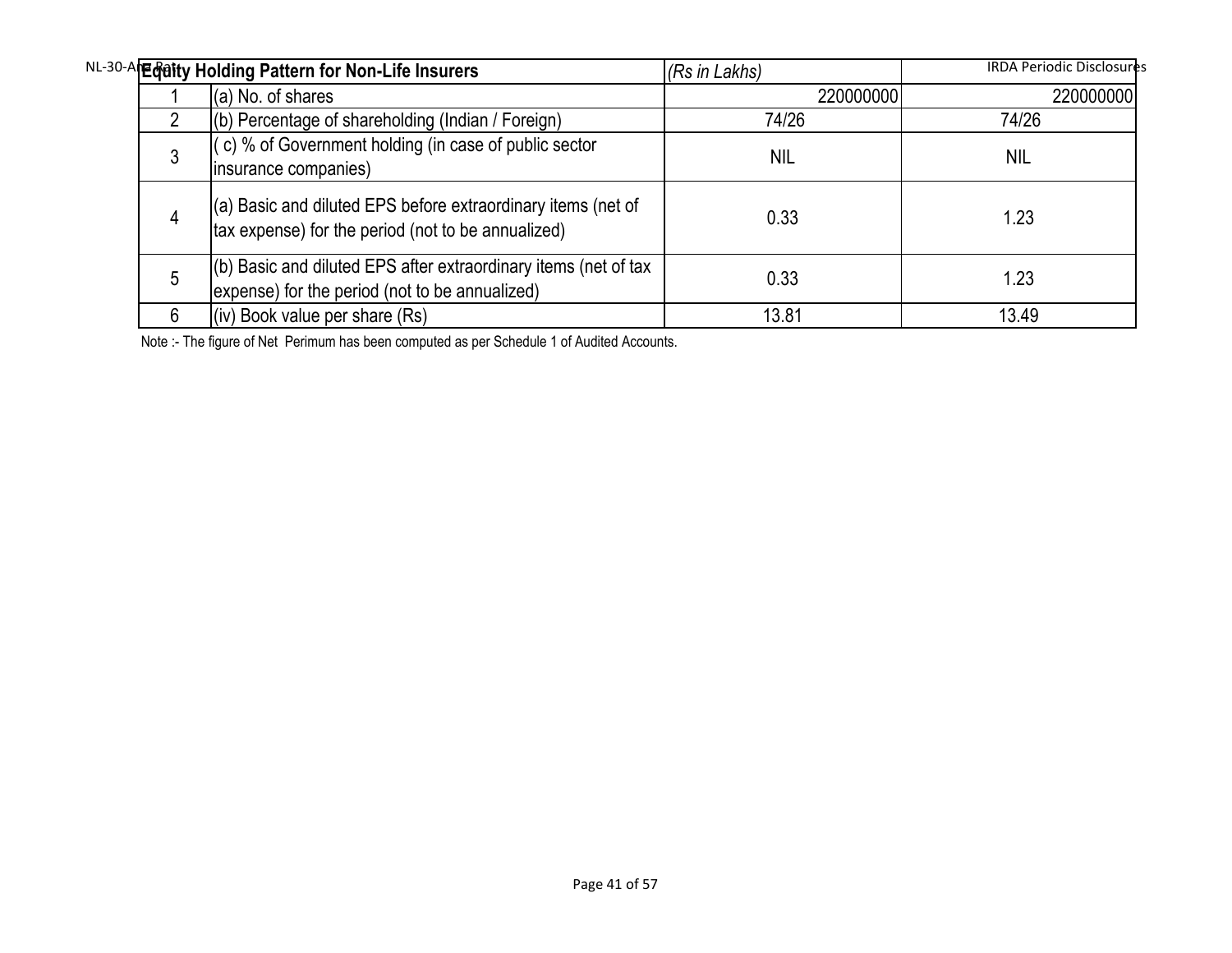**FORM NL-31: Related Party Transactions**

**Insurer: IFFCO-TOKIO GENERAL INSURANCE COMPANY LIMITED Date:** Date: 31.3.2008

| SI.No.         | <b>Name of the Related Party</b>                           | Nature of Relationship with the                           | <b>Description of</b><br>Transactions /                             | Consideration paid /<br>received* |                                   |  |
|----------------|------------------------------------------------------------|-----------------------------------------------------------|---------------------------------------------------------------------|-----------------------------------|-----------------------------------|--|
|                |                                                            | Company                                                   | <b>Categories</b>                                                   |                                   | <b>Current Year Previous Year</b> |  |
| 1              | Indian Farmers Fertilisers Coop. Ltd                       | Promoters with more than 20%<br>Voting rights             | Premium collected from<br>direct business                           | 4,265                             | 4,767                             |  |
| $\overline{2}$ | Indian Farmers Fertilisers Coop. Ltd                       | Promoters with more than 20%<br>Voting rights             | Claims paid on direct<br>basis                                      | 1,742                             | 1,735                             |  |
| 3              | Indian Farmers Fertilisers Coop. Ltd                       | Promoters with more than 20%<br>Voting rights             | Payment of Rent and<br>other expenses                               | 215                               | 193                               |  |
| 4              | Indian Farmers Fertilisers Coop. Ltd                       | Promoters with more than 20%<br>Voting rights             | <b>Payment of Dividend</b>                                          | 639                               | 639                               |  |
| 5              | Indian Farmers Fertilisers Coop. Ltd                       | Promoters with more than 20%<br>Voting rights             | Deposits for insurance<br>Premium                                   | 25                                | 25                                |  |
| 6              | Indian Farmers Fertilisers Coop. Ltd                       | Promoters with more than 20%<br>Voting rights             | Balance payable<br>(receivable) at the<br><b>Balance Sheet Date</b> |                                   | (20)                              |  |
| $\overline{7}$ | Tokio Marine Asia Pte Ltd(formerly Millea<br>Asia Pte Ltd) | Promoters with more than 20%<br>Voting rights             | <b>Payment of Dividend</b>                                          | 229                               | 229                               |  |
| 8              | Tokio Marine & Fire Insurance Co Ltd                       | Associate of Promoter with more<br>than 20% Voting rights | Premium on cessions to<br>re-insurers                               | 599                               | 364                               |  |
| 9              | Tokio Marine & Fire Insurance Co Ltd                       | Associate of Promoter with more<br>than 20% Voting rights | Commission earned on<br>premium cessions                            | 132                               | 81                                |  |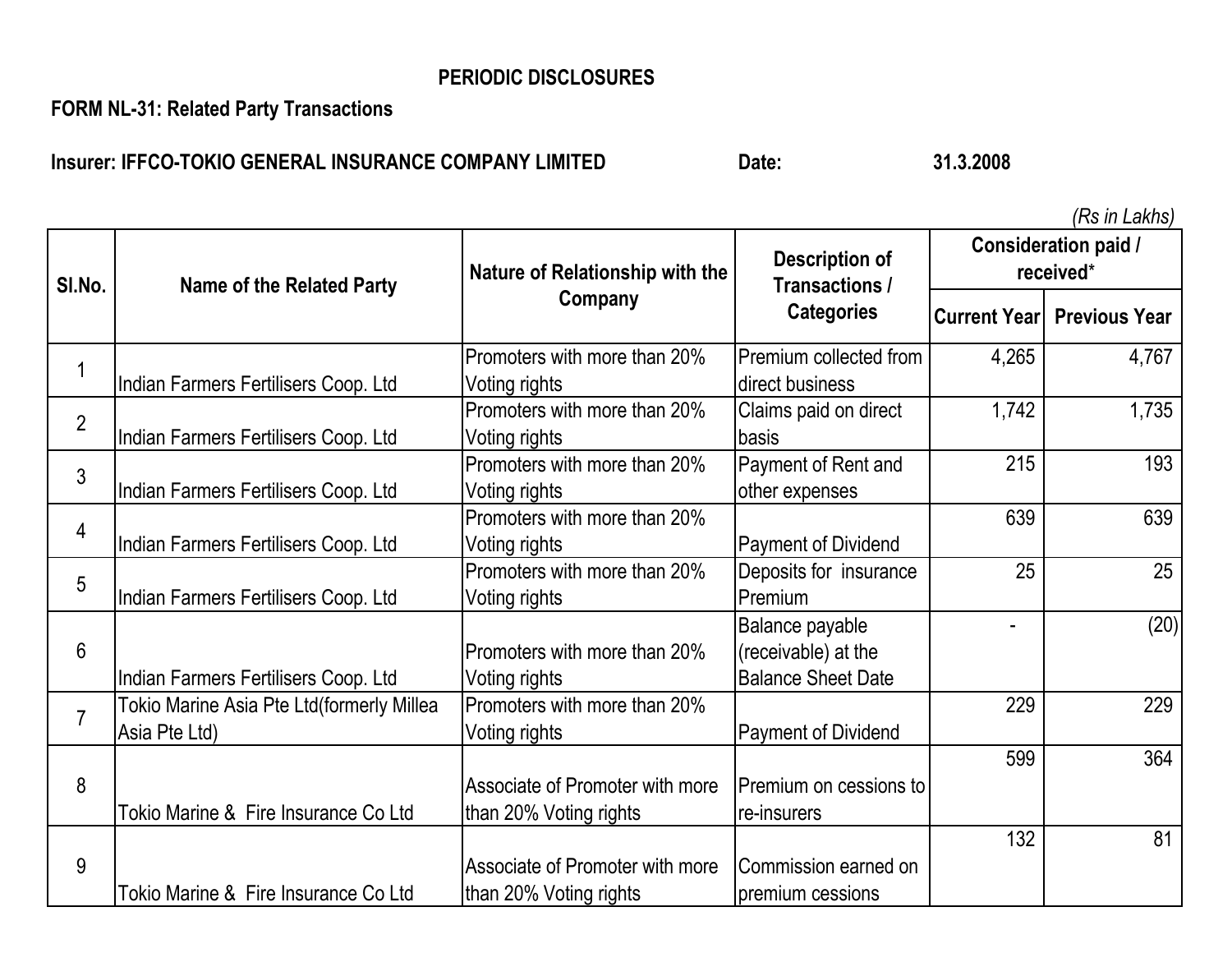| 10 |                                           | Associate of Promoter with more | Losses recovered from       | 551   | 169            |
|----|-------------------------------------------|---------------------------------|-----------------------------|-------|----------------|
|    | Tokio Marine & Fire Insurance Co Ltd      | than 20% Voting rights          | Reinsures                   |       |                |
|    |                                           |                                 | Balance payable             | (296) | 61             |
| 11 |                                           | Associate of Promoter with more | (receivable) at the         |       |                |
|    | Tokio Marine & Fire Insurance Co Ltd      | than 20% Voting rights          | <b>Balance Sheet Date</b>   |       |                |
|    |                                           |                                 |                             | 1,206 | 1,717          |
| 12 |                                           | Associate of Promoter with more | Premium on cessions to      |       |                |
|    | Tokio Marine Global Re Ltd.               | than 20% Voting rights          | re-insurers                 |       |                |
|    |                                           |                                 |                             | 389   | 589            |
| 13 |                                           | Associate of Promoter with more | Commission earned on        |       |                |
|    | Tokio Marine Global Re Ltd.               | than 20% Voting rights          | premium cessions            |       |                |
| 14 |                                           | Associate of Promoter with more | Losses recovered from       | 775   | 678            |
|    | Tokio Marine Global Re Ltd.               | than 20% Voting rights          | <b>Reinsures</b>            |       |                |
|    |                                           |                                 | Balance payable             | (79)  | (132)          |
| 15 |                                           | Associate of Promoter with more | (receivable) at the         |       |                |
|    | Tokio Marine Global Re Ltd.               | than 20% Voting rights          | <b>Balance Sheet Date</b>   |       |                |
|    |                                           | Subsidiary of the Company with  | Premium collected from      | 6     | $\overline{4}$ |
| 16 | <b>IFFCO-TOKIO Insurance Services Ltd</b> | 100% Voting rights              | direct business             |       |                |
|    |                                           | Subsidiary of the Company with  | Claims paid on direct       | 3     | $\overline{4}$ |
| 17 | <b>IFFCO-TOKIO Insurance Services Ltd</b> | 100% Voting rights              | basis                       |       |                |
|    |                                           | Subsidiary of the Company with  |                             | 171   | 152            |
| 18 | <b>IFFCO-TOKIO Insurance Services Ltd</b> | 100% Voting rights              | <b>Recovery of Expenses</b> |       |                |
|    |                                           |                                 | Payment of                  | 2,310 | 1,695          |
| 19 |                                           | Subsidiary of the Company with  | Commission &                |       |                |
|    | <b>IFFCO-TOKIO Insurance Services Ltd</b> | 100% Voting rights              | Charges                     |       |                |
|    |                                           | Subsidiary of the Company with  |                             | 50    | 50             |
| 20 | <b>IFFCO-TOKIO Insurance Services Ltd</b> | 100% Voting rights              | Investment in Equity        |       |                |
|    |                                           |                                 | Balance payable             | (221) | (85)           |
| 21 |                                           | Subsidiary of the Company with  | (receivable) at the         |       |                |
|    | <b>IFFCO-TOKIO Insurance Services Ltd</b> | 100% Voting rights              | <b>Balance Sheet Date</b>   |       |                |

\*including the premium flow through Associates/ Group companies as an agent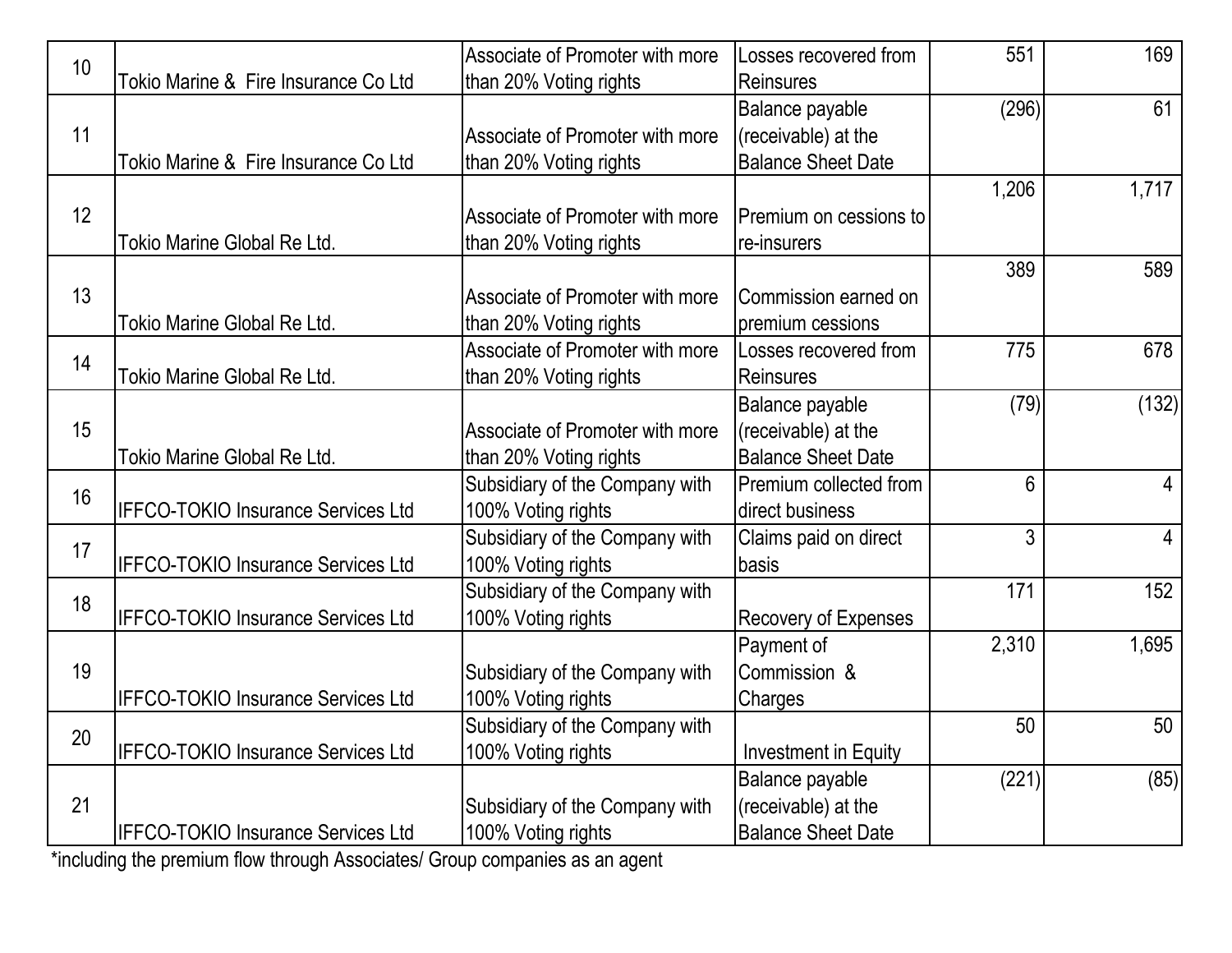**FORM NL-32 Products Information**

# **Insurer: IFFCO TOKIO GENERAL INSURANCE CO.LTD.**

*Products Information*

|                | <b>SI. No. Name of Product</b>                     | Co.<br>Ref.<br>No. | <b>IRDA Ref.no.</b>                           | <b>Class of</b><br>Business* | <b>Category</b><br><b>of</b><br>product | Date of<br>filing of<br><b>Product</b> | <b>Date IRDA</b><br>confirmed<br>filing/<br>approval | <b>Applicability of</b><br>Para 19       |
|----------------|----------------------------------------------------|--------------------|-----------------------------------------------|------------------------------|-----------------------------------------|----------------------------------------|------------------------------------------------------|------------------------------------------|
|                | <b>Event Cancellation</b><br>Policy                | N/M                | ITG/PRO/ECP/013/07-08                         | <b>Miscellaneous</b>         |                                         | 6-Aug-07                               | 20-Nov-07                                            | Individual rated                         |
| $\overline{2}$ | Janhit Bima policy                                 | N/M                | IRDA/F&U/ITGI/JANHIT/07                       | <b>Miscellaneous</b>         |                                         | 22-Oct-07                              | 4-Dec-07                                             | Packaged or<br>customised                |
| 3 <sup>1</sup> | Pravasiya Bharatiya<br><b>Bima Yojana Policy</b>   | N/M                | N/M                                           | <b>Miscellaneous</b>         |                                         | 11-Dec-07                              | 18-Jan-08                                            | Packaged or<br>customised                |
| 4              | Jan Kalyan Bima                                    | N/M                | IRDA/F&U/ITGI/JAN KALYAN/07-<br>08            | <b>Miscellaneous</b>         |                                         | 14-Feb-08                              | 14-Mar-08                                            | Packaged or<br>customised                |
| 5              | Janta Bima Policy                                  | N/M                | ITGI/F&U/Janta Bima/07-08                     | <b>Miscellaneous</b>         |                                         | 21-Feb-08                              | $4-Apr-08$                                           | Packaged or<br>customised                |
|                |                                                    |                    |                                               | <b>Miscellaneous</b>         |                                         |                                        |                                                      | Individual<br>experience                 |
| 6 <sup>°</sup> | <b>Broker's Indemnity</b><br><b>Medishied Plus</b> | N/M<br>N/M         | IRDA/F&U/ITGI/BIP<br>IRDA/F&U/ITGI/Medishield | <b>Miscellaneous</b>         |                                         | 20-Mar-08<br>24-Mar-08                 | 15-Sep-08<br>6-Mar-09                                | rated<br>Internal Tarrif<br><b>rated</b> |

**Date: 2007-08**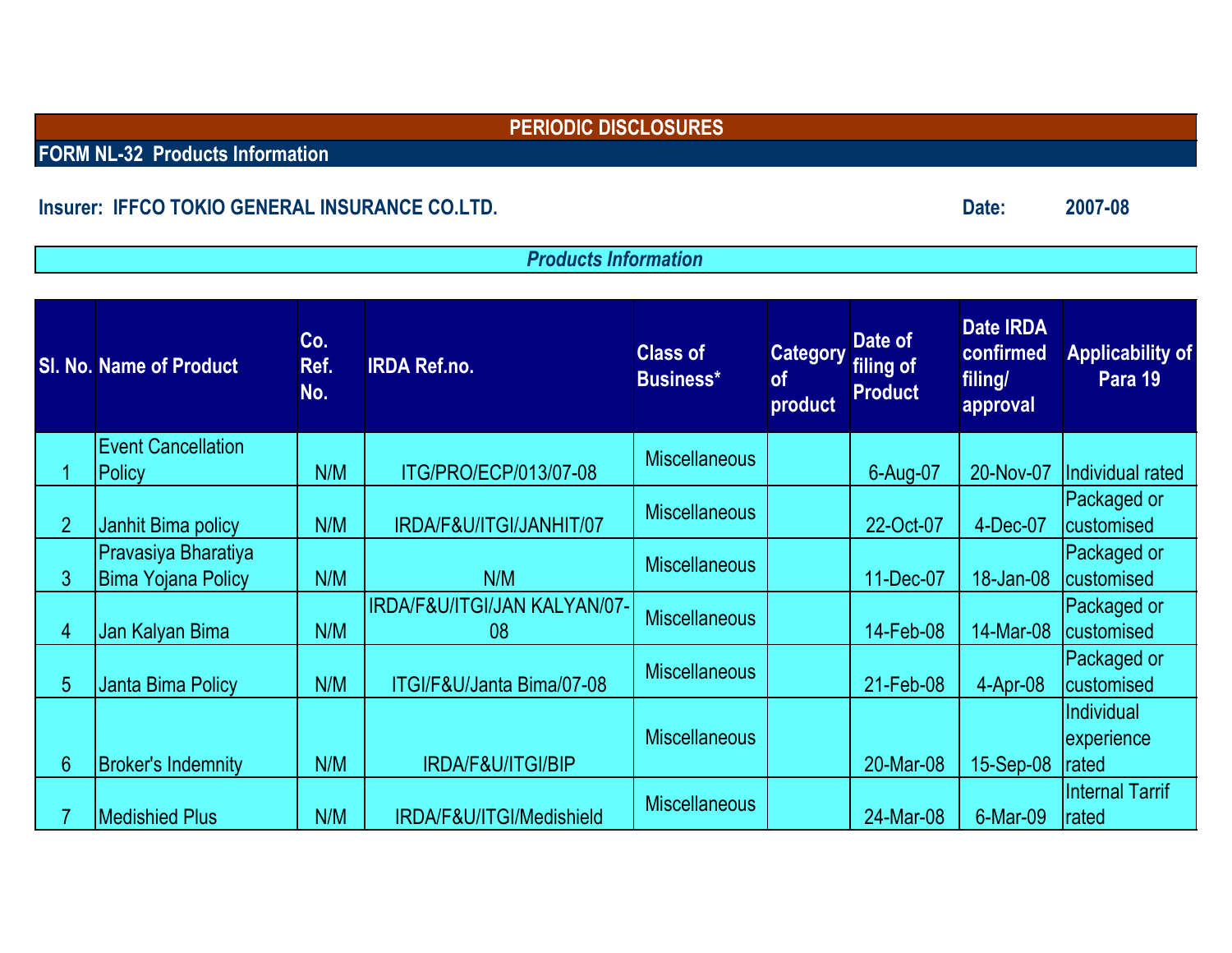#### **Form NL-33-SOLVENCY MARGIN -KG II TABLE II**

Name of Insurer : IFFCO-TOKIO General Insurance Company Limited Registration Number : 106

Date of Registration: 04.12.2000

Solvency for the Year Ending on 31-March-2008

Available Solvency Margin and Solvency Ratio

| Item           | Description                                   | Notes No | Amount    |
|----------------|-----------------------------------------------|----------|-----------|
|                |                                               | (3)      | (Rs Lacs) |
|                | Available Assets in Policyholders Funds:      |          | 79,036.55 |
|                | Deduct :                                      |          |           |
| $\overline{2}$ | <i>iabilities</i>                             |          | 73,027.18 |
| 3              | <b>Other Liabilities</b>                      |          | 6,009.37  |
| 4              | <b>Excess of Policyholders Funds (1-2-3)</b>  |          |           |
| 5              | Available Assets in Shareholders Funds:       |          | 41,642.33 |
|                | Deduct:                                       |          |           |
| 6              | <b>Other Liabilities</b>                      |          | 12,631.81 |
|                | <b>Excess of Shareholders Funds (5-6)</b>     |          | 29,010.52 |
| 8              | Total ASM $(4)+(7)$                           |          | 29,010.52 |
| 9              | <b>Total RSM</b>                              |          | 19,240.61 |
| 10             | <b>Solvency Ratio (Total ASM / Total RSM)</b> |          | 1.51      |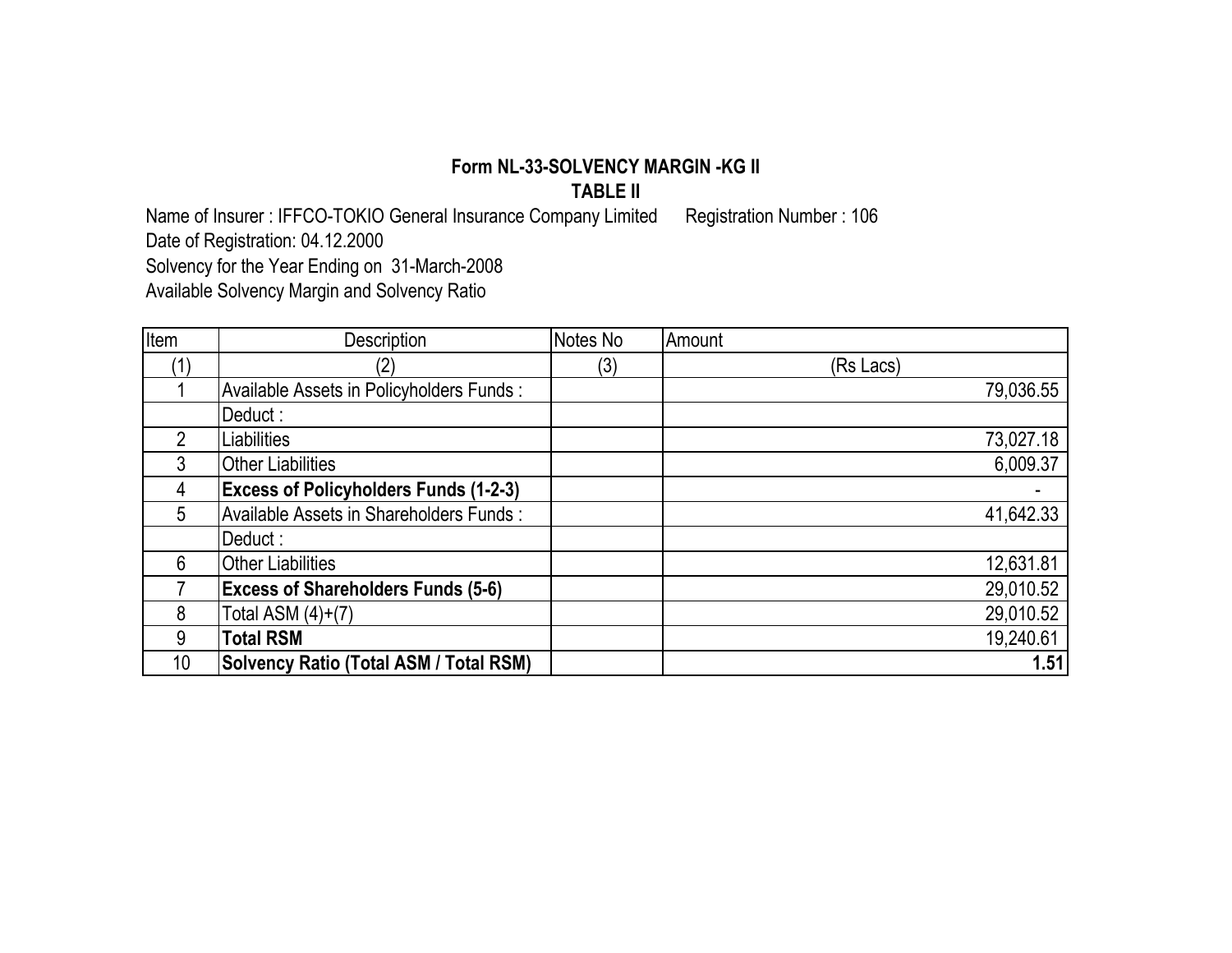**FORM NL-34: Board of Directors & Key Persons**

# **Insurer: IFFCO TOKIO General Insurance Co. Ltd.**

**Date: 1st April, 2007 to 31st March, 2008**

|                | <b>BOD and Key Person information</b> |                                |                                 |  |  |  |  |  |  |
|----------------|---------------------------------------|--------------------------------|---------------------------------|--|--|--|--|--|--|
| SI. No.        | Name of person                        | Role/designation               | Details of change in the period |  |  |  |  |  |  |
|                | Mr. K. Srinivasa Gowda                | Chairman                       | No change                       |  |  |  |  |  |  |
| $\overline{2}$ | Mr. Hiroshi Endo                      | Vice Chairman                  | No change                       |  |  |  |  |  |  |
| $\mathfrak{Z}$ | Mr. Surinder Kumar Jakhar             | <b>Director</b>                | No change                       |  |  |  |  |  |  |
| 4              | Mr. Chandra Pal Singh                 | <b>Director</b>                | No change                       |  |  |  |  |  |  |
| 5              | Mr. B.S.Vishwanathan                  | <b>Director</b>                | No change                       |  |  |  |  |  |  |
| 6              | Mr. U.S. Awasthi                      | <b>Director</b>                | No change                       |  |  |  |  |  |  |
|                | Mr. Rakesh Kapur                      | <b>Director</b>                | No change                       |  |  |  |  |  |  |
| 8A             | Mr. Ajit Narain                       | Managing Director & CEO        | upto 1st November, 2007         |  |  |  |  |  |  |
| 8B             | Mr. S. Narayanan                      | Managing Director & CEO        | w.e.f. 1st November, 2007       |  |  |  |  |  |  |
| 9              | Mr. N.K. Kedia                        | Director (Marketing)           | w.e.f. 1st November, 2007       |  |  |  |  |  |  |
| 10             | Mr. Masahiro Ogawa                    | Director (Strategy)            | No change                       |  |  |  |  |  |  |
| 11             | Mr. Y.Fukuda                          | Director (Operations)          | w.e.f. 1st November, 2007       |  |  |  |  |  |  |
| 12             | Mr. K.K. Wadhwa                       | <b>Appointed Actuary</b>       | No change                       |  |  |  |  |  |  |
| 13             | Mr. M.K. Tandon                       | <b>Financial Advisor</b>       | No change                       |  |  |  |  |  |  |
| 14             | Mr. V.K. Khosla                       | <b>Chief of Internal Audit</b> | No change                       |  |  |  |  |  |  |

Key Persons as defined in IRDA Registration of Companies Regulations, 2000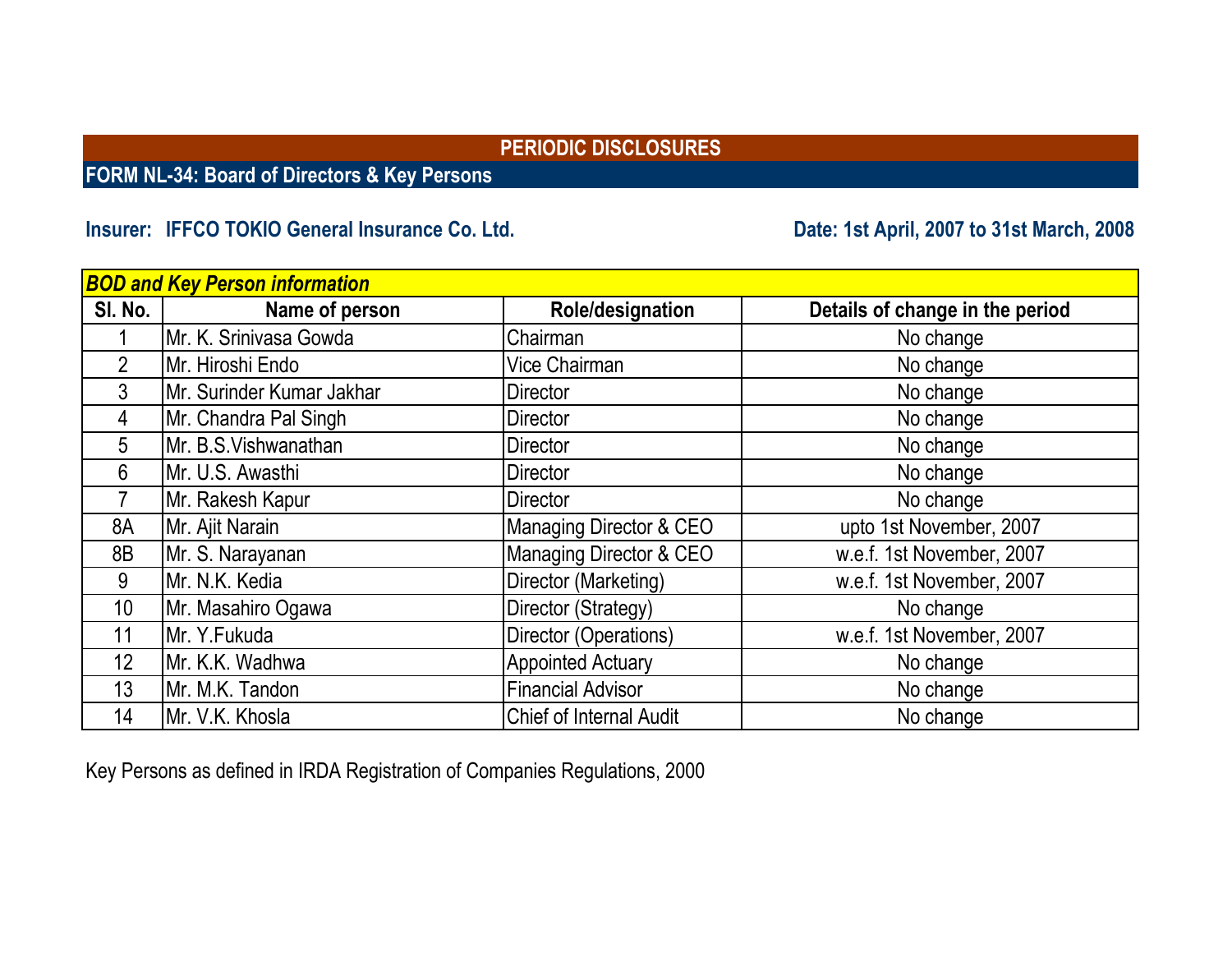#### **FORM NL-35-NON PERFORMING ASSETS-7A**

**Company Name & Code:** Iffco Tokio General Insurance Company Ltd (106)

**Statement as on:**

**Details of Investment Portfolio**

**31st March 2008 Name of the Fund**

**Periodicity of Submission : Quarterly**

|     |                 |                           |  | <b>Interest Rate</b> | Total O/s         | Default            | <b>Default</b>    |                       |                      |                              |                             |                 |  | Has there been any |                           |                  |                   |  |
|-----|-----------------|---------------------------|--|----------------------|-------------------|--------------------|-------------------|-----------------------|----------------------|------------------------------|-----------------------------|-----------------|--|--------------------|---------------------------|------------------|-------------------|--|
| COI | Company<br>Name | Instrument<br><b>Type</b> |  | <b>Has there</b>     | (Book             | Principal<br>(Book | Interest<br>(Book | Principal<br>Due from | Interest Due<br>from | <b>Deferred</b><br>Principal | <b>Deferred</b><br>Interest | Rolled<br>Over? |  | <b>Board</b>       | <b>Classificatio</b><br>n | Provision<br>(%) | Provision<br>(Rs) |  |
|     |                 |                           |  | %                    | been<br>revision? | Value)             | Value)            | Value)                |                      |                              |                             |                 |  | Amount             | Approval<br>Ref           |                  |                   |  |
|     |                 |                           |  |                      |                   |                    |                   | ٠                     |                      |                              |                             |                 |  |                    |                           |                  |                   |  |
|     |                 |                           |  |                      |                   |                    |                   |                       |                      |                              |                             |                 |  |                    |                           |                  |                   |  |
|     |                 |                           |  |                      |                   |                    |                   |                       |                      |                              |                             |                 |  |                    |                           |                  |                   |  |
|     |                 |                           |  |                      |                   |                    |                   |                       |                      |                              |                             |                 |  |                    |                           |                  |                   |  |
|     |                 |                           |  |                      |                   |                    |                   |                       |                      |                              |                             |                 |  |                    |                           |                  |                   |  |
|     |                 |                           |  |                      |                   |                    |                   |                       |                      |                              |                             |                 |  |                    |                           |                  |                   |  |

#### *CERTIFICATION*

*Certified that the information given herein are correct and complete to the best of my knowledge and belief and nothing has been concealed or suppressed.*

#### *Note:*

*A. Category of Investmet (COI) shall be as per INV/GLN/001/2003-04*

*B. FORM 7A shall be submitted in respect of each 'fund'.*

*C. Classification shall be as per F&A-Circulars-169-Jan-07 Dt.24-01-07.*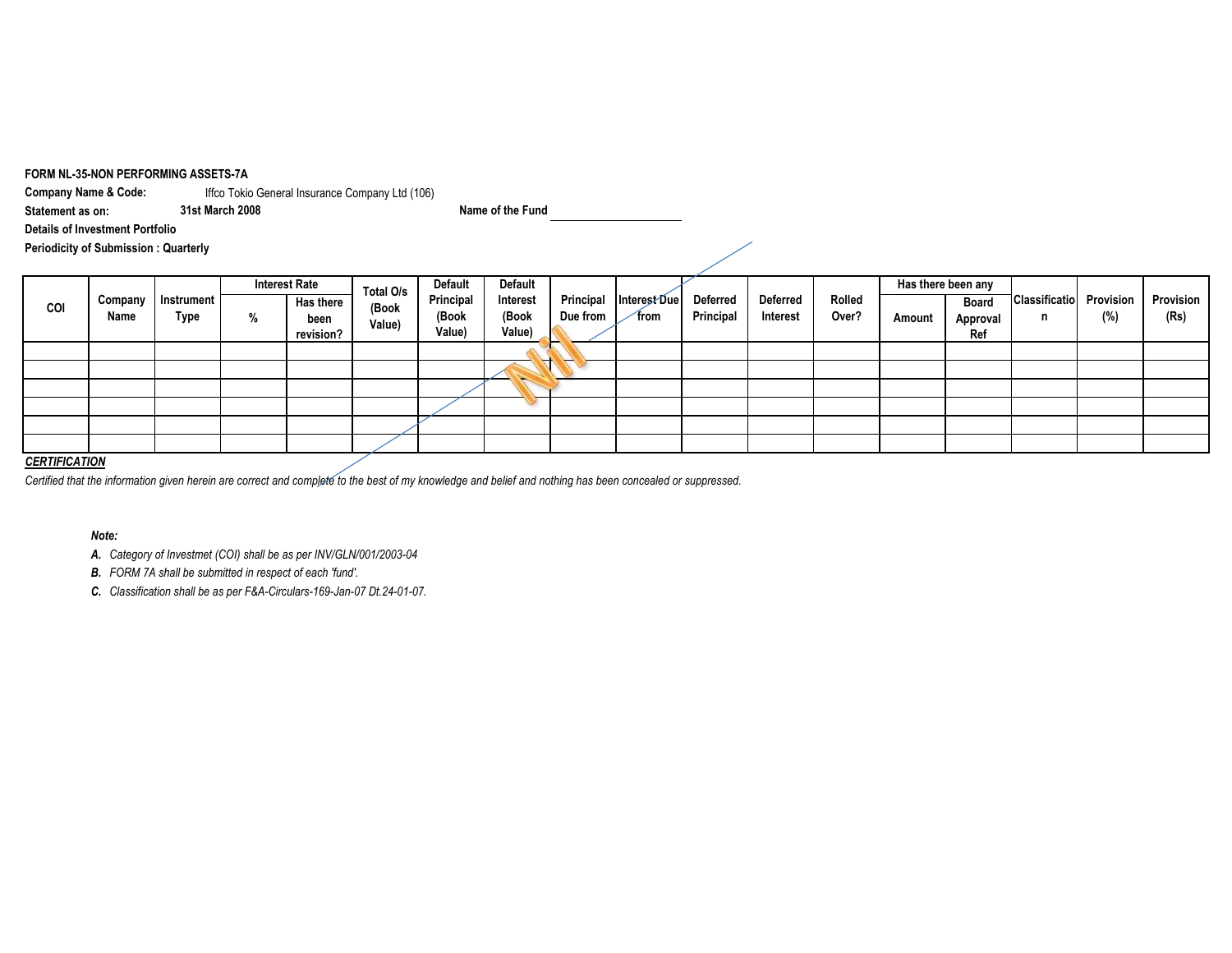# **FORM NL-36-YIELD ON INVESTMENTS 1 COMPANY NAME & CODE: IFFCO-TOKIO GENERAL INSURANCE CO LTD & 106 STATEMENT AS ON : AS AT 31st MARCH 2008**

|     |                                                                        |                 |                   | <b>CURRENT YEAR 2007-08</b> |              |            |  |
|-----|------------------------------------------------------------------------|-----------------|-------------------|-----------------------------|--------------|------------|--|
|     |                                                                        |                 |                   | <b>INCOME ON</b>            |              |            |  |
|     |                                                                        |                 | <b>INVESTMENT</b> | <b>INVESTMENT</b>           | <b>GROSS</b> | <b>NET</b> |  |
| No. | <b>CATEGORY OF INVESTMENTS</b>                                         | <b>CAT CODE</b> | (Rs.)             | (RS.)                       | YIELD(%)     | YIELD(%)   |  |
| A   | <b>CENTRAL GOVERNMENT SECURITIES</b>                                   |                 |                   |                             |              |            |  |
|     | <b>Central Government Bonds</b>                                        | <b>CGSB</b>     | 31,318            | 2,264                       | 8.03%        | 5.30%      |  |
|     | <b>Central Government Guaranteed Loans</b>                             | <b>CGSL</b>     |                   |                             |              |            |  |
|     | <b>Special Deposits</b>                                                | <b>CSPD</b>     |                   |                             |              |            |  |
|     | Deposit under Section 7 of Insurance Act, 1938                         | <b>CDSS</b>     | 1,095             | 86                          | 8.20%        | 5.41%      |  |
|     | <b>Treasury Bills</b>                                                  | <b>CTRB</b>     | 494               | 3                           |              |            |  |
|     | <b>TOTAL(A)</b>                                                        |                 | 32,907            | 2,354                       |              |            |  |
| B   | STATE GOVERNMENT/OTHER APPROVED SECURITIES/OTHER GUARANTEED SECURITIES |                 |                   |                             |              |            |  |
|     | <b>State Government Bonds</b>                                          | <b>SGGB</b>     |                   | $\blacksquare$              |              |            |  |
|     | <b>State Government Guaranteed Loans</b>                               | <b>SGGL</b>     | ٠                 |                             |              |            |  |
|     | Other Approved Securities(excluding Infrastucture/Social Sector        |                 |                   |                             |              |            |  |
|     | Investments)                                                           | <b>SGOA</b>     |                   |                             |              |            |  |
|     | <b>Guaranteed Equity</b>                                               | <b>SGGE</b>     |                   | $\blacksquare$              |              |            |  |
|     | TOTAL(B)                                                               |                 |                   |                             |              |            |  |
|     | 1.TOTAL(A+B)                                                           |                 | 32,907            | 2,354                       |              |            |  |
|     |                                                                        |                 |                   |                             |              |            |  |
| C   | <b>HOUSING SECTOR INVESTMENTS</b>                                      |                 |                   |                             |              |            |  |
|     | Loans to State Government for Housing                                  | <b>HLSH</b>     | ۰                 | ٠                           |              |            |  |
|     | Loans to State Government for Fire Fighting Equipment                  | <b>HLSF</b>     |                   |                             |              |            |  |
|     | Term Loan-HUDCO                                                        | <b>HTLH</b>     | ۰                 | ۰                           |              |            |  |
|     | Term Loan to institutions accredited by NHB                            | <b>HTLN</b>     | $\blacksquare$    | $\blacksquare$              |              |            |  |
|     | TAXABLE BONDS OF                                                       |                 |                   |                             |              |            |  |
|     | Bonds/Debentures issued by HUDCO                                       | <b>HTHD</b>     | 505               | 50                          | 10.28%       | 6.79%      |  |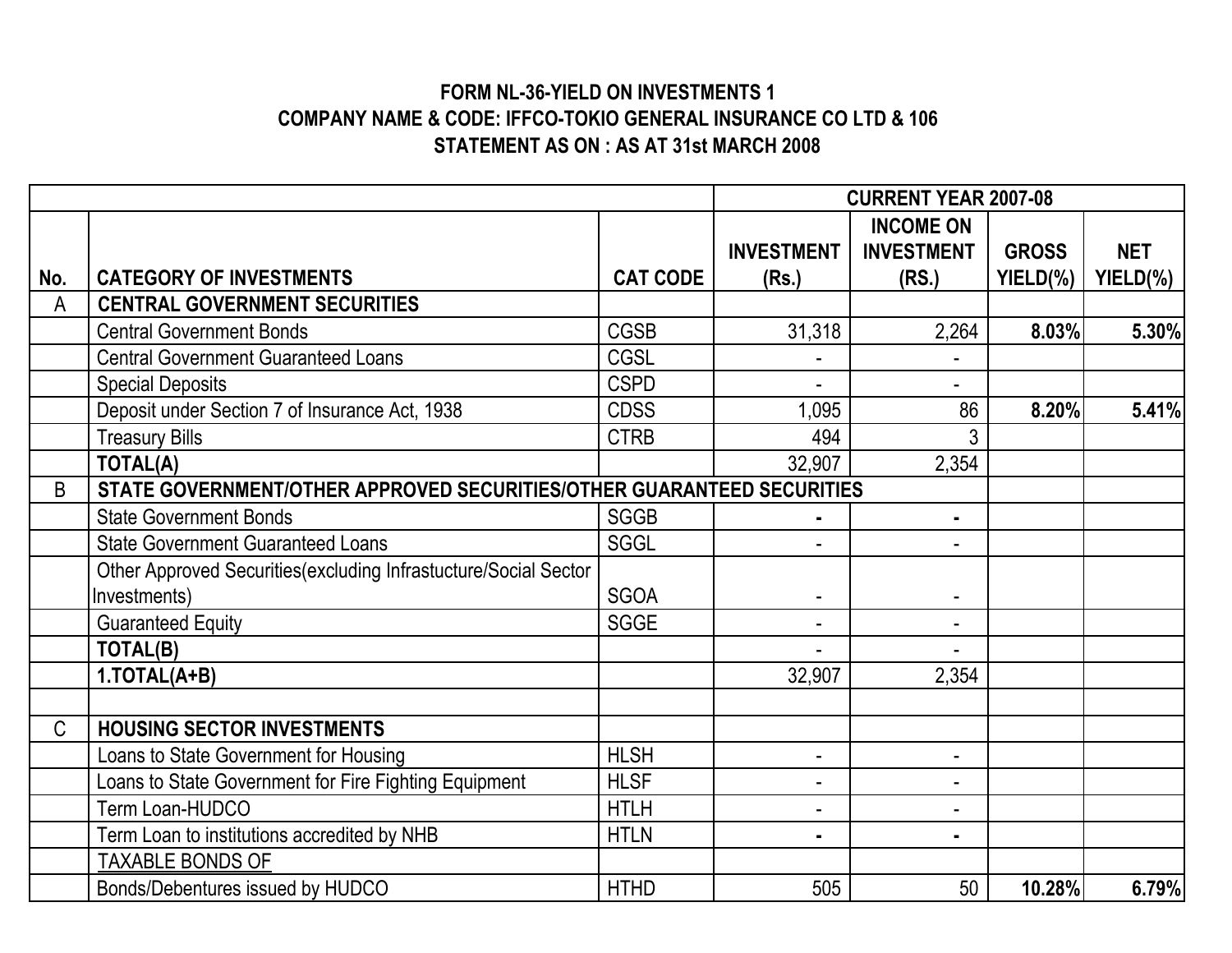|   | Bonds/Debentures issued by NHB                             | <b>HTDN</b> | 1,355          | 116            | 8.91% | 5.88% |
|---|------------------------------------------------------------|-------------|----------------|----------------|-------|-------|
|   |                                                            |             |                |                |       |       |
|   | Bonds/Debentures issued by Authority constituted under any |             |                |                |       |       |
|   | Housing/Building Scheme approved by Central/State/any      |             |                |                |       |       |
|   | authority or Body constituted by Central/State Act         | <b>HTDA</b> | 6,387          | 500            | 8.92% | 5.89% |
|   |                                                            |             |                |                |       |       |
|   | <b>TAXFREE BONDS OF</b>                                    |             |                |                |       |       |
|   | Bonds/Debentures issued by HUDCO                           | <b>HFHD</b> |                | 12             |       |       |
|   | Bonds/Debentures issued by NHB                             | <b>HFDN</b> |                |                |       |       |
|   |                                                            |             |                |                |       |       |
|   | Bonds/Debentures issued by Authority constituted under any |             |                |                |       |       |
|   | Housing/Building Scheme approved by Central/State/any      |             |                |                |       |       |
|   | authority or Body constituted by Central/State Act         | <b>HFDA</b> |                |                |       |       |
|   | TOTAL (C)                                                  |             | 8,248          | 677            |       |       |
|   |                                                            |             |                |                |       |       |
| D | <b>INFRASTRUCTURE/SOCIAL SECTOR INVESTMENTS</b>            |             |                |                |       |       |
|   | Infrastructure/Social Sector-Other Approved Securities     | <b>ISAS</b> | $\blacksquare$ | $\blacksquare$ |       |       |
|   | <b>TAXABLE BONDS OF</b>                                    |             |                |                |       |       |
|   | Infrastructure/Social Sector-PSU-Debentures/Bonds          | <b>IPTD</b> | 12,991         | 948            | 8.09% | 5.34% |
|   | Infrastructure/Social Sector-Other Corporate               |             |                |                |       |       |
|   | Securities(Approved Investments)-Debentures/Bonds          | <b>ICTD</b> |                |                |       |       |
|   | Infrastructure/Social Sector-Term Loans(with Charge)       | <b>ILWC</b> |                |                |       |       |
|   |                                                            |             |                |                |       |       |
|   | <b>TAXFREE BONDS OF</b>                                    |             |                |                |       |       |
|   | Infrastructure/Social Sector-PSU-Debentures/Bonds          | <b>IPFD</b> | 100            | 5              | 5.39% | 5.39% |
|   | Infrastructure/Social Sector-Other Corporate               |             |                |                |       |       |
|   | Securities (Approved Investments)-Debentures / Bonds       | <b>ICFD</b> |                |                |       |       |
|   | TOTAL (D)                                                  |             | 13,091         | 954            |       |       |
|   | 2.TOTAL(C+D)                                               |             | 21,340         | 1,631          |       |       |
| E | <b>INVESTMENT SUBJECT TO EXPOSURE NORMS</b>                |             |                |                |       |       |
|   | <b>ACTIVELY TRADED</b>                                     |             |                |                |       |       |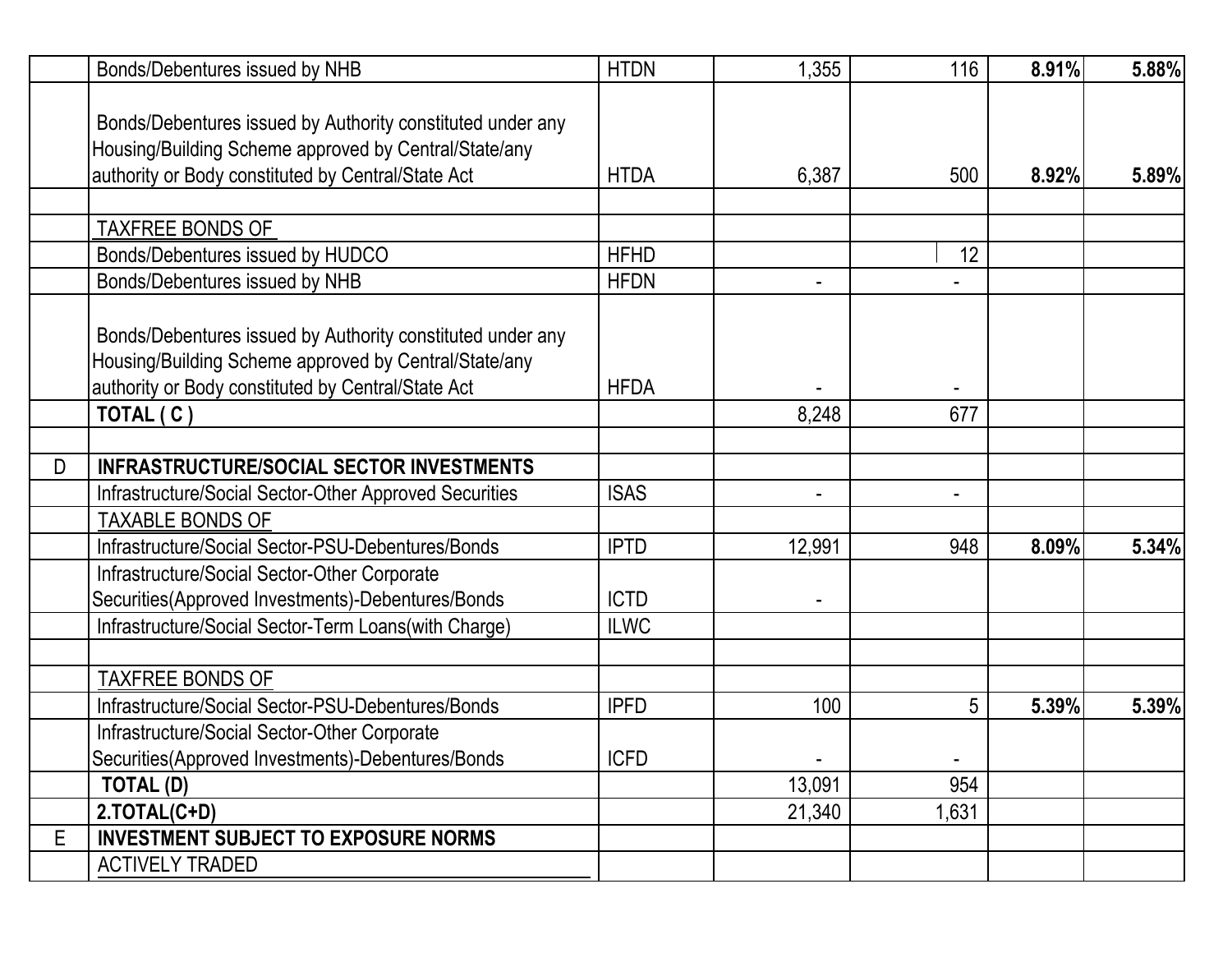| PSU-(Approved Investment)-Equity shares-quoted               | <b>EAEQ</b> |                |                |       |       |
|--------------------------------------------------------------|-------------|----------------|----------------|-------|-------|
| Corporate Securities(Approved Investment)-Equity             |             |                |                |       |       |
| shares(Ordinary)-quoted                                      | <b>EACE</b> |                |                |       |       |
|                                                              |             |                |                |       |       |
| THINLY TRADED / UNQUOTE                                      |             |                |                |       |       |
| PSU-(Approved Investment)-Equity shares-quoted               | <b>ETPE</b> | $\blacksquare$ | ٠              |       |       |
| Corporate Securities (Approved Investment)-Equity shares-    |             |                |                |       |       |
| quoted                                                       | <b>ETCE</b> |                |                |       |       |
| Corporate Securities (Approved Investment)-Equity shares-    |             |                |                |       |       |
| Unquoted                                                     | <b>EENQ</b> |                |                |       |       |
|                                                              |             |                |                |       |       |
| Corporate Securities-Bonds-(Taxable)                         | <b>EPBT</b> |                |                |       |       |
| Corporate Securities-Bonds-(Tax Free)                        | <b>EPBF</b> |                |                |       |       |
|                                                              |             |                |                |       |       |
| Corporate Securities(Approved Investment)-Preference Shares  | <b>EPNQ</b> |                |                |       |       |
| Corporate Securities(Approved Investment)-Investment in      |             |                |                |       |       |
| <b>Subsidiaries</b>                                          | <b>ECIS</b> | 50             |                |       |       |
| Corporate Securities(Approved Investment)-Debentures         | <b>ECOS</b> |                |                |       |       |
| Corporate Securities(Approved Investment)-Derivative         |             |                |                |       |       |
| Instruments                                                  | <b>ECDI</b> |                |                |       |       |
| Investment Properties-Immovable                              | <b>EINP</b> |                | $\blacksquare$ |       |       |
| Loans-Policy Loans                                           | <b>ELPL</b> |                |                |       |       |
|                                                              |             |                |                |       |       |
| Loans-Secured Loans-Mortgage of property in India(Term Loan) | <b>ELMI</b> |                |                |       |       |
| Loans-Secured Loans-Mortgage of property outside India(Term  |             |                |                |       |       |
| _oan)                                                        | <b>ELMO</b> |                |                |       |       |
| Deposits-Deposit with scheduled banks                        | <b>ECDB</b> | 34,267         | 2,775          | 9.67% | 6.38% |
| Deposits-Money at call and short notice with banks/Repo      | <b>ECMR</b> |                |                |       |       |
| CCIL(Approved Investment)-CBLO                               | <b>ECBO</b> |                |                |       |       |
| <b>Bills Re-Discounting</b>                                  | <b>ECBR</b> |                |                |       |       |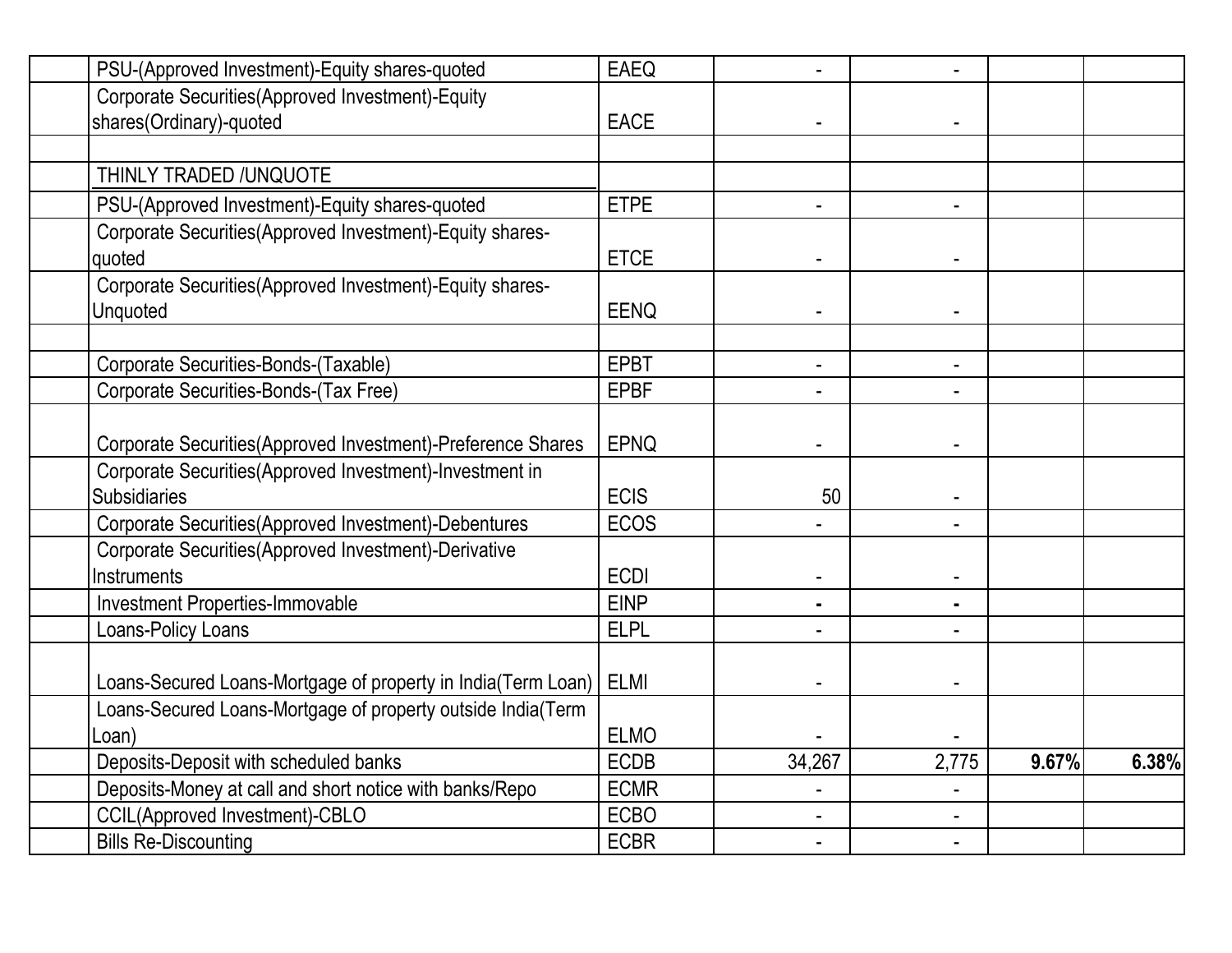|   | Commercial Papers issued by All India Financial Instutions rated |             |        |                          |  |
|---|------------------------------------------------------------------|-------------|--------|--------------------------|--|
|   | very Strong or more                                              | <b>ECCP</b> |        |                          |  |
|   | <b>Application Money</b>                                         | <b>ECAM</b> |        |                          |  |
|   | Deposit with Primary Dealers duly recognised by Reserve bank     |             |        |                          |  |
|   | of India                                                         | <b>EDPD</b> |        |                          |  |
|   | <b>TOTAL (E)</b>                                                 |             | 34,317 | 2,775                    |  |
|   |                                                                  |             |        |                          |  |
| F | OTHER THAN APPROVED INVESTMENTS                                  |             |        |                          |  |
|   | Other than Approved Investments-Bonds-PSU-Taxable                | <b>OBPT</b> | ٠      | $\blacksquare$           |  |
|   | Other than Approved Investments-Bonds-PSU-Tax Free               | <b>OBPF</b> |        | $\blacksquare$           |  |
|   | Other than Approved Investments-Equity Shares(incl. PSUs &       |             |        |                          |  |
|   | Unlisted)                                                        | <b>OESH</b> |        |                          |  |
|   | Other than Approved Investments-Debentures                       | <b>OLDB</b> |        | $\overline{\phantom{a}}$ |  |
|   | Other than Approved Investments-Preference Shares                | <b>OPSH</b> |        | $\blacksquare$           |  |
|   | Other than Approved Investments-Venture Fund                     | <b>OVNF</b> |        | $\blacksquare$           |  |
|   | Other than Approved Investments-Short term Loans(Unsecured       |             |        |                          |  |
|   | Deposits)                                                        | <b>OSLU</b> |        |                          |  |
|   |                                                                  |             |        |                          |  |
|   | Other than Approved Investments-Term Loans(Without Charge)       | <b>OTLW</b> |        |                          |  |
|   | Corporate Secuities (Other than Approved Investments)-Mutual     |             |        |                          |  |
|   | Funds                                                            |             |        |                          |  |
|   | <b>G Sec Plan-MF</b>                                             | <b>OMGS</b> | ۰      |                          |  |
|   | Debt/Income Fund-MF                                              | <b>OMDI</b> |        | $\blacksquare$           |  |
|   | Serial Paln-MF                                                   | <b>OMSP</b> |        |                          |  |
|   | Liquid Fund-MF                                                   | <b>OMLF</b> |        | 262                      |  |
|   | Others-MF                                                        | OMOT        |        |                          |  |
|   |                                                                  |             |        |                          |  |
|   | Corporate Secuities (Other than Approved Investments)-           |             |        |                          |  |
|   | Derivative Instruments                                           | <b>OCDI</b> |        |                          |  |
|   | Other than Approved Investment-PTC/Securitised Assets-Under      |             |        |                          |  |
|   | <b>Approved Sectors</b>                                          | <b>OPSA</b> |        |                          |  |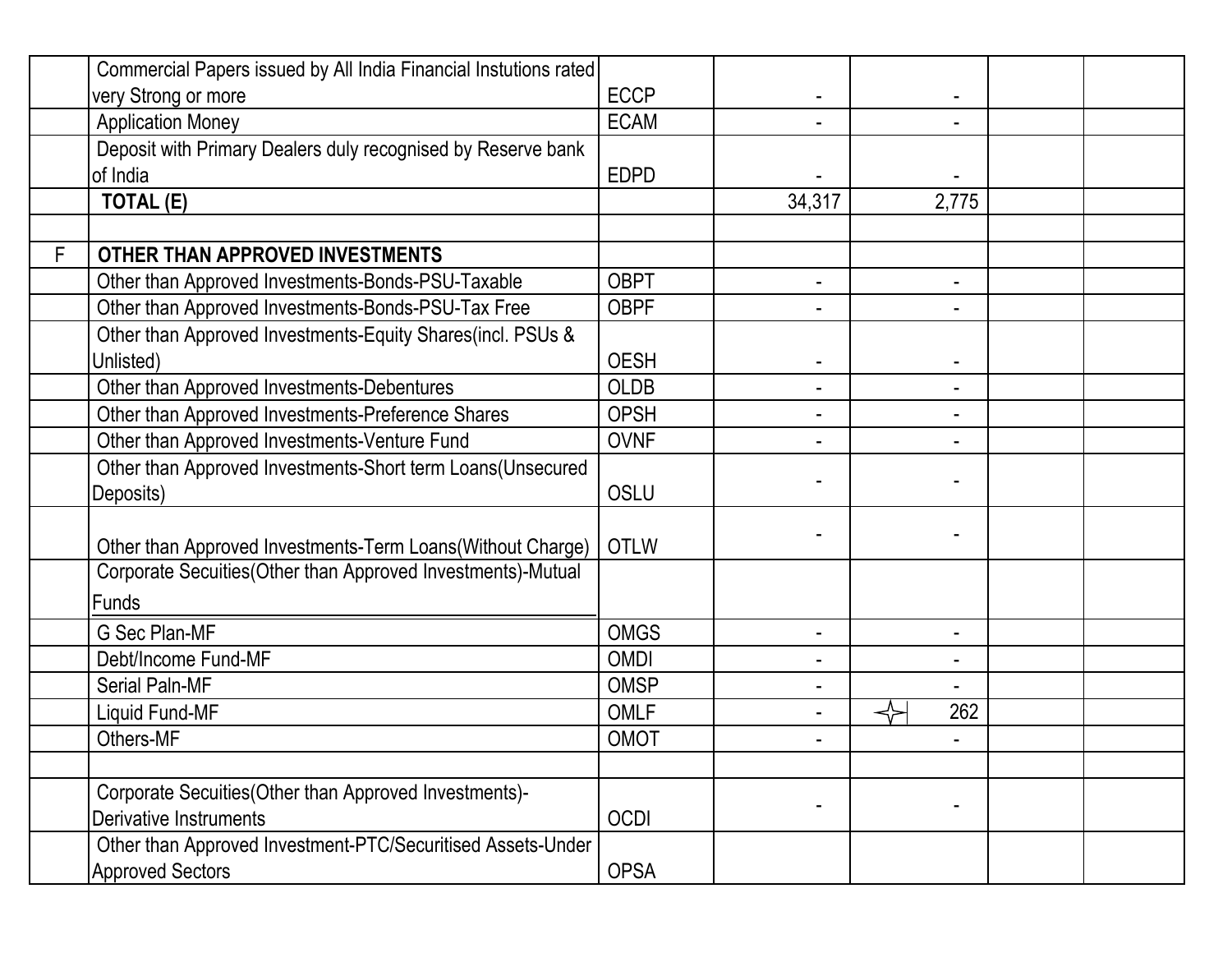| TOTAL(F)                  | -      | 262   |  |
|---------------------------|--------|-------|--|
| 3.TOTAL(E+F)              | 34,317 | 3,038 |  |
|                           |        |       |  |
| <b>GRAND TOTAL(1+2+3)</b> | 88,563 | 7,022 |  |

Note: Yield is not calculated in case of Investments where there is no holding on 1st April 2007 or on 31st March 2008 ╬

Yield is not calculated as Bonds are redeemed on 31st March 2008

# *CERTIFICATION*

 $\Box$ 

*Certified that the information given herein are correct and complete to the best of my knowledge and belief and nothing has been concealed or suppressed.*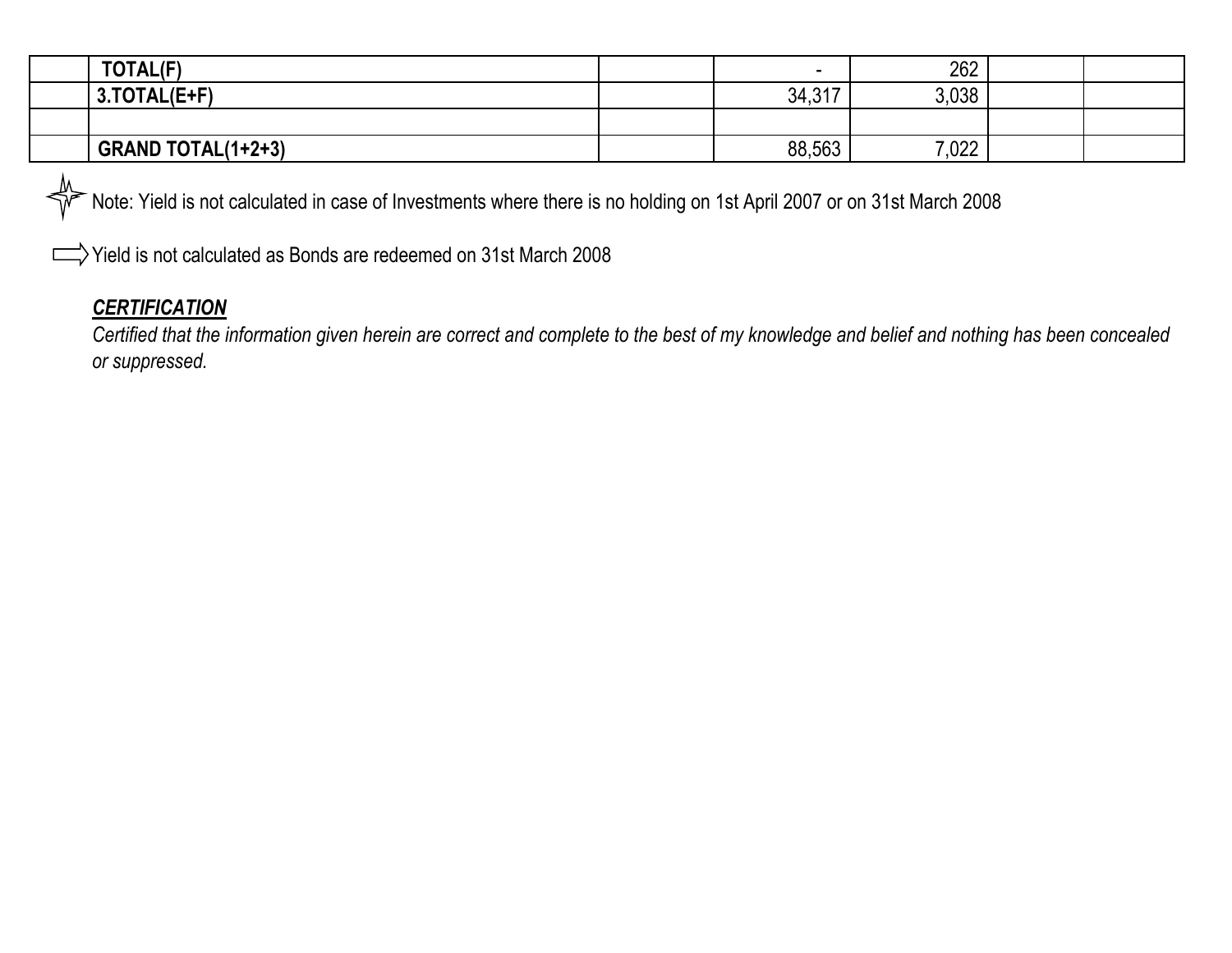# **FORM NL-37-DOWN GRADING OF INVESTMENT-2**

# **Company Name & Code: IFFCO TOKIO GENERAL INSURANCE CO. LTD & 106**

| <b>31st March 2008</b><br>Statement as on:<br><b>Statement of Down Graded Investments</b><br><b>Periodicity of Submission: Quarterly</b> |                                   |     | Name of Fund  |                            |                  |                   |                         |                                 |                |
|------------------------------------------------------------------------------------------------------------------------------------------|-----------------------------------|-----|---------------|----------------------------|------------------|-------------------|-------------------------|---------------------------------|----------------|
|                                                                                                                                          |                                   |     |               |                            |                  |                   |                         |                                 | Rs. Lakhs      |
| <b>No</b>                                                                                                                                | Name of<br>the<br><b>Security</b> | COI | <b>Amount</b> | Date of<br><b>Purchast</b> | Rating<br>Agency | Original<br>Grade | <b>Current</b><br>Grade | Date of<br><b>Downgrad</b><br>е | <b>Remarks</b> |
| А.                                                                                                                                       | During the Quarter <sup>1</sup>   |     |               |                            |                  |                   |                         |                                 |                |
|                                                                                                                                          |                                   |     |               |                            |                  |                   |                         |                                 |                |
|                                                                                                                                          |                                   |     |               |                            |                  |                   |                         |                                 |                |
| В.                                                                                                                                       | As on Date <sup>2</sup>           |     |               |                            |                  |                   |                         |                                 |                |
|                                                                                                                                          |                                   |     |               |                            |                  |                   |                         |                                 |                |

#### *CERTIFICATION*

*Certified that the information given herein are correct and complete to the best of my knowledge and belief and nothing has been concealed or suppressed.*

#### *Note:*

- *1 Provide details of Down Graded Investments during the Quarter.*
- *2 Investments currently upgraded, listed as Down Graded during earlier Quarter shall be deleted from the Cumulative listing.*
- *3 FORM-2 shall be prepared in respect of each fund.*
- *4 Category of Investmet (COI) shall be as per INV/GLN/001/2003-04*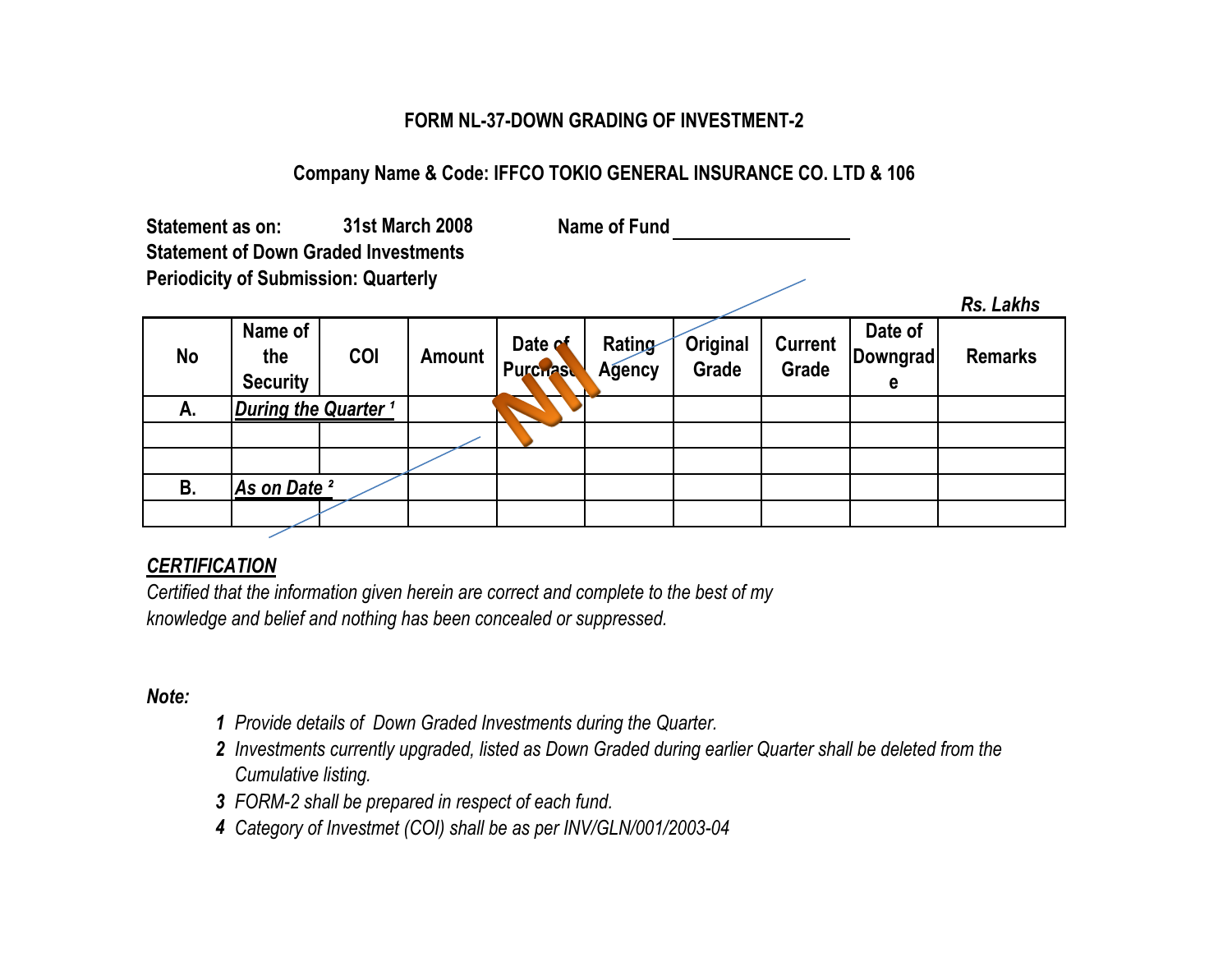**FORM NL-38: Quarterly Business Returns across line of Business**

### **Insurer: IFFCO TOKIO GENERAL INSURANCE CO. LTD. Date: 2007-08**

| <b>Quarterly Business Returns across line of Business</b> |                               |                |                        |  |  |  |
|-----------------------------------------------------------|-------------------------------|----------------|------------------------|--|--|--|
|                                                           |                               |                | <b>Financial Year</b>  |  |  |  |
| SI.No.                                                    | <b>Line of Business</b>       | <b>Premium</b> | <b>No. of Policies</b> |  |  |  |
|                                                           | Fire                          | 23,124.50      | 82478                  |  |  |  |
| $\overline{2}$                                            | Cargo & Hull                  | 6,945.30       | 12065                  |  |  |  |
| 3                                                         | Motor TP                      | 15,432.02      | 67689                  |  |  |  |
| 4                                                         | Motor OD                      | 34,486.88      | 1721100                |  |  |  |
| 5                                                         | Engineering                   | 8,846.40       | 5136                   |  |  |  |
| 6                                                         | <b>Workmen's Compensation</b> | 852.31         | 6320                   |  |  |  |
|                                                           | <b>Employer's Liability</b>   | 2,530.58       | 2001                   |  |  |  |
| 8                                                         | Aviation                      | 634.62         | 86                     |  |  |  |
| 9                                                         | <b>Personal Accident</b>      | 2,043.06       | 25649                  |  |  |  |
| 10 <sup>1</sup>                                           | <b>Health</b>                 | 11,402.44      | 64314                  |  |  |  |
| 11                                                        | Others*                       | 8,559.03       | 98195                  |  |  |  |

*(Rs in Lakhs)*

Note:

1. Premium stands for amount of premium

2. The line of business which are not applicable for any company should be filled up with NA.

Figure '0' in those fields will imply no business in the segment.

\*any other segment contributing more than 5% of the total premium needs to be shown separately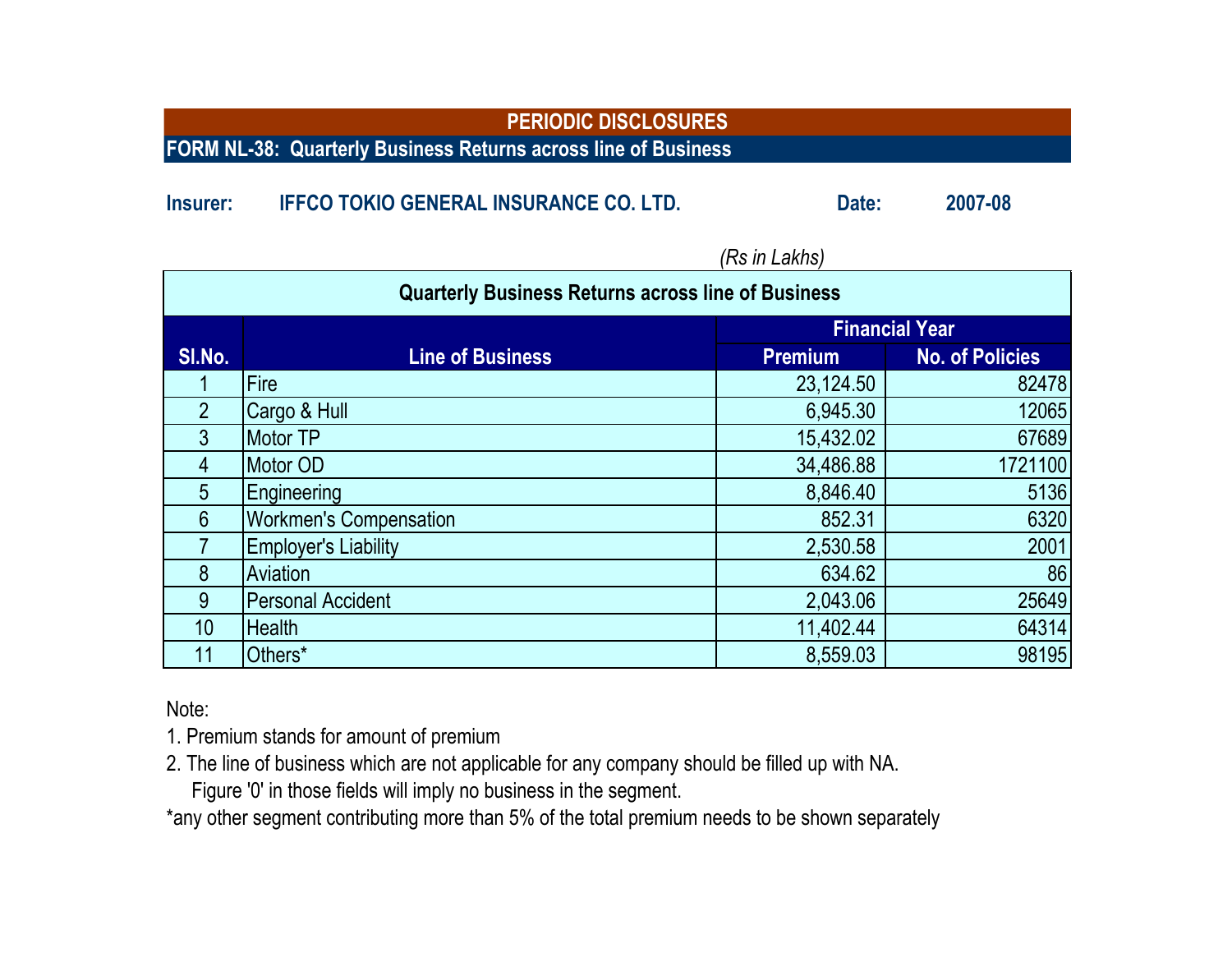#### **PERIODIC DISCLOSURES Form NL-39 Rural & Social Obligations (Yearly Returns)**

**Insurer:** IFFCO TOKIO General Insurance Company Ltd. **Date: 2007-08** 

| $10$ $\mu$ $\mu$ $\mu$<br><b>Rural &amp; Social Obligations (Yearly Returns)</b> |                               |                   |                               |                                    |                    |  |  |  |
|----------------------------------------------------------------------------------|-------------------------------|-------------------|-------------------------------|------------------------------------|--------------------|--|--|--|
| SI.No.                                                                           | <b>Line of Business</b>       | <b>Particular</b> | <b>No. of Policies Issued</b> | <b>Premium</b><br><b>Collected</b> | <b>Sum Assured</b> |  |  |  |
|                                                                                  | <b>Fire</b>                   | <b>Rural</b>      | 7,563                         | 174.49                             | 248,737.61         |  |  |  |
|                                                                                  |                               | Social            |                               |                                    |                    |  |  |  |
| $\overline{2}$                                                                   | Cargo & Hull                  | <b>Rural</b>      | ٠                             | ٠                                  |                    |  |  |  |
|                                                                                  |                               | Social            |                               |                                    |                    |  |  |  |
| 3                                                                                | <b>Motor TP</b>               | <b>Rural</b>      | 259,445                       | 1787.80                            | 324,306.25         |  |  |  |
|                                                                                  |                               | Social            |                               |                                    |                    |  |  |  |
| 4                                                                                | <b>Motor OD</b>               | <b>Rural</b>      | u,                            | 3,525.12                           |                    |  |  |  |
|                                                                                  |                               | Social            |                               |                                    |                    |  |  |  |
| 5                                                                                | <b>Engineering</b>            | Rural             | 215                           | 53.40                              | 46,954.97          |  |  |  |
|                                                                                  |                               | Social            |                               |                                    |                    |  |  |  |
| $6\phantom{1}6$                                                                  | <b>Workmen's Compensation</b> | <b>Rural</b>      | 158                           | 10.29                              | 790.00             |  |  |  |
|                                                                                  |                               | Social            | L,                            |                                    |                    |  |  |  |
| $\overline{7}$                                                                   | <b>Employer's Liability</b>   | <b>Rural</b>      | 90                            | 6.46                               | 9,101.90           |  |  |  |
|                                                                                  |                               | Social            | ۳                             | ÷                                  |                    |  |  |  |
| 8                                                                                | <b>Aviation</b>               | <b>Rural</b>      | ÷                             | ÷                                  |                    |  |  |  |
|                                                                                  |                               | Social            |                               |                                    |                    |  |  |  |
| 9                                                                                | <b>Personal Accident</b>      | <b>Rural</b>      | 1590                          | 530.03                             | 3,759,342.40       |  |  |  |
|                                                                                  |                               | Social            | 24                            | 35.39                              | 141,574.84         |  |  |  |
| 10                                                                               | <b>Health</b>                 | Rural             | 1744                          | 76.28                              | 11,510.36          |  |  |  |
|                                                                                  |                               | Social            | u,                            | $\mathcal{L}$                      |                    |  |  |  |
| 11                                                                               | <b>Others</b>                 | <b>Rural</b>      | 15,906                        | 459.74                             | 203,307.21         |  |  |  |
|                                                                                  |                               | Social            | ٠                             |                                    |                    |  |  |  |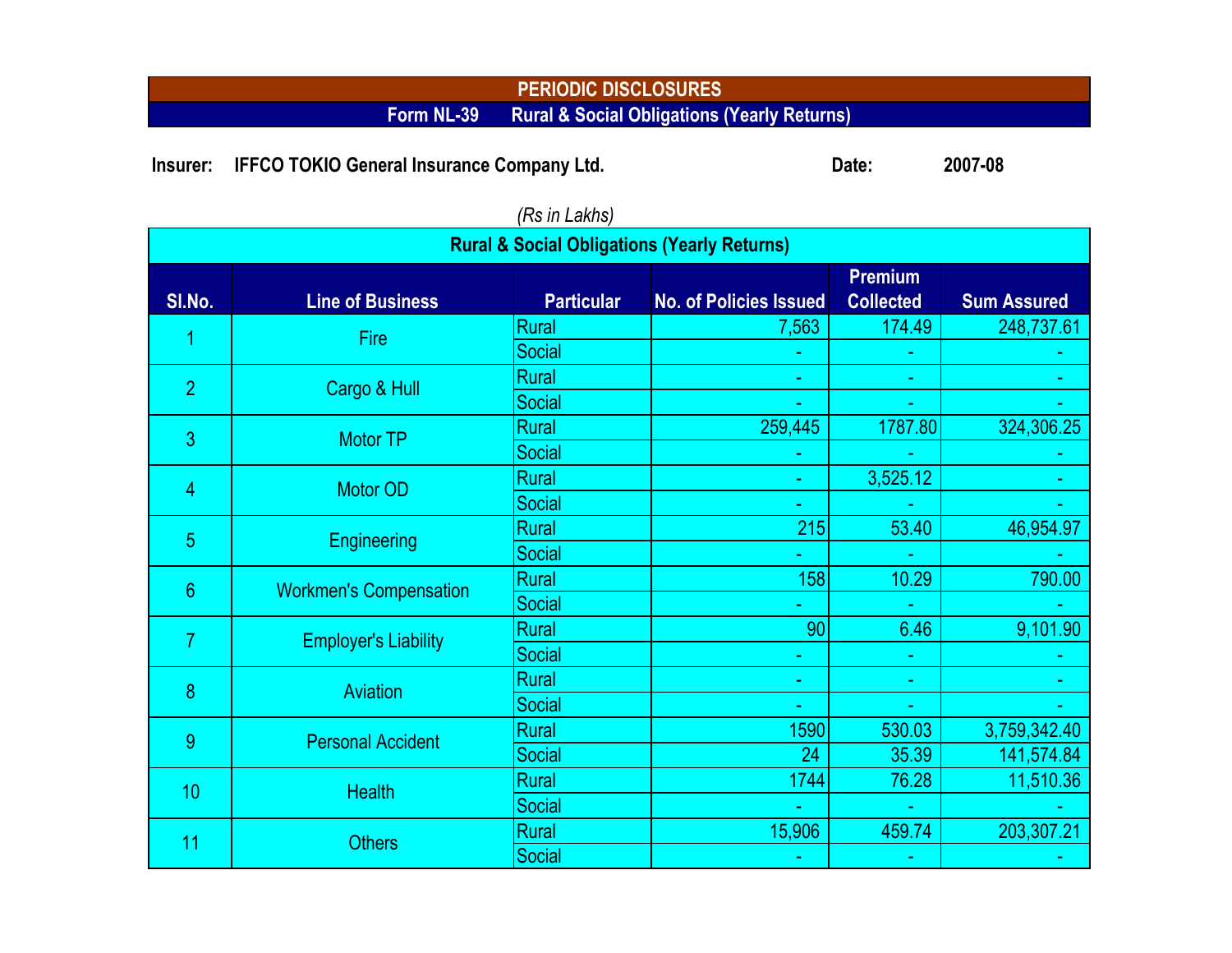**FORM NL-40: Business Acquisition through different channels**

# **Insurer: IFFCO TOKIO General Insurance Co. Ltd. Date: 2007-08**

|                |                                                        |                        | nə ili Lanıləl |  |  |  |  |  |  |
|----------------|--------------------------------------------------------|------------------------|----------------|--|--|--|--|--|--|
|                | <b>Business Acquisition through different channels</b> |                        |                |  |  |  |  |  |  |
| SI.No.         |                                                        | <b>No. of Policies</b> | Premium        |  |  |  |  |  |  |
|                | Individual agents                                      | 1,510,354              | 58,058.30      |  |  |  |  |  |  |
| $\overline{2}$ | <b>Corporate Agents-Banks</b>                          |                        |                |  |  |  |  |  |  |
| 3              | <b>Corporate Agents -Others</b>                        | 183,511                | 14,954.90      |  |  |  |  |  |  |
| 4              | <b>Brokers</b>                                         | 293,405                | 30,407.39      |  |  |  |  |  |  |
| 5              | <b>Micro Agents</b>                                    | 27,993                 | 744.53         |  |  |  |  |  |  |
| 6              | <b>Direct Business</b>                                 | 3,713                  | 9,503.45       |  |  |  |  |  |  |
|                | Total (A)                                              | 2,018,976              | 113,668.57     |  |  |  |  |  |  |
|                | Referral (B)                                           | 66,057                 | 1,188.54       |  |  |  |  |  |  |
|                | Grand Total (A+B)                                      | 2,085,033              | 114,857.11     |  |  |  |  |  |  |

*(Rs in Lakhs)*

Note:

1. Premium means amount of premium received from business acquired by the source

2. No. of Policies stand for no. of policies sold